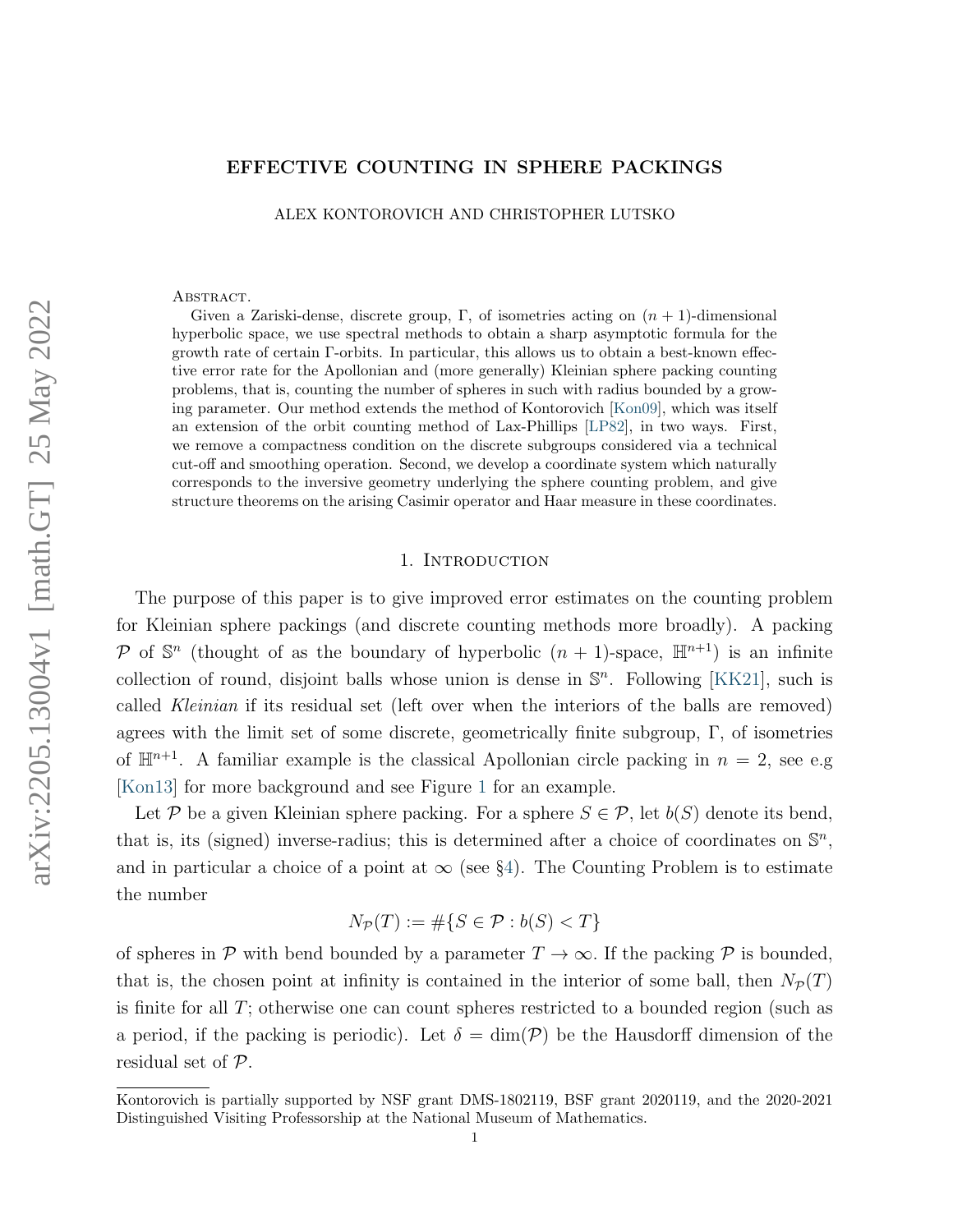

<span id="page-1-0"></span>FIGURE 1. A classical Apollonian circle packing in the sphere  $\mathbb{S}^2$ . Note that the union of balls in the packing is dense in  $\mathbb{S}^2$ . (Image by Iván Rasskin.)

For the classical Apollonian packing, it is known that  $\delta \approx 1.3$  (in general one has  $n-1 <$  $\delta < n$ ). In this setting, Boyd [\[Boy73\]](#page-36-1) showed that  $N_p(T) = T^{\delta+o(1)}$ , which was improved in Kontorovich-Oh [\[KO11\]](#page-36-2) to an asymptotic formula,  $N_P(T) \sim c_P T^{\delta}$ , where  $c_P$  is a constant depending on the packing  $P$ . An effective power savings error rate was shown in [\[Vin12\]](#page-37-3) and [\[LO13\]](#page-37-4) independently. These tools and results have been generalized by many authors (see, e.g., [\[Kim15,](#page-36-3) [MO15,](#page-37-5) [Pan17,](#page-37-6) [EO21\]](#page-36-4)). In this paper, we introduce a new method, modifying the approach in [\[Kon09\]](#page-37-0), to produce a best known error exponent in the Counting Problem (including the classical Apollonian case).

The error exponent involves the spectrum of the hyperbolic Laplacian  $\Delta$  acting on  $L^2(\Gamma\backslash\mathbb{H}^{n+1})$  where  $\Gamma$  is the symmetry group of the packing. From work of Lax-Phillips [\[LP82\]](#page-37-1), Patterson [\[Pat76\]](#page-37-7), and Sullivan [\[Sul84\]](#page-37-8), we have that the Laplace spectrum consists of a discrete isolated bottom eigenvalue  $\lambda_0 = \delta(n - \delta)$ , then possibly a finite number of further discrete eigenvalues in the "exceptional" range,

<span id="page-1-2"></span>
$$
\lambda_0 < \lambda_1 \leq \cdots \leq \lambda_k < n^2/4,
$$

and purely continuous spectrum above  $n^2/4$ . (It was conjectured by Sarnak [\[Sar07\]](#page-37-9) that, in the case of the classical Apollonian packing,  $k = 0$ , that is, there are no other discrete eigenvalues below 1 except the bottom.) Write  $\lambda_j = s_j(n - s_j)$  with  $n/2 \le s_j < \delta$ .

<span id="page-1-1"></span>**Theorem 1.** Given a Kleinian packing P, there exists a constant  $c_p > 0$  such that: (1.2)  $N_{\mathcal{P}}(T) = c_{\mathcal{P}} T^{\delta} (1 + O (T^{-\eta}))$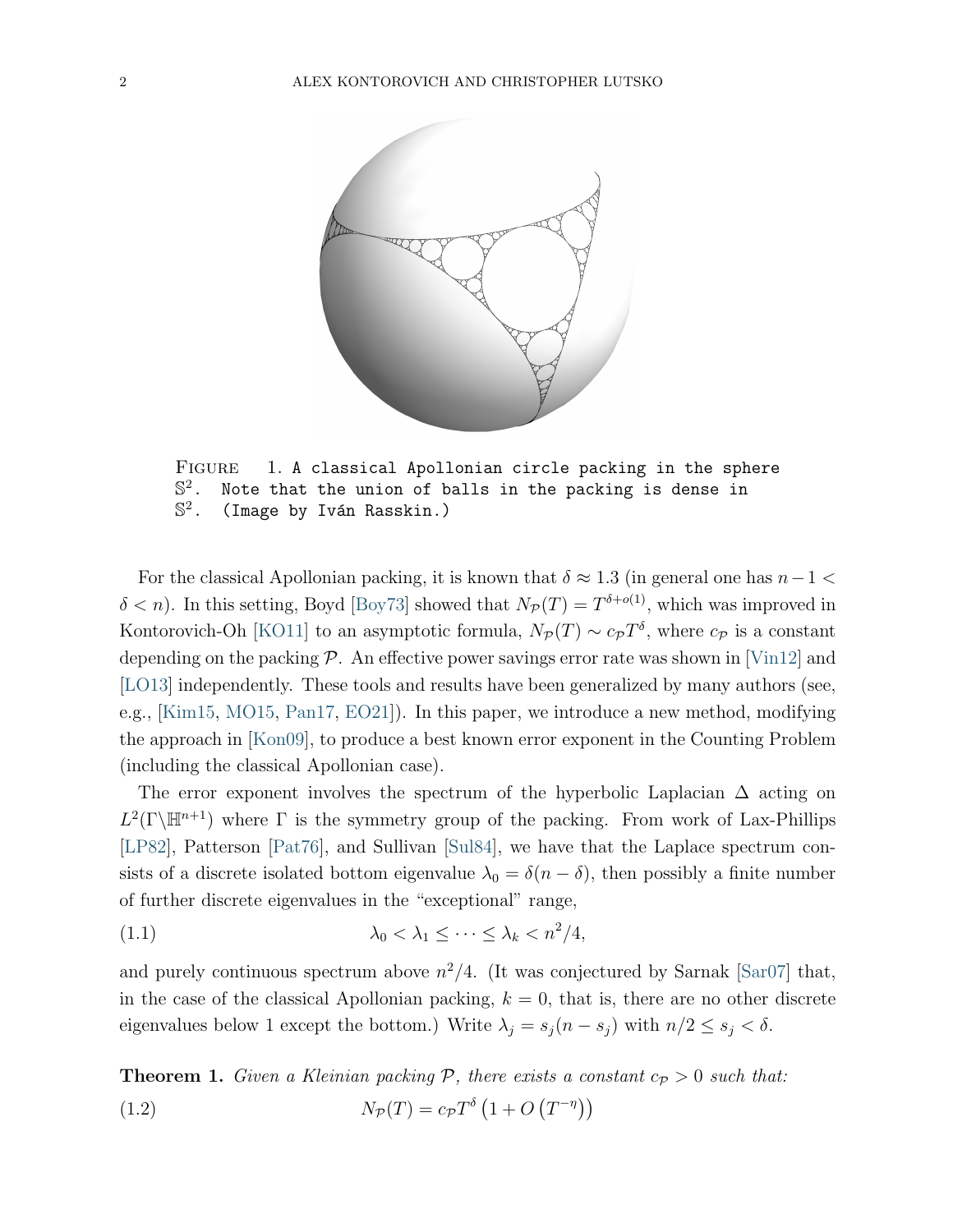as  $T \to \infty$ , where

(1.3) 
$$
\eta = \frac{2}{n+3}(\delta - s_1).
$$

If there is no discrete spectrum other than the base eigenvalue, then we have that

<span id="page-2-1"></span><span id="page-2-0"></span>
$$
N_{\mathcal{P}}(T) = c_{\mathcal{P}} T^{\delta} \left( 1 + O \left( T^{-\eta} (\log T)^{2/(n+3)} \right) \right),
$$

where  $\eta = \frac{2}{n+3}(\delta - n/2)$ .

For the classical Apollonian packing  $(n = 2)$ , our error exponent is  $\eta = \frac{2}{5}$  $\frac{2}{5}(\delta - s_1)$ , and if there are no discrete eigenvalues above the base then  $\eta = \frac{2}{5}$  $\frac{2}{5}(\delta - 1) \approx 0.12 \ldots$ , whereas the best previously known exponent [\[LO13,](#page-37-4) Theorem 1.1] was:

(1.4) 
$$
\eta = \frac{2}{63}(\delta - s_1),
$$

and if  $s_1 = n/2$ , this exponent is  $\eta = \frac{2}{63}(\delta - 1) \approx 0.0097$ . Hence [\(1.3\)](#page-2-0) is a significant improvement over [\(1.4\)](#page-2-1).

Remark. Counting with a smooth cutoff and extracting all of the lower order terms corresponding to eigenvalues other than the base, we obtain the best possible error exponent  $\eta = \delta - n/2$  (see Theorem [10\)](#page-27-0), which improves over the smooth error exponent in the Apollonian case  $\eta = \frac{2}{7}$  $\frac{2}{7}(\delta - 1)$  in [\[LO13,](#page-37-4) Theorem 8.2].

The proof of Theorem [1](#page-1-1) introduces two new technical ideas: first, of independent interest, we overcome difficulties in the "abstract spectral theory" method of [\[Kon09\]](#page-37-0) arising from a non-compactness condition (see the discussion below), and second, we introduce a new decomposition tailored to sphere counting problems and derive structure theorems for the arising Casimir operator and Haar measure.

## 1.1. Ideas in the Proof.

Previous Approach: To explain the main ideas, we first recall the method introduced in [\[Kon09\]](#page-37-0), which itself is modeled on [\[LP82\]](#page-37-1). Consider the following related but simpler to exposit problem. Let  $\Gamma < SL_2(\mathbb{R})$  be a discrete, Zariski dense, geometrically finite subgroup, with critical exponent  $\delta_{\Gamma} > 1/2$ , acting on the upper half plane  $\mathbb{H}^2$ , and assume that  $\infty$  is not a *point of approximation* for Γ. This last condition implies that either  $\infty$  is a cusp of  $\Gamma$  with stabilizer  $\Gamma_\infty$  (in which case the limit set is periodic), or  $\infty$  is not in the limit set of  $\Gamma$  (and hence the limit set is bounded). Either way, consider the problem of counting

$$
N_{\Gamma}(T) := \# \{ \left( \begin{smallmatrix} a & b \\ c & d \end{smallmatrix} \right) \in \Gamma_{\infty} \backslash \Gamma : c^2 + d^2 < T \}.
$$

(The Lax-Phillips work counts  $a^2 + b^2 + c^2 + d^2 < T$ , and new ideas are needed to handle the potential stabilizer when counting  $c^2 + d^2$ .) The assumption that  $\infty$  is not a point of approximation assures that the set of such  $c^2 + d^2$  is discrete, and hence this count is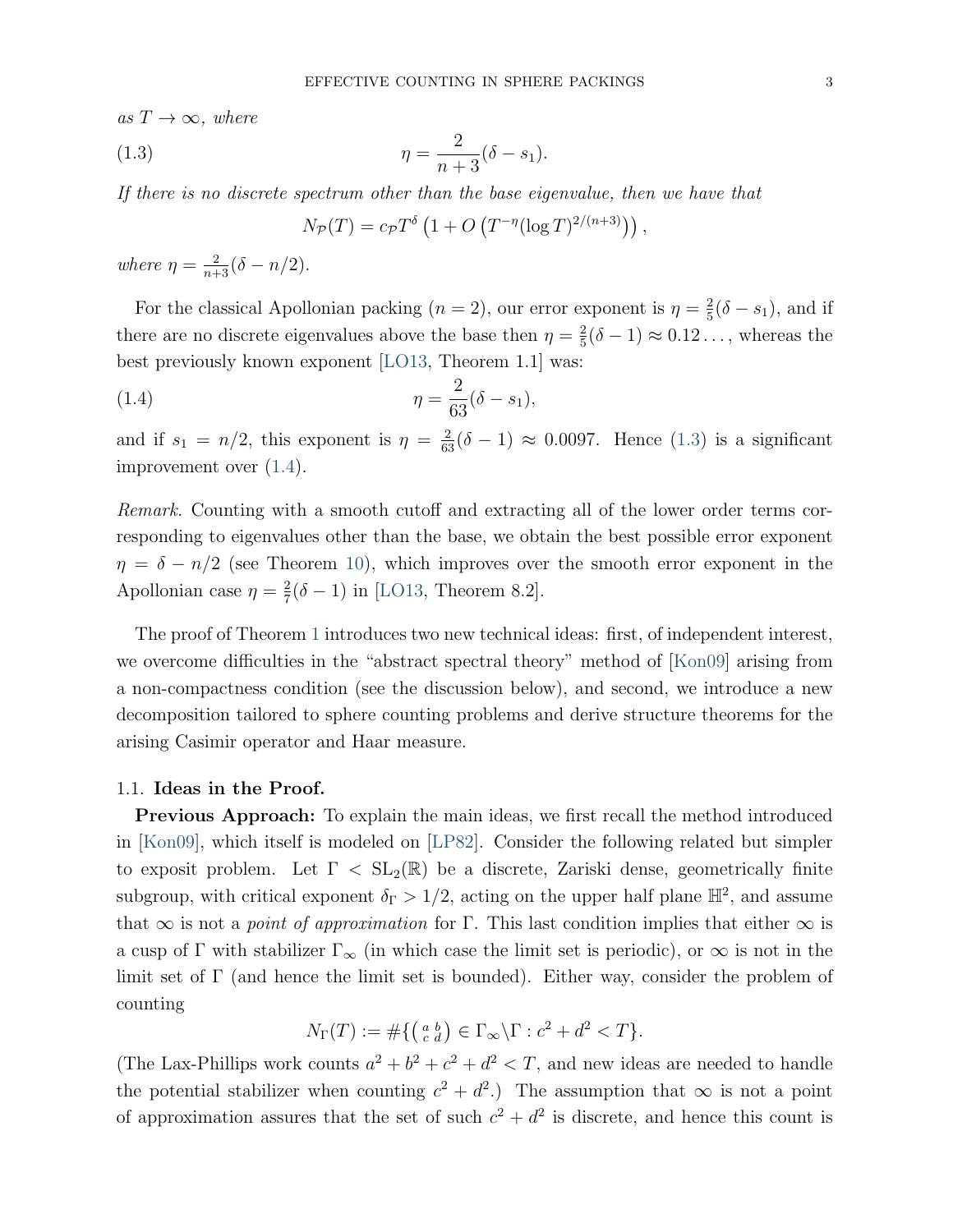finite for any  $T$ . The main idea, as sketched below, is to use a particular function of the Laplacian to grow balls of size  $T$  from balls of bounded size.

In this subsection, write  $G = SL_2(\mathbb{R})$ ,  $N = \{(\begin{smallmatrix} 1 & \mathbb{R} \\ 0 & 1 \end{smallmatrix})\}$ , (so that  $\Gamma_{\infty} = \Gamma \cap N$ ) and  $K =$ SO(2), and let

(1.5) 
$$
\chi_T: G \to \mathbb{R}: \left(\begin{smallmatrix} a & b \\ c & d \end{smallmatrix}\right) \mapsto \mathbb{1}_{\{c^2+d^2 < T\}}
$$

be the indicator function of the region in question in G. Note that  $\chi_T$  is left-N-invariant and right-K-invariant, and let

<span id="page-3-1"></span>
$$
F_T: \Gamma \backslash G / K \to \mathbb{R}: g \mapsto \sum_{\gamma \in \Gamma_{\infty} \backslash \Gamma} \chi_T(\gamma g),
$$

so that  $N_{\Gamma}(T) = F_T(e)$ . As observed in [\[Kon09\]](#page-37-0),  $F_T$  is in  $L^2(\Gamma \backslash G/K) = L^2(\Gamma \backslash \mathbb{H})$  if and only if  $\infty$  is a cusp of Γ. To access the value of  $F_T$  at the origin, we let  $\psi$  be a smooth bump function about the origin in G, and automorphize it to  $\Psi(g) := \sum_{\gamma \in \Gamma} \psi(\gamma g)$ . Then, we can write a smooth approximation of  $N_{\Gamma}(T)$  as

$$
N_{\Gamma}(T) := \langle F_T, \Psi \rangle_{\Gamma}
$$

where the inner-product is with respect to  $L^2(\Gamma \backslash \mathbb{H})$ . Now suppose we take the innerproduct of  $F_T$  with an eigenfunction of the Laplacian  $\phi$ , with eigenvalue  $\lambda = s(1-s)$ . Then, solving a second order ODE, we would have that

<span id="page-3-0"></span>(1.6) 
$$
\langle F_T, \phi \rangle_{\Gamma} = \alpha T^s + \beta T^{1-s},
$$

for some  $\alpha$  and  $\beta$  depending on  $\phi$ . The key idea of [\[Kon09\]](#page-37-0) is then to rewrite [\(1.6\)](#page-3-0) in a way that involves the eigenvalue only, and not the coefficients  $\alpha$ ,  $\beta$  of the eigenfunction. This is achieved by setting  $T = 1$  and  $T = b$  (for some  $b < 10$ , see §[3.1\)](#page-9-0) in [\(1.6\)](#page-3-0) and solving for  $\alpha, \beta$ , to give an expression of the form:

$$
\langle F_T, \phi \rangle = K_T(s) \langle F_1, \phi \rangle + L_T(s) \langle F_b, \phi \rangle,
$$

for some functions  $K_T$ ,  $L_T$ . This then allows one to prove the "main identity", which states that, in the sense of  $L^2$ , we have:

$$
F_T = K_T(\Delta)F_1 + L_T(\Delta)F_b.
$$

This is exactly what we mean by "growing" the ball of radius T from the Laplacian and bounded norm balls. It is this identity that can be proved rigorously even in the absence of explicit Whittaker expansions and spectral decompositions.

**New Ideas:** Much of this approach fails if  $\Gamma$  does not have a cusp at  $\infty$ , and the main purpose of [\[KO12\]](#page-36-5) was to bypass this "PDE" approach and replace it with homogeneous dynamics, at the cost of worse error terms. The main new ideas of this paper allow us to recover the PDE approach (and then extend it to the Kleinian setting).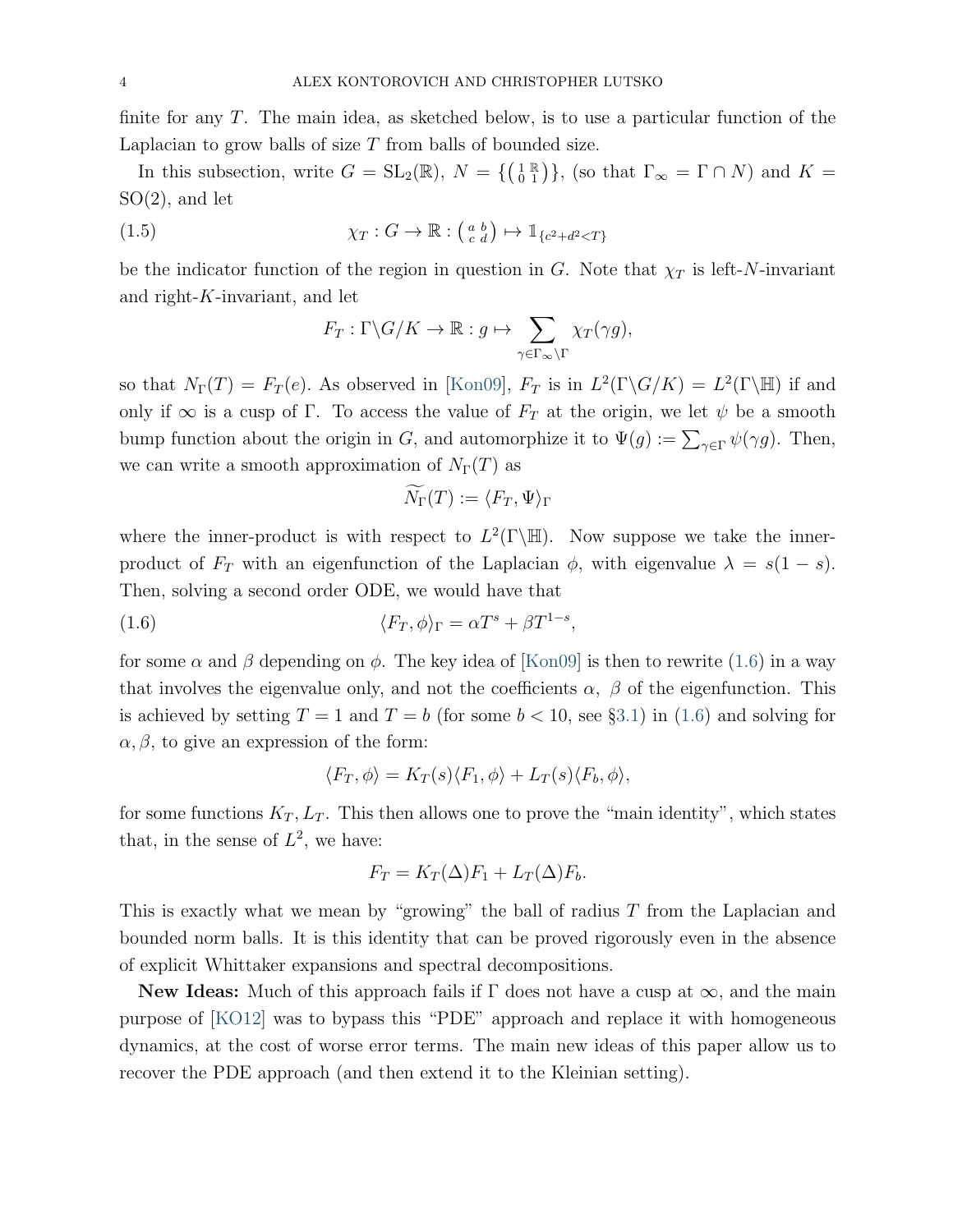The first issue is that  $F_T$  is not in  $L^2$ . The observation which eliminates this issue (made already in [\[KO12\]](#page-36-5)) is to add a second cut off in the N-direction without losing any of the orbit, since the limit set is anyway bounded; this adds compactness in the  $x$ variable, restricted to some sufficiently large interval  $[-X, X]$ . Now we again unfold the inner product  $\langle F_T , \Psi \rangle_{\Gamma}$  leading to the following integral:

$$
\int_0^\infty \int_{-X}^X \chi_T(z) \widetilde{\chi}_X(z) \Psi(z) dx \frac{dy}{y^2}.
$$

We proceed with harmonic analysis on  $[-X, X] \times (0, \infty)$ . However this truncation requires a delicate smoothing procedure to avoid introducing boundary terms in the analysis of the Laplacian. Once this is accomplished, the proof follows in a similar fashion. See §[3.1](#page-9-0) for the details.

In addition to overcoming the restriction in [\[Kon09\]](#page-37-0), this  $SL_2(\mathbb{R})$  result is of independent interest, and improves on [\[KO12,](#page-36-5) Theorem 1.8] which used methods from homogeneous dynamics to count Pythagorean triples.

In the Kleinian Setting: There are several further modifications and innovations needed to extend the above-described  $SL_2(\mathbb{R})$  approach to the setting of orbits in circle/sphere packings. In the previous setting, the stabilizer of  $\chi_T$  in [\(1.5\)](#page-3-1) was left-N and right-K invariant, and so it was natural to use Iwasawa coordinates  $SL_2(\mathbb{R}) = NAK$ . In the setting of sphere packings, one counts spheres in the orbit  $S_0\Gamma$  with bend less than T; here  $S_0$  is a fixed  $(n-1)$ -sphere in  $\widehat{\mathbb{R}^n} = \mathbb{R}^n \cup {\infty} = \partial \mathbb{H}^{n+1}$  and  $\Gamma < G = SO(n+1, 1)$ is a symmetry group of the packing, acting on the right by Möbius transformations. The analogous function  $\chi_T$  is given by:

$$
\chi_T: G \to \mathbb{R}: g \mapsto \mathbb{1}_{\{b(S_0 g) < T\}},
$$

where again  $b(S)$  is the bend of a sphere S. This function is left-H invariant, where  $H = \text{Stab}_G(S_0) \cong \text{SO}(n, 1);$  it is also right invariant under the group L of affine motions, since translating a sphere does not change its bend. The latter decomposes further as  $L = UM$ , where U is a one-parameter unipotent group (which controls the co-bend, defined to be the bend of the inversion of a sphere through the unit sphere), and  $M \cong SO(n)$ rotates the sphere about the origin. It turns out that  $H \cap M \cong SO(n-1)$ , and set  $M_1 := M/(H \cap M) \cong \mathbb{S}^{n-1}$ . The subgroup of G which directly controls the bend is also a one-parameter unipotent group we call  $\overline{U}$ , leading to the map:

$$
H \times \overline{U} \times U \times M_1 \to G,
$$

which is an isomorphism in a neighborhood of the identity; see  $\S 4.2$  $\S 4.2$  for details. An important feature of this decomposition is the fact that the Haar measure of G in these coordinates decomposes as a product of  $H$ -Haar measure on the  $H$  component, times the  $M_1$ -Haar measure on the  $M_1$  component, and times something depending only on U and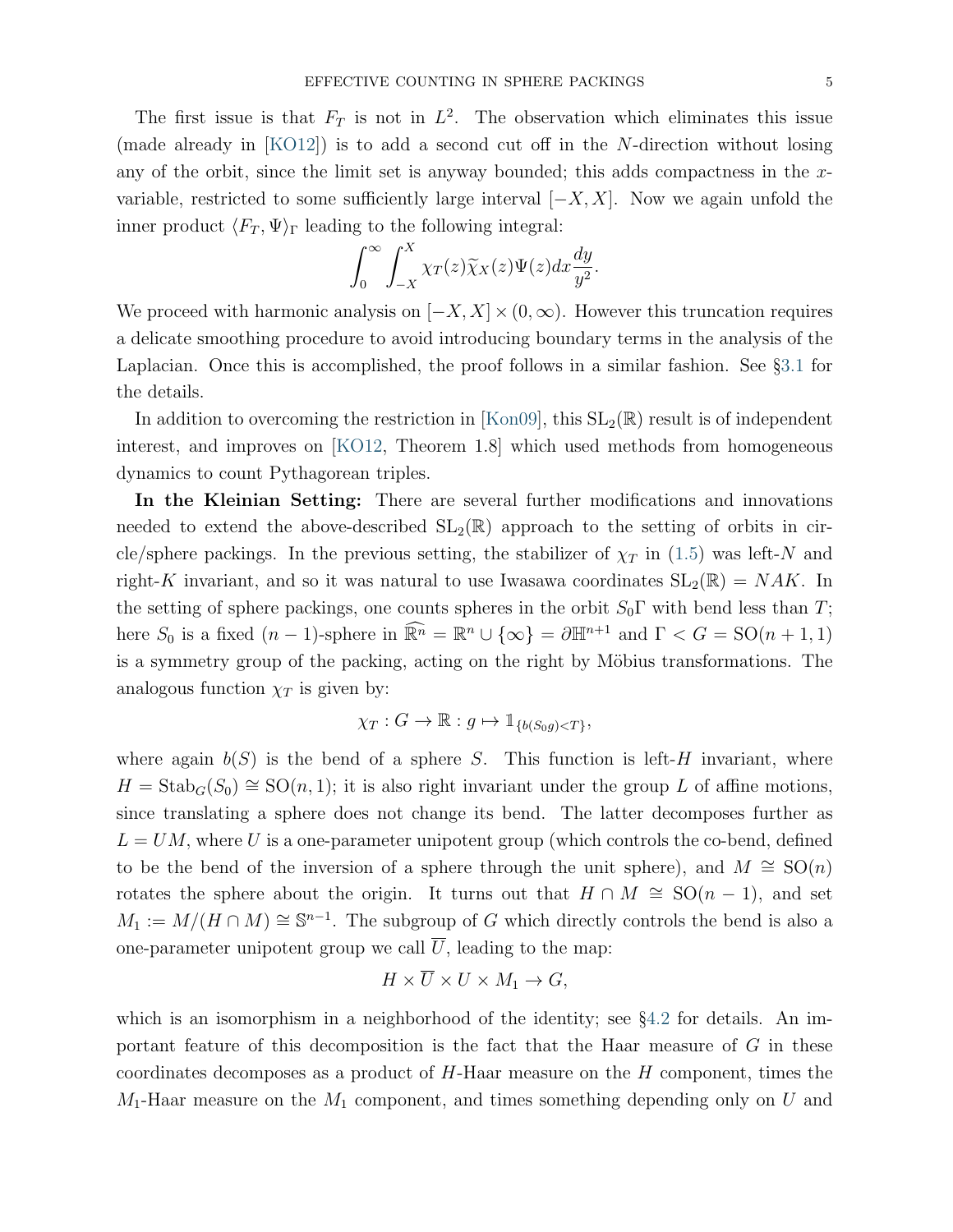$\overline{U}$ ; see §[4.4.](#page-19-0) Moreover, in the proof, we only need the Casimir operator restricted to left-Hand right- $M_1$ -invariant functions, for which we derive a nice, concise explicit expression in any dimension; see §[4.5.](#page-23-0)

Let  $\Gamma_1 := \Gamma \cap H$  denote the stabilizer of  $S_0$  in  $\Gamma$ . It follows from the Structure Theorem for Kleinian packings [\[KK21,](#page-36-0) Theorem 22] that  $\Gamma_1$  is a *lattice* in H (that is, it acts with finite covolume); this fact will be used crucially in our analysis. The finiteness of the volume of  $\Gamma_1 \backslash H$  is analogous in the  $SL_2(\mathbb{R})$  setting to the finiteness of the volume of K, though the latter is trivial since K is compact. Note that we acted on the left in  $SL_2(\mathbb{R})$  and it is more convenient to act on the right for sphere packings.

In the  $SL_2(\mathbb{R})$  setting, the N direction was unbounded and required a cut-off. Analogously here, the U-direction is unbounded; this can be controlled via a similar truncation procedure by invoking the fact that the limit set is bounded in the U direction, see Lemma [11.](#page-27-1)

Remark. Note that if the stabilizer of  $P$  contains a full rank unipotent subgroup then the methods of [\[Kon09\]](#page-37-0) may be applied directly. For the existence of such, see [\[KN19\]](#page-36-6).

1.2. Organization. In section [2](#page-5-0) we collect some preliminaries. In section [3,](#page-7-0) we warm up to the counting theorem and illustrate the main ideas by proving a result analogous to Theorem [1](#page-1-1) in the  $SL_2(\mathbb{R})$  setting. In section [4,](#page-15-0) we switch to the general  $SO(n+1, 1)$  setting, and derive the Haar measure, and Casimir operator in the above-described coordinate system. Finally, in section [5](#page-25-0) we prove Theorem [1.](#page-1-1)

1.3. **Acknowledgements.** The authors are grateful to Stephen D. Miller for enlightening conversations and suggestions, and to Iv´an Rasskin for allowing us to use his image in Figure [1](#page-1-0) generated from his polytopack Mathematica package (in preparation).

#### 2. Preliminaries

## <span id="page-5-0"></span>Lie algebras and the Casimir Operator:

We collect here some standard facts about the group  $G = SO^{\circ}(n+1, 1)$  (where  $\circ$  denotes the connected component of the identity), and its Lie algebra  $\mathfrak{g} = Lie(G)$  of dimension  $d := \dim(\mathfrak{g}) = (n+1)(n+2)/2.$ 

In general, Casimir operators generate the center of the universal enveloping algebra  $\mathcal{U}(\mathfrak{g})$ . In our rank-one setting, we can compute the Casimir operator C as follows. Let  $X_1, \ldots, X_d$  be a basis for the Lie algebra  $\mathfrak{g}$ , and let  $X_1^*, \ldots, X_d^*$  be a dual basis with respect to the Killing form:

$$
B(X, Y) = \text{Tr}(\text{ad}(X) \circ \text{ad}(Y)),
$$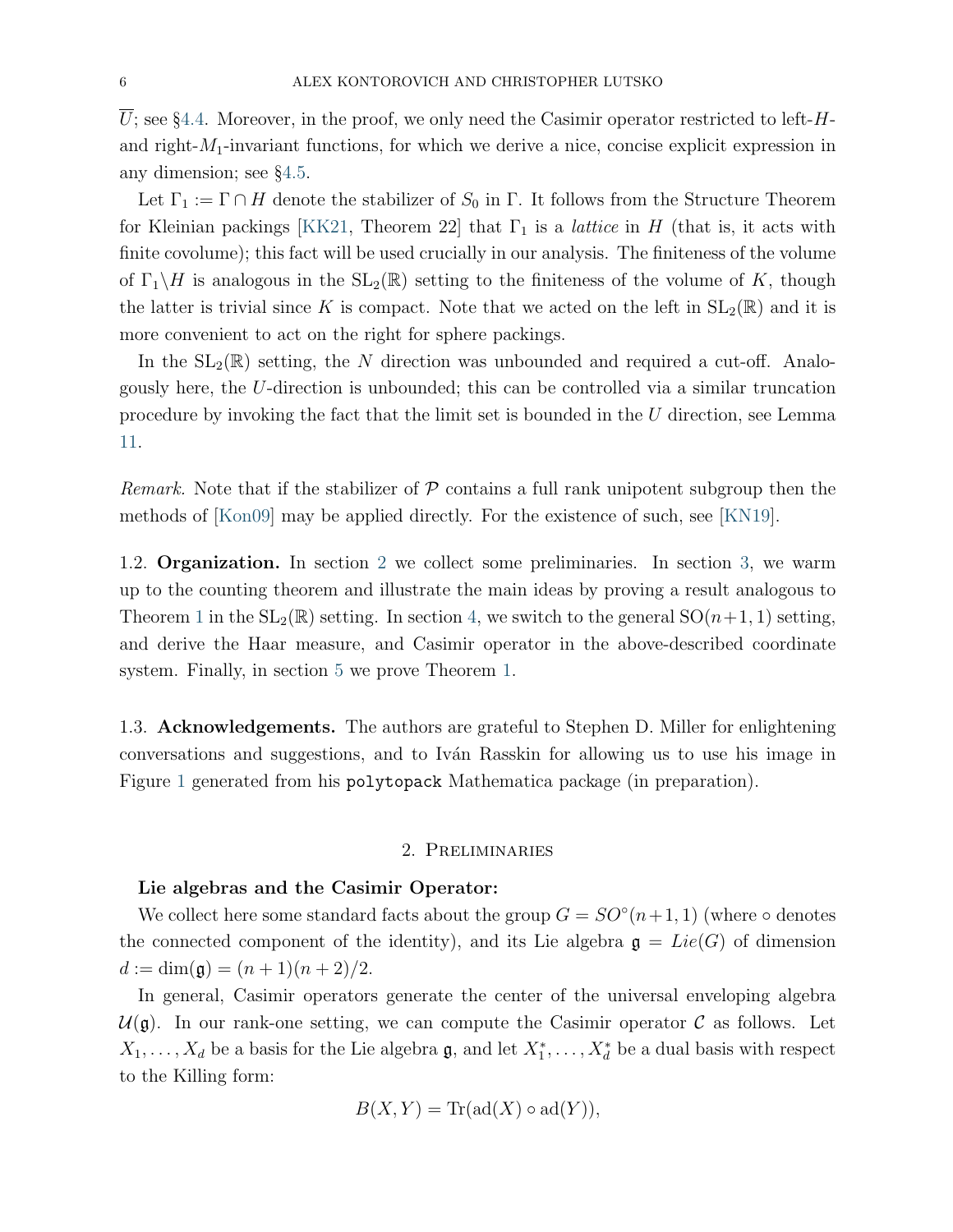that is,  $B(X_i, X_j^*) = \mathbb{1}_{\{i=j\}}$ . Then the Casimir operator can be expressed as

$$
\mathcal{C} = \sum_{i=1}^d X_i X_i^*.
$$

Since the elements of the Lie algebra act like first order differential operators, the Casimir operator acts as a second order differential operator on smooth functions on  $G$ ; see §[4.5](#page-23-0) for a detailed calculation in our setting.

Let  $K \cong SO(n+1) < G$  be a maximal compact subgroup. When restricted to Kinvariant smooth functions on  $G$ , the Casimir operator  $\mathcal C$  agrees (up to constant) with the hyperbolic Laplacian  $\Delta$  under an identification  $G/K \cong \mathbb{H}^{n+1}$ .

# Decomposition of  $L^2(\Gamma \backslash G)$  into irreducibles:

Let  $\Gamma$  be a discrete, geometrically finite, Zariski dense subgroup of G. Given Iwasawa coordinates  $G = NAK$ , let  $M \cong SO(n)$  be the centralizer of A in K. The group G acts by the right-regular representation on the Hilbert space  $\mathcal{H} := L^2(\Gamma \backslash G)$  of square-integrable Γ-automorphic functions. The space  $H$  decomposes into components as follows:

(2.1) 
$$
\mathcal{H} = \mathcal{H}_0 \oplus \mathcal{H}_1 \oplus \cdots \oplus \mathcal{H}_k \oplus \mathcal{H}^{tempered} \oplus \mathcal{H}^{nonspherical}.
$$

Here each  $\mathcal{H}_j$  is the G-span of the eigenfunction corresponding to the eigenvalue  $\lambda_j =$  $s_i(n - s_i)$  in [\(1.1\)](#page-1-2), each of which is an irreducible spherical complementary series representation with parameter  $s_j > n/2$ . Moreover,  $\mathcal{H}^{tempered}$  denotes tempered spectrum, and  $\mathcal{H}^{nonspherical}$  consists of non-spherical complementary series representations (which can only occur if  $n \geq 3$  [\[Kna01\]](#page-36-7)). Note that if  $v \in \mathcal{H}$  is right M-invariant, then its projection to  $\mathcal{H}^{nonspherical}$  vanishes, since non-spherical complementary series representations have no M-fixed vectors. Moreover, the subspace  $\mathcal{H}_j^K$  of K-fixed vectors in  $\mathcal{H}_j$  is 1-dimensional, and spanned by the corresponding eigenfunction in  $L^2(\Gamma \backslash \mathbb{H}^{n+1}) \cong L^2(\Gamma \backslash G)^K$ .

## Abstract Spectral Theorem:

We recall the abstract spectral theorem (see for example [\[Rud73,](#page-37-10) Ch. 13]) for unbounded self-adjoint operators. Let  $L$  be a self-adjoint, positive semidefinite operator on the Hilbert space H. In our applications H will be either  $L^2(\Gamma \backslash G)$  or a subspace thereof and L will be the Casimir operator.

**Theorem 2** (Abstract Spectral Theorem). There exists a spectral measure  $\nu$  on  $\mathbb R$  and a unitary spectral operator  $\hat{} : \mathcal{H} \to L^2([0,\infty), d\nu)$  such that:

<span id="page-6-0"></span>\n- i) Abstract Parseval's Identity: for 
$$
\phi_1, \phi_2 \in \mathcal{H}
$$
\n- (2.2)  $\langle \phi_1, \phi_2 \rangle_{\mathcal{H}} = \langle \widehat{\phi}_1, \widehat{\phi}_2 \rangle_{L^2([0,\infty),d\nu)}$ ;
\n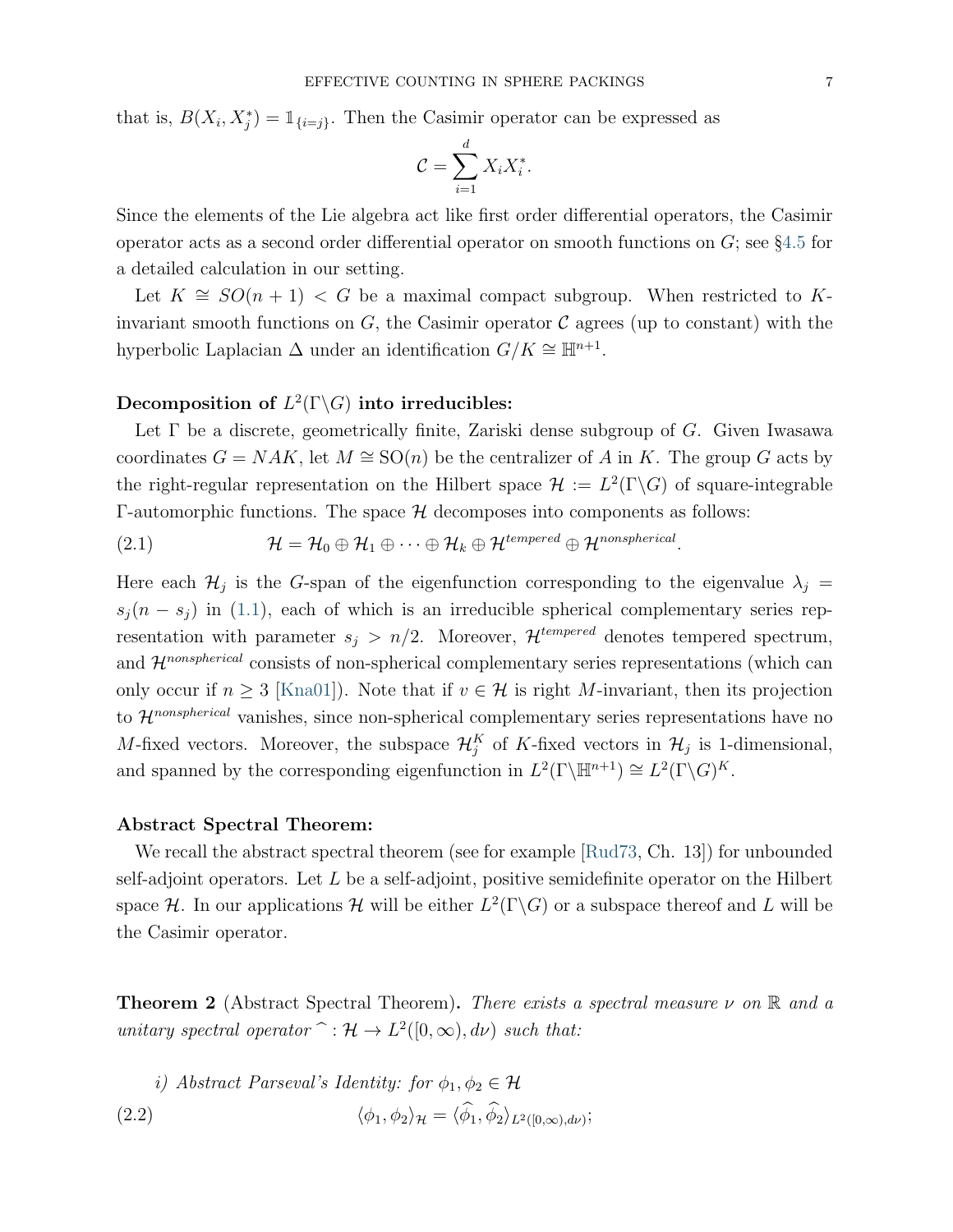ii) The spectral operator is diagonal with respect to L: for  $\phi \in \mathcal{H}$  and  $\lambda \geq 0$ ,

(2.3) 
$$
\tilde{L}\dot{\phi}(\lambda) = \lambda \tilde{\phi}(\lambda);
$$

Moreover, if  $\lambda$  is in the point specturm of L with associated eigenspace  $\mathcal{H}_{\lambda}$ , then for any  $\psi_1, \psi_2 \in \mathcal{H}$  one has

(2.4) 
$$
\widehat{\psi_1}(\lambda)\widehat{\psi_2}(\lambda) = \langle \operatorname{Proj}_{\mathcal{H}_{\lambda}} \psi_1, \operatorname{Proj}_{\mathcal{H}_{\lambda}} \psi_2 \rangle,
$$

where Proj refers to the projection to the subspace  $\mathcal{H}_{\lambda}$ . In the special case that  $\mathcal{H}_{\lambda}$  is one-dimensional and spanned by the normalized eigenfunction  $\phi_{\lambda}$ , we have that

(2.5) 
$$
\widehat{\psi_1}(\lambda)\overline{\psi_2}(\lambda) = \langle \psi_1, \phi_\lambda \rangle \langle \phi_\lambda, \psi_2 \rangle.
$$

# 3. THE  $SL_2(\mathbb{R})$  CASE

<span id="page-7-0"></span>In this section, let  $G := SL_2(\mathbb{R})$  and  $\Gamma < G$  be a Zariski dense, finitely generated, discrete subgroup with  $\delta_{\Gamma} > 1/2$ . The goal of this section is to prove Theorem [3](#page-7-1) below, that is, to improve on [\[KO12,](#page-36-5) Theorem 1.11] by extending the proof of [\[Kon09,](#page-37-0) Theorem 1.3 (1)] to the setting where  $\Gamma_{\infty}$  is trivial. This will serve as a model for the method that we will generalize to higher dimensions in the rest of the paper.

Again, from work of Lax-Phillips [\[LP82\]](#page-37-1) and Patterson [\[Pat76\]](#page-37-7) we have that the Laplace spectrum below 1/4 consists of a finite number of discrete eigenvalues

(3.1) 
$$
\lambda_0 = \delta_\Gamma(1 - \delta_\Gamma) < \lambda_1 \leq \cdots \leq \lambda_k < 1/4.
$$

Write  $\lambda_j = s_j(1-s_j)$  with  $s_j \in (\frac{1}{2})$  $(\frac{1}{2}, 1).$ 

<span id="page-7-1"></span>**Theorem 3.** Let  $G := SL_2(\mathbb{R})$  and  $\Gamma < G$  a Zariski dense, finitely generated, discrete subgroup with  $\delta_{\Gamma} > 1/2$ . Assume that  $\infty$  is either a cusp for  $\Gamma$  with stabilizer  $\Gamma_{\infty}$  or  $\infty$  is not in the limit set of  $\Gamma$ . Then there exist constants  $c_0 > 0$ ,  $c_1, \ldots, c_k$ , and  $\eta > 0$  such that as  $T \to \infty$ 

<span id="page-7-2"></span>(3.2) 
$$
N_{\Gamma}(T) := \# \{ \left( \begin{array}{c} a & b \\ c & d \end{array} \right) \in \Gamma_{\infty} \backslash \Gamma : c^2 + d^2 < T \} = c_0 T^{\delta_{\Gamma}} + c_1 T^{s_1} + \dots c_k T^{s_k} + O(T^{\eta} \log^{1/2} T),
$$

with  $\eta = \frac{1}{2}$  $\frac{1}{2}(\delta_{\Gamma} + \frac{1}{2})$  $\frac{1}{2}$ .

*Remark.* The case where  $\infty$  is a cusp is the content of [\[Kon09,](#page-37-0) Theorem 1.3 (1.5)], so we assume below that  $\infty$  is not in the limit set of  $\Gamma$ .

*Remark.* Note that in this case, since we are counting points in  $\mathbb{H}$  (which is K invariant) we can extract all lower order terms corresponding to eigenvalues other than the base.

*Remark.* The corresponding error term in [\[KO12,](#page-36-5)  $\S 4.1$ ] is significantly worse (and not even explicitly specified) as compared to Theorem [3,](#page-7-1) due in part to much worse dependence on Sobolev norms of the corresponding test vectors.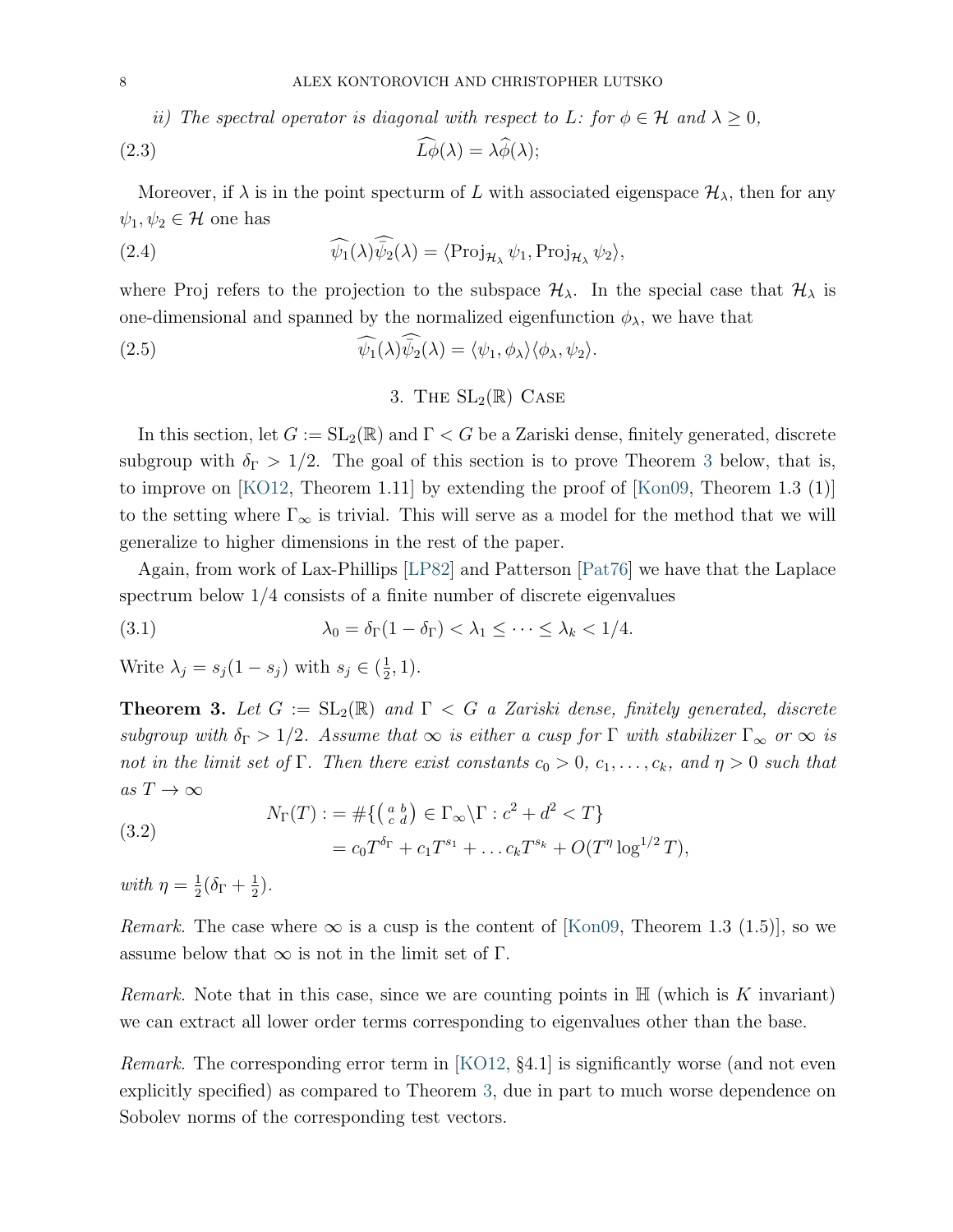To begin the proof, we proceed as described in the Introduction. For  $g = \begin{pmatrix} a & b \\ c & d \end{pmatrix} \in G$ , let

(3.3) 
$$
\chi_T(g) := \begin{cases} 1 & \text{if } c^2 + d^2 < T, \\ 0 & \text{otherwise.} \end{cases}
$$

Under the identification  $G/K \sim \mathbb{H}$  (where  $K = SO(2)$ ),  $g \mapsto z = gi$ ,  $\chi_T$  corresponds to the conditions  $\Im(z) > 1/T$ .

Now average  $\chi_T$  over the group Γ:

(3.4) 
$$
F_T(g) := \sum_{\gamma \in \Gamma} \chi_T(\gamma g).
$$

such that the count in [\(3.2\)](#page-7-2) can be written as  $N_{\Gamma}(T) = F_T(e)$ .

To access the value of  $F_T$  at the identity, we follow the standard procedure of smoothing the count. To this end, we fix once and for all a smooth, even, nonnegative, compactly supported bump function  $\psi_1 \in C_0^{\infty}(\mathbb{R})$  with unit total mass,  $\int_{\mathbb{R}} \psi_1 dx = 1$ . Given  $\varepsilon > 0$ , we set  $\psi_\varepsilon(x):=\frac{1}{\varepsilon}\psi_1(\frac{x}{\varepsilon}$ <sup>x</sup><sub>ε</sub>). Write Iwasawa coordinates as  $n_x := \left(\begin{smallmatrix} 1 & x \\ 0 & 1 \end{smallmatrix}\right) \in N$ ,  $a_y := \text{Diag}(\sqrt{y}, 1/\sqrt{y}) \in$ A, and  $k \in K = SO(2)$ , and by abuse of notation, write  $\psi : G \to \mathbb{R}_+$  as follows:

(3.5) 
$$
\psi(n_x a_y k) := \psi_{\varepsilon}(x) \psi_{\varepsilon}(\log y).
$$

Clearly  $\psi$  is right-K-invariant, and it is easy to compute that  $\int_G \psi(n_x a_y k) \frac{dx dy dk}{y^2}$  $\frac{dy\,dk}{y^2}=1+O(\varepsilon).$ 

We automorphise  $\psi$  by setting:

$$
\Psi(g):=\sum_{\gamma\in\Gamma}\psi(\gamma g),
$$

and consider the smoothed count:

$$
\widetilde{N}_{\Gamma}(T) := \langle F_T, \Psi \rangle.
$$

After unfolding  $F_T$ , we see that

$$
\widetilde{N}_{\Gamma}(T) := \sum_{\gamma \in \Gamma} w_T(\gamma),
$$

where  $w_T = w_{T,X,\varepsilon} : \mathbb{H} \to [0,1]$  is given by

(3.6) 
$$
w_T(g) := \int_G \chi_T(gh)\psi(h)dh.
$$

The following theorem, from which Theorem [3](#page-7-1) follows by optimizing error terms, gives an asymptotic expansion for the smoothed count in the  $SL_2(\mathbb{R})$ -setting.

<span id="page-8-0"></span>**Theorem 4.** Assume that  $\varepsilon > 0$  is small enough. Then there exist constants  $c_{\Gamma,\varepsilon}^{(i)}$  for  $i = 0, 1, \ldots, k$  such that

(3.7) 
$$
\widetilde{N}_{\Gamma}(T) = c_{\Gamma,\varepsilon}^{(0)} T^{\delta_{\Gamma}} + c_{\Gamma,\varepsilon}^{(1)} T^{s_1} + \dots + c_{\Gamma,\varepsilon}^{(k)} T^{s_k} + O\left(\frac{1}{\varepsilon} T^{1/2} \log T\right)
$$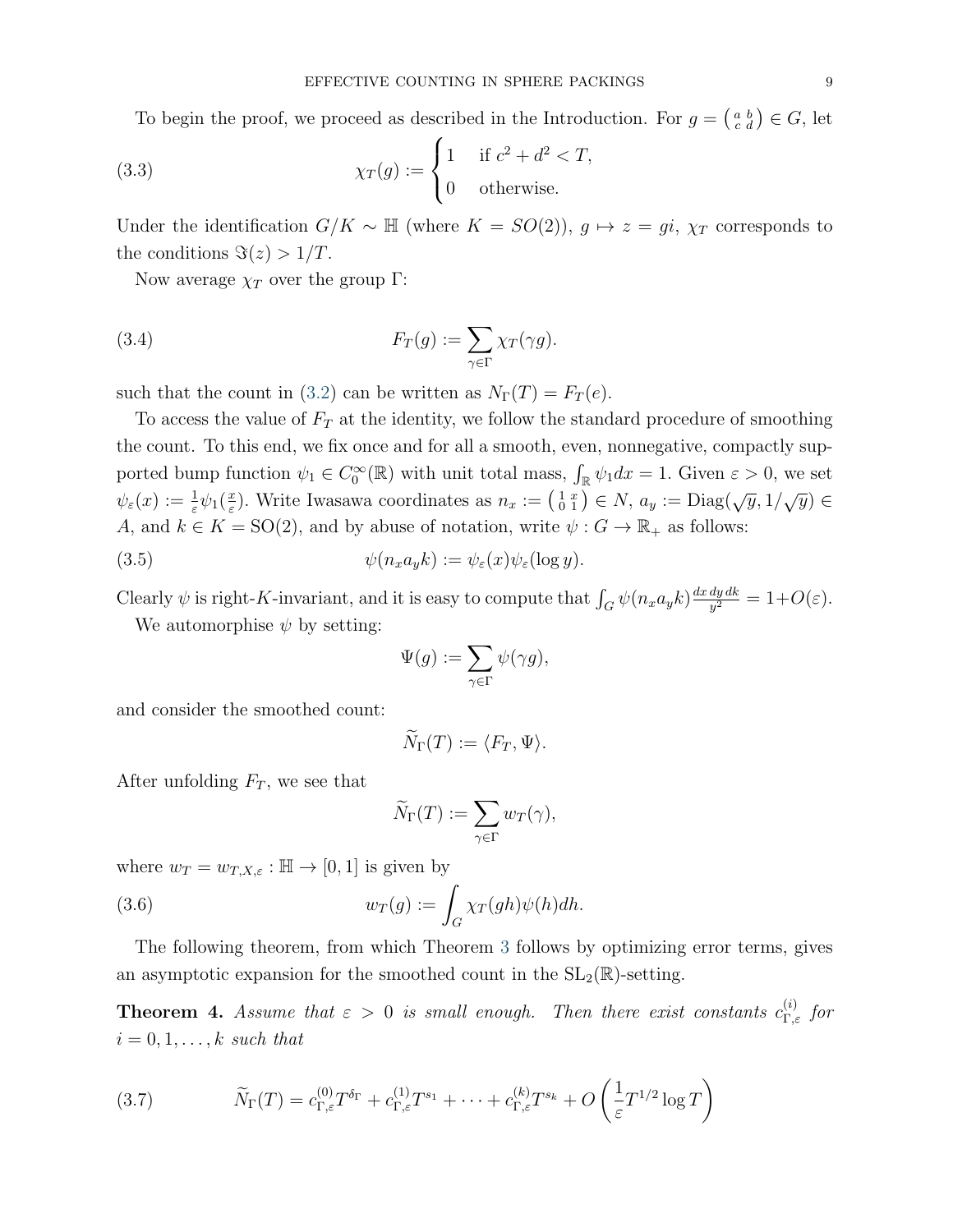with  $c_{\Gamma,\varepsilon}^{(0)} > 0$ , and the implied constant depending only on  $\Gamma$ . Moreover  $c_{\Gamma,\varepsilon}^{(i)} = c^{(i)}(1+O(\varepsilon))$ for all  $i = 0, 1, \ldots, k$ .

It remains to prove Theorem [4.](#page-8-0)

<span id="page-9-0"></span>3.1. Inserting the Laplacian. The smooth count above is an  $L^2$  inner product of the indicator function  $F_T$  with a smooth bump function  $\Psi$ . The key idea now is to forget about  $\Psi$  and analyze the structure of the inner product of  $F_T$  with any smooth  $L^2$  function.

Following [\[Kon09,](#page-37-0) §3] let

<span id="page-9-2"></span>(3.8) 
$$
K_T(s) := \frac{T^s b^{1-s} - T^{1-s} b^s}{b^{1-s} - b^s}, \qquad L_T(s) := \frac{T^{1-s} - T^s}{b^{1-s} - b^s},
$$

where  $b > 1$  is a constant which can be taken to be less than 3 (see [\[Kon09,](#page-37-0) (3.7)]). With that, if  $\phi$  were an eigenfunction of the Laplacian then we would have  $\langle F_T , \phi \rangle =$  $A_{\phi}T^{s} + B_{\phi}T^{1-s}$ . In this case, we could conclude that

$$
\langle F_T, \phi \rangle = K_T(s) \langle F_1, \phi \rangle + L_T(s) \langle F_b, \phi \rangle.
$$

<span id="page-9-1"></span>Thus we would like to show that

(3.9) 
$$
F_T = K_T(\Delta)F_1 + L_T(\Delta)F_b.
$$

However, there is a problem created by the fact that  $F_T$  is not in  $L^2(\Gamma \backslash \mathbb{H})$ . To get around this, we will first restrict the support of  $F_T$  in the x-direction before applying various smoothing arguments to conclude that a version of  $(3.9)$  holds for the modified  $F_T$ . Since  $\infty$  is not in the limit set, it is in the free boundary, and hence there exists a fixed an  $X = X(\Gamma) > 0$  such that the full region  $((-\infty, -X] \cup [X, \infty)) \times [0, \infty) \subset \mathbb{H}$  is contained in a single fundamental domain, see Figure [2.](#page-10-0)

Restricting the Real Direction: Define the following counting function

$$
F_{T,X}(z) := \sum_{\gamma \in \Gamma} \chi_T(\gamma z) \widetilde{\chi}_X(\gamma z)
$$

where

$$
\widetilde{\chi}_X(x+iy) := \begin{cases} 1 & \text{if } x \in [-X, X], \\ 0 & \text{if } x \notin [-X, X]. \end{cases}
$$

Note that by our choice of X, we still have that  $N_{\Gamma}(T) = F_T(i) = F_{T,X}(i)$ .

Now, consider the difference operator

$$
G_{T,X} := F_{T,X} - K_T(\Delta)F_{1,X} - L_T(\Delta)F_{b,X}.
$$

By self-adjointness of  $\Delta$ , for any  $\Psi \in L^2(\Gamma \backslash \mathbb{H})$  we have

$$
\langle G_{T,X}, \Psi \rangle_{\Gamma \backslash \mathbb{H}} = \int_{\Gamma \backslash \mathbb{H}} \left[ F_{T,X}(z) \Psi(z) - F_{1,X}(z) (K_T(\Delta) \Psi)(z) - F_{b,X}(z) (L_T(\Delta) \Psi)(z) \right] dz,
$$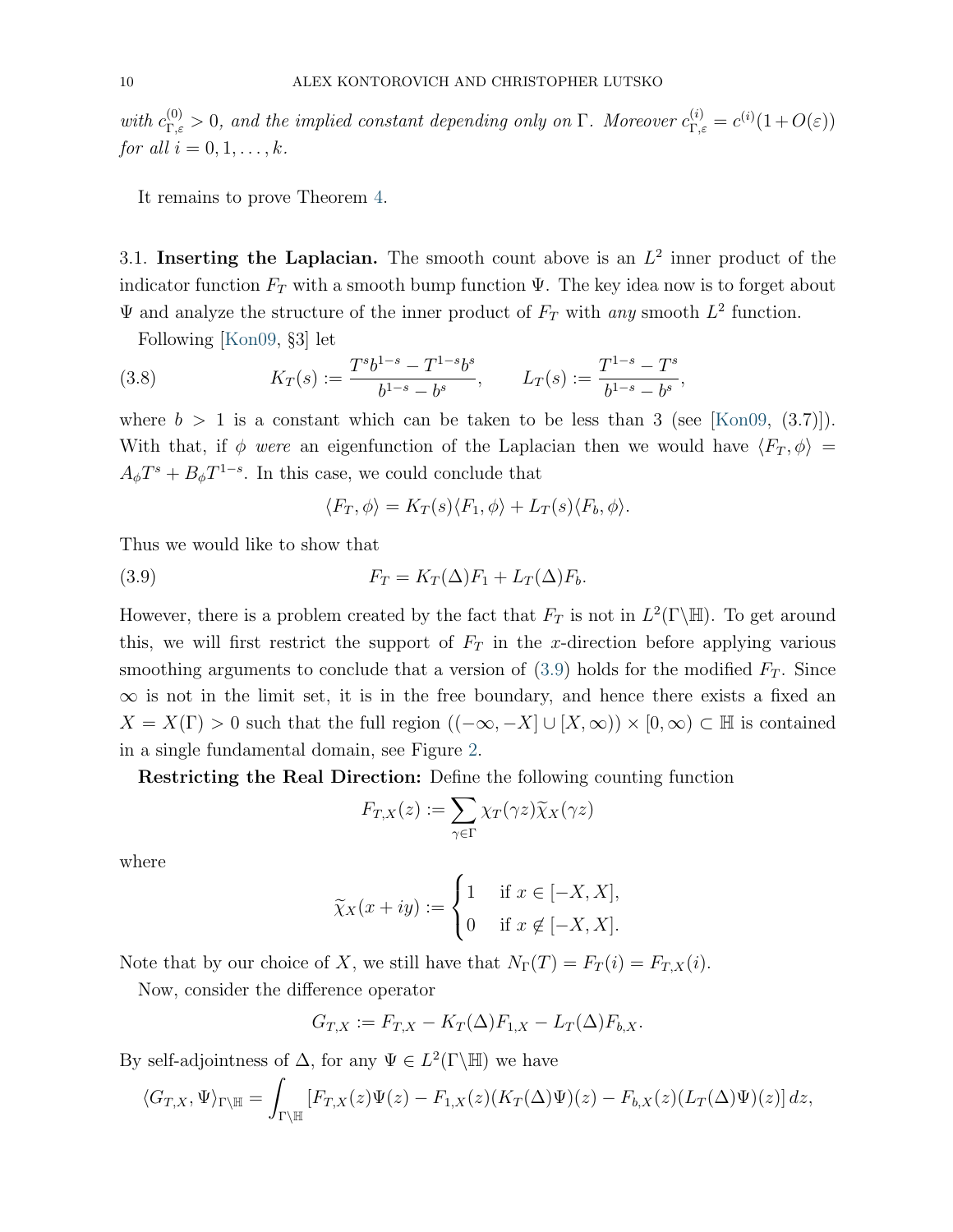

<span id="page-10-0"></span>FIGURE 2. Above we sketch a fundamental domain of  $\Gamma$  which extends to infinity in the real direction, and the cut-off due to  $\widetilde{\chi}_X$  which is large enough such that  $[-X, X]$  contains the entire limit set.

which we can unfold to (3.10)

$$
\langle G_{T,X}, \Psi \rangle_{\Gamma \backslash \mathbb{H}} =
$$
  

$$
\int_{\mathbb{H}} (\chi_T(z) \widetilde{\chi}_X(z) \Psi(z) - \chi_1(z) \widetilde{\chi}_X(z) (K_T(\Delta) \Psi)(z) - \chi_b(z) \widetilde{\chi}_X(z) (L_T(\Delta) \Psi)(z)) dz.
$$

Our goal is to show, that for any  $\Psi \in L^2(\Gamma \backslash \mathbb{H})$  we have  $\langle G_{T,X}, \Psi \rangle_{\Gamma} = 0$ . This implies the following identity

<span id="page-10-1"></span>**Proposition 5.** For any values of  $T$  and  $X$  large enough, we have

(3.11) 
$$
F_{T,X} = K_T(\Delta) F_{1,X} + L_T(\Delta) F_{b,X}.
$$

where  $K_T$  and  $L_T$  are the differential operators defined above and b fixed.

**Smoothing**  $\chi_T$ : Now we smooth the function  $\chi_T$  so that we can move the Laplacian over to  $\tilde{\chi}_X$  via self-adjointness. Let  $\sigma > 0$ , and define the following smooth cut-off function

$$
\chi_{1,\sigma}(x+iy) := \begin{cases} 1 & \text{if } y > 1, \\ 0 & \text{if } y < (1-\sigma), \end{cases}
$$

and smooth, in between the two bounds. Now let  $\chi_{T,\sigma}(x+iy) := \chi_{1,\sigma}(x+iTy)$ .

Let  $G_{T,X}^{\sigma}$  be defined similarly to  $G_{T,X}$ , with  $\chi_T$  replaced by  $\chi_{T,\sigma}$ . That is, let

$$
\mathcal{I}_X := [-X, X]
$$

and let

$$
G_{T,X}^{\sigma}(\Psi) :=
$$
  

$$
\int_0^{\infty} \int_{x \in \mathcal{I}_X} \widetilde{\chi}_X(z) \left( \chi_{T,\sigma}(z) \Psi(z) - \chi_{1,\sigma}(z) (K_T(\Delta) \Psi)(z) - \chi_{b,\sigma}(z) (L_T(\Delta) \Psi)(z) \right) dx \frac{dy}{y^2}.
$$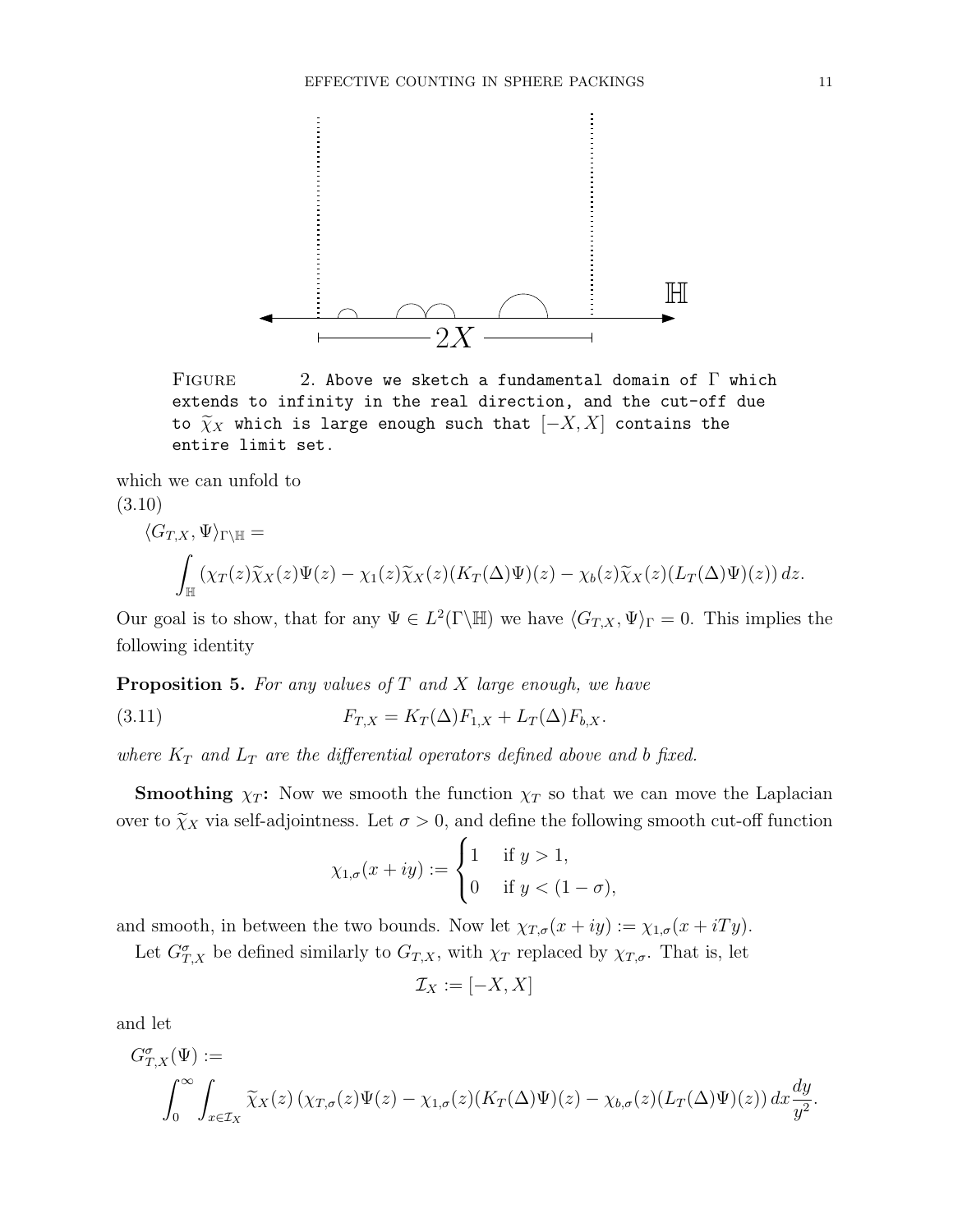Note that by construction for any fixed  $t$ 

$$
\int_0^\infty \int_{x \in \mathcal{I}_X} |\chi_{t,\sigma}(z) - \chi_t|^2 \, dx \frac{dy}{y^2} \ll_{t,X} \sigma.
$$

Thus, using Cauchy-Schwarz we have that for any  $\Psi \in L^2(\Gamma \backslash \mathbb{H})$  we have that

$$
\lim_{\sigma\to 0}G_{T,X}^\sigma(\Psi)=\langle G_{T,X},\Psi\rangle_\Gamma.
$$

Now our goal, is to establish the following lemma, note that we have already fixed  $T$ ,  $X$ large enough,  $\sigma > 0$  small enough.

<span id="page-11-0"></span>**Lemma 6.** For any function  $\Psi \in L^2(\Gamma \backslash \mathbb{H})$  we have that  $G_{T,X}^{\sigma}(\Psi) = 0$ .

To prove this lemma, fix  $\epsilon > 0$  small enough, we will show that  $|G_{T,X}^{\sigma}(\Psi)| < \epsilon$ .

**Periodizing and Smoothing Ψ:** Now we periodize and smooth  $\Psi$  in order to do spectral theory on  $\mathcal{I}_X \times (0,\infty)$  which we call the space  $\mathcal{F}_X$ . Note that  $\mathcal{F}_X \cong \Xi_{\infty}\backslash\mathbb{H}$  for an elementary group  $\Xi_{\infty}$ , but this coordinate description is more useful when we generalize to higher dimensions. Let  $L^2(\mathcal{F}_X)$  denote the  $L^2$  space with measure given by  $\frac{dxdy}{y^2}$ . Let  $\widetilde{\Psi}(z)$ denote a function which agrees with  $\Psi$  on

$$
[-X, X - \eta) \times (0, \infty) \subset \mathbb{H},
$$

where  $\eta > 0$  is to be chosen later. From  $x = X - \eta$  to  $x = X - \eta/2$ ,  $\tilde{\Psi}(z)$  smoothly interpolates between the values of  $\Psi(z)$  and  $\Psi(z - 2X)$ , and from  $x = X - \eta/2$  up to  $x = X$ ,  $\widetilde{\Psi}$  is exactly equal to  $\Psi(z - 2X)$ , ensuring that all derivatives of  $\widetilde{\Psi}$  at the boundary values  $x = X$  and  $x = -X$  agree.

Note that the  $L^2(\mathcal{I}_X \times [1/2T, \infty))$  cost of moving from  $\Psi$  to  $\tilde{\Psi}$  is small. Indeed,

$$
\text{diff}(\Psi) := \int_{1/2T}^{\infty} \int_{X-\eta}^{X} \left| \widetilde{\Psi}(z) - \Psi(z) \right|^2 dx \frac{dy}{y^2}
$$
  

$$
\ll \int_{1/2T}^{\infty} \int_{X-\eta}^{X} \left| \Psi(z - 2X) \right|^2 + |\Psi(z)|^2 dx \frac{dy}{y^2}.
$$

Since  $\Psi \in L^2(\Gamma \backslash \mathbb{H})$ , as  $\eta \to 0$ , this integral goes to zero, and hence by choosing  $\eta$  small enough, we can make the difference less than  $\epsilon^2$ .

Now note that

$$
\int_0^\infty \int_{\mathcal{I}_X} \widetilde{\chi}_X(z) (\chi_{T,\sigma}(z) - K_T(\Delta)\chi_{1,\sigma}(z) - L_{T,\sigma}(\Delta)\chi_{b,\sigma}(z)) \Psi(z) dx \frac{dy}{y^2}
$$
  
= 
$$
\int_{1/2T}^\infty \int_{\mathcal{I}_X} \widetilde{\chi}_X(z) (\chi_{T,\sigma}(z) - K_T(\Delta)\chi_{1,\sigma}(z) - L_T(\Delta)\chi_{b,\sigma}(z)) (\Psi(z) - \widetilde{\Psi}(z)) dx \frac{dy}{y^2}
$$
  
+ 
$$
\int_{1/2T}^\infty \int_{\mathcal{I}_X} \widetilde{\chi}_X(z) (\chi_{T,\sigma}(z) - K_T(\Delta)\chi_{1,\sigma}(z) - L_T(\Delta)\chi_{b,\sigma}(z)) \widetilde{\Psi}(z) dx \frac{dy}{y^2},
$$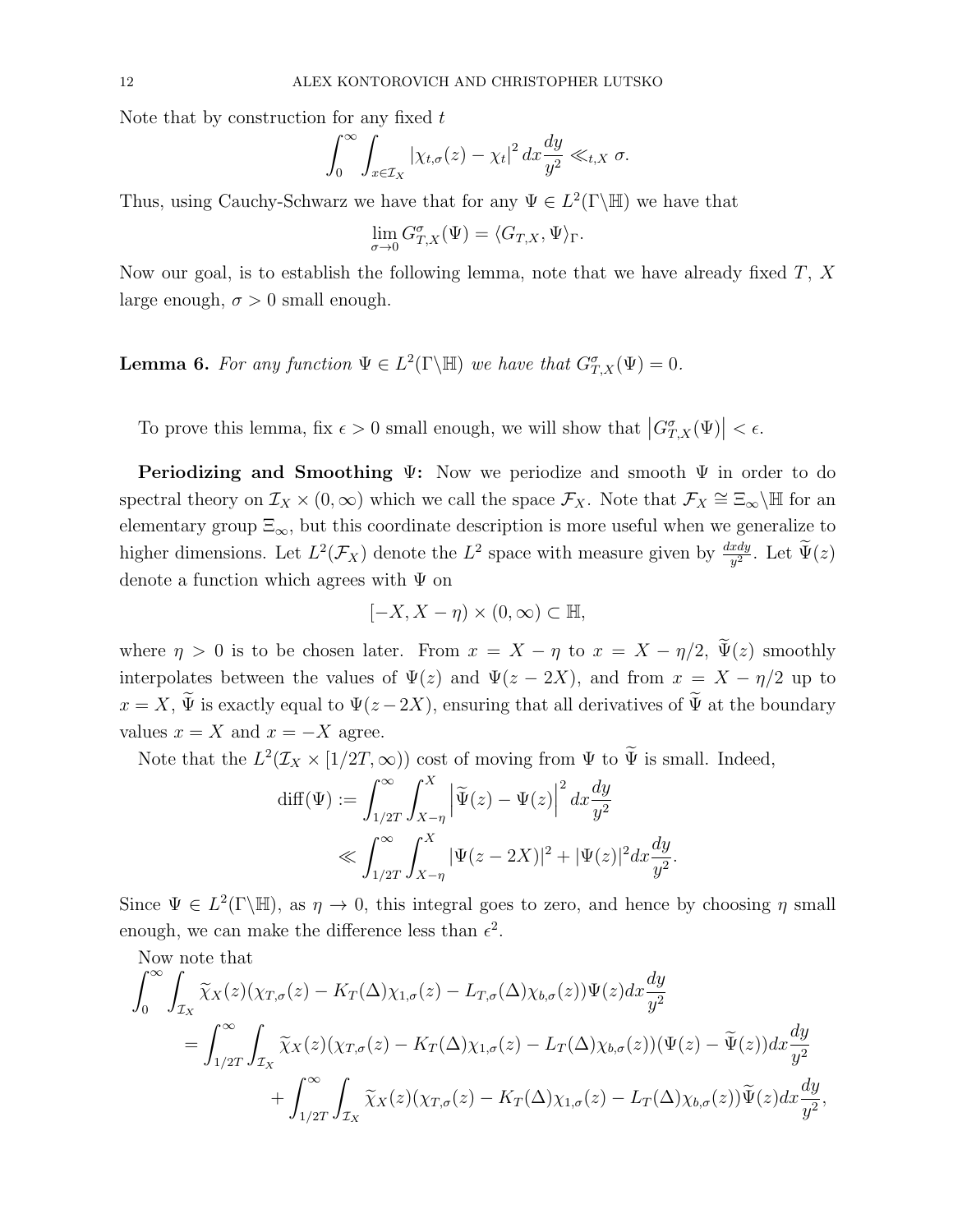and by Cauchy Schwarz and the above argument

$$
\int_{1/2T}^{\infty} \int_{\mathcal{I}_X} \tilde{\chi}_X(z) (\chi_{T,\sigma}(z) - K_T(\Delta) \chi_{1,\sigma}(z) - L_T(\Delta) \chi_{b,\sigma}(z)) (\Psi(z) - \tilde{\Psi}(z)) dx \frac{dy}{y^2}
$$
  

$$
\ll (\text{diff}(\Psi))^{1/2} \left( \int_0^{\infty} \int_{\mathcal{I}_X} |(\chi_{T,\sigma}(z) - K_T(\Delta) \chi_{1,\sigma}(z) - L_T(\Delta) \chi_{b,\sigma}(z))|^2 dx \frac{dy}{y^2} \right)^{1/2}
$$
  
3.12)

<span id="page-12-2"></span> $(3.12)$ 

 $\ll_{\sigma.T,X} \epsilon$ .

Hence it remains to show that

<span id="page-12-0"></span>(3.13) 
$$
\int_0^\infty \int_{\mathcal{I}_X} \widetilde{\chi}_X(z) (\chi_{T,\sigma}(z) - K_T(\Delta) \chi_{1,\sigma}(z) - L_T(\Delta) \chi_{b,\sigma}(z)) \widetilde{\Psi}(z) dx \frac{dy}{y^2} = 0.
$$

**Working on**  $\mathcal{F}_X$ **:** To prove [\(3.13\)](#page-12-0) let

$$
g_{T,X}^{\sigma}(z) := \widetilde{\chi}_X(z) \left( \chi_{T,\sigma}(z) - K_T(\Delta) \chi_{1,\sigma}(z) - L_T(\Delta) \chi_{b,\sigma}(z) \right).
$$

Thus, we are left with

 $\langle g_{T,X}^{\sigma}, \widetilde{\Psi} \rangle_{\mathcal{F}_X}.$ 

Lemma [6](#page-11-0) will then follow from the following lemma, which shows that, for an arbitrary  $\psi \in L^2(\mathcal{F}_X)$  the inner product  $\langle g_{T,X}^{\sigma}, \psi \rangle$  is not correlated with any almost eigenfunction:

<span id="page-12-1"></span>**Lemma 7.** Fix T, X, and  $\sigma$  as above, then for any  $\psi \in L^2(\mathcal{F}_X)$  and any  $\lambda \geq 0$ , we have (3.14)  $\langle g_{T,X}^{\sigma}, \psi \rangle_{\mathcal{F}_X} \ll_{\lambda, T, \sigma, X} ||(\Delta - \lambda)\psi||_{\mathcal{F}_X}.$ 

*Proof of Lemma [7.](#page-12-1)* Fix  $\psi \in L^2(\mathcal{F}_X)$  and consider

$$
\langle \chi_{T,\sigma}\widetilde{\chi}_X(z),\psi\rangle_{\mathcal{F}_X} = \int_0^\infty \chi_{T,\sigma}(y) \int_{\mathcal{I}_X} \widetilde{\chi}_X(x)\psi(z)dx\frac{dy}{y^2},
$$

and define  $f(y) := \int_{\mathcal{I}_X} \widetilde{\chi}_X(x) \psi(z) dx$  and  $h(y) := \int_{\mathcal{I}_X} (\Delta - \lambda) \widetilde{\chi}_X(x) \psi(z) dx$ . Then we note that, by periodicity in the  $x$ -direction,

$$
h(y) = \int_{\mathcal{I}_X} (\Delta - \lambda) \widetilde{\chi}_X(x) \psi(z) dx
$$
  
=  $-y^2 \partial_{yy} f(y) - \lambda f(y).$ 

Thus, [\[Kon09,](#page-37-0) Lemma B.1] (which is a simple application of the method of variation of parameters) implies

<span id="page-12-3"></span>(3.15) 
$$
f(y) = \alpha y^s + \beta y^{1-s} + y^s u(y) + y^{1-s} v(y),
$$

where

$$
u(y) := (1 - 2s)^{-1} \int_{(1-\sigma)/T}^{y} w^{-1-s} h(w) dw
$$
, and  $v(y) := (1 - 2s)^{-1} \int_{(1-\sigma)/T}^{y} w^{s-2} h(w) dw$ ,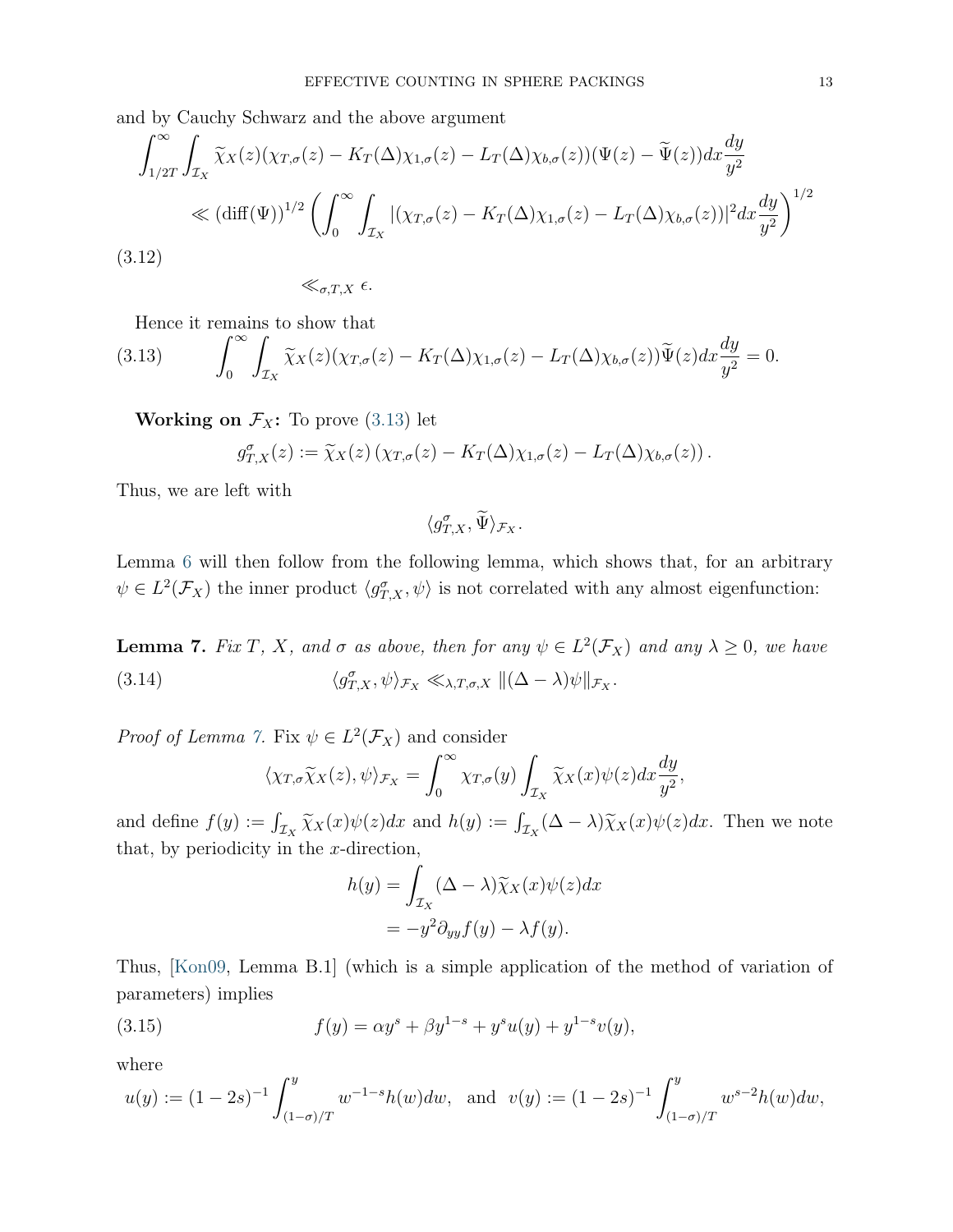if  $\lambda \neq 1/4$ . And

(3.16) 
$$
f(y) = \alpha y^{1/2} + \beta y^{1/2} \log y + y^{1/2} u(y) + v(y) y^{1/2} \log y,
$$

where

$$
u(y) := \int_{(1-\sigma)/T}^{y} w^{-3/2} \log(w) h(w) dw, \quad and \quad v(y) := -\int_{(1-\sigma)/T}^{y} w^{-3/2} h(w) dw.
$$

Therefore (assuming  $\lambda \neq 1/4$  for simplicity) integrating the y variable gives

$$
\langle \chi_{T,\sigma} \widetilde{\chi}_X, \psi \rangle_{\Xi_{\infty}} = \int_0^{\infty} \chi_{T,\sigma}(y) (\alpha y^s + \beta y^{1-s}) \frac{dy}{y^2} + I + II
$$

where  $I := \int_0^\infty \chi_{T,\sigma}(y) y^{s-2} u(y) dy$  and  $II := \int_0^\infty \chi_{T,\sigma}(y) y^{-1-s} v(y) dy$ . Now we can use Cauchy-Schwarz (as in [\[Kon09,](#page-37-0) (B.5)]) to establish that  $I, II \ll ||(\Delta - \lambda)\psi||_{\mathcal{F}_X}$ . In fact, this is the crucial reason why we needed to work on  $\mathcal{F}_X$  which is compact in the x direction, and thus  $\chi_{T,\sigma}$  is (square) integrable. Thus, we may conclude

$$
\langle \chi_{T,\sigma}, \psi \rangle_{\mathcal{F}_X} = A_{\sigma} T^s + B_{\sigma} T^{1-s} + O(\|(\Delta - \lambda)\psi\|_{\mathcal{F}_X})
$$

where  $A_{\sigma} = \beta \int_0^{\infty} \chi_{1,\sigma}(y) y^{-1-s} dy$  and  $B_{\sigma} := \alpha \int_0^{\infty} \chi_{1,\sigma}(y) y^{s-2} dy$ .

Given our choice of  $K_T$  and  $L_T$  from [\(3.8\)](#page-9-2) we have that

<span id="page-13-1"></span>(3.17) 
$$
K_T(s), L_T(s) \ll \begin{cases} T^s & \text{if } s \in (1/2, 1], \\ T^{1/2} \log T & \text{if } s = 1/2 + it. \end{cases}
$$

<span id="page-13-0"></span>Then, by the analysis in [\[Kon09,](#page-37-0) Proposition 3.5] we have

(3.18) 
$$
\langle g_{T,X}^{\sigma}, \psi \rangle_{\mathcal{F}_X} \ll_{T,\lambda,X,\sigma} ||(\Delta - \lambda)\psi||_{\mathcal{F}_X}
$$

for any choice of  $\psi \in L^2$  $(\mathcal{F}_X)$ .

| From there we can choose $\psi$ to be as in [Kon09, Proof of Theorem 3.2] to establish that                       |
|-------------------------------------------------------------------------------------------------------------------|
| $g_{TX}^{\sigma}$ is almost everywhere 0. Note that for this argument to work one only needs the bound            |
| (3.18), a Hilbert space (here $L^2(\mathcal{F}_X)$ ), an unbounded self-adjoint operator (i.e $\Delta$ ), and the |
| abstract spectral theorem.                                                                                        |

From there we conclude that

$$
\langle g_{T,X}^{\sigma}, \widetilde{\Psi} \rangle_{\mathcal{F}_X} = 0
$$

From there, we conclude [\(3.13\)](#page-12-0), namely

(3.19) 
$$
\int_0^\infty \int_{\mathcal{I}_X} \widetilde{\chi}_X(z) (\chi_{T,\sigma}(z) - K_T(\Delta) \chi_{1,\sigma}(z) - L_T(\Delta) \chi_{b,\sigma}(z)) \widetilde{\Psi}(z) dx \frac{dy}{y^2} = 0.
$$

Then thanks to [\(3.12\)](#page-12-2) we conclude

$$
G_{T,X}^{\sigma}(\Psi) = \int_0^{\infty} \int_{\mathcal{I}_X} \widetilde{\chi}_X(z) (\chi_{T,\sigma}(z) - K_T(\Delta)\chi_{1,\sigma}(z) - L_{T,\sigma}(\Delta)\chi_{b,\sigma}(z)) \Psi(z) dx \frac{dy}{y^2} \ll_{\sigma,T,X} \epsilon
$$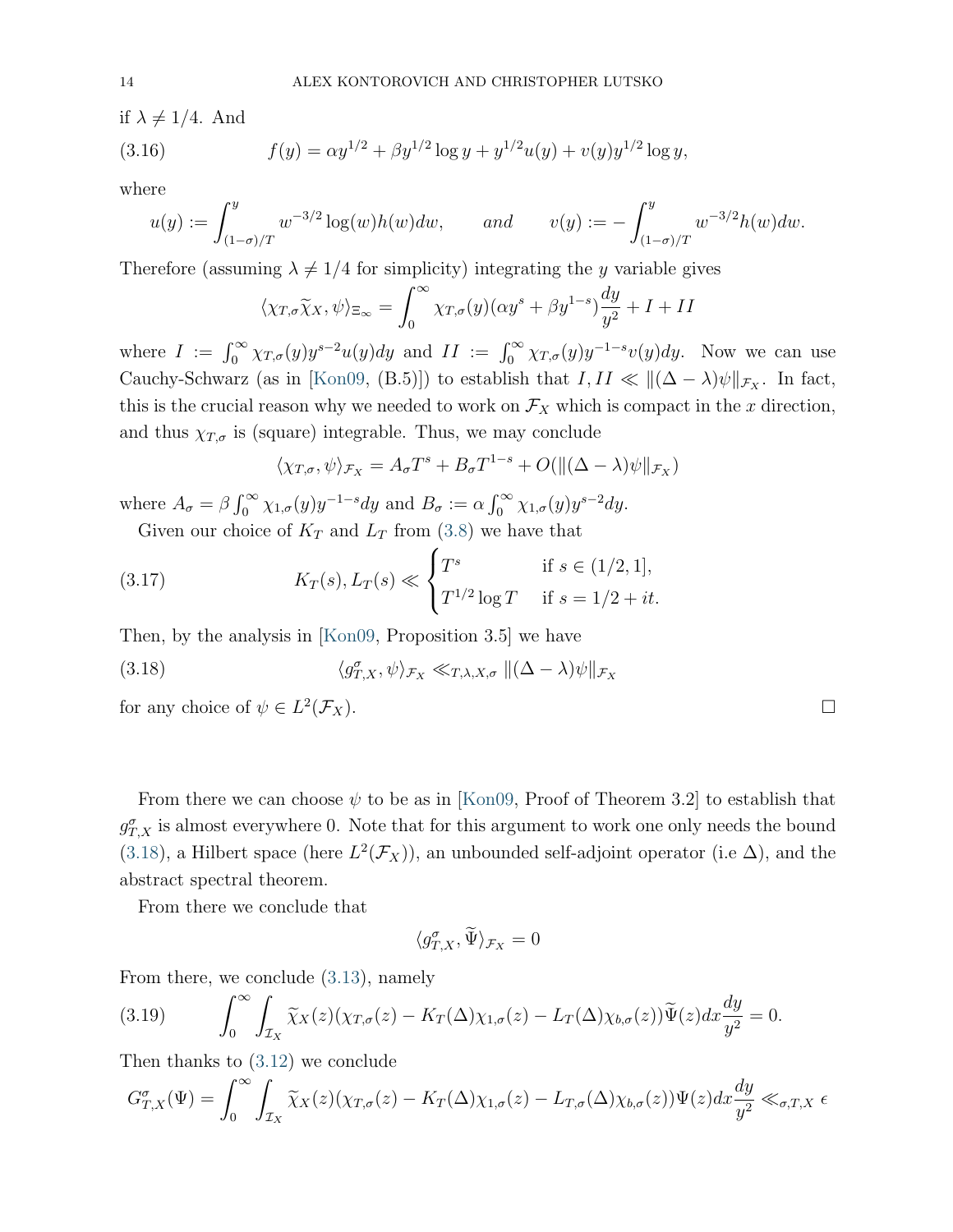for any value of  $\epsilon > 0$ . Taking  $\epsilon$  to 0 establishes Lemma [6.](#page-11-0) Since we have that for any  $\Psi \in L^2(\Gamma \backslash \mathbb{H})$ 

$$
\lim_{\sigma \to 0} G_{T,X}^{\sigma}(\Psi) = \langle G_{T,X}, \Psi \rangle_{\Gamma}
$$

we conclude that  $\langle G_{T,X}, \Psi \rangle_{\Gamma} = 0$ . Which is exactly Proposition [5.](#page-10-1)

3.2. Proof of Theorem [4.](#page-8-0) For the proof of Theorem [4,](#page-8-0) we return to the smoothed count  $\widetilde{N}_{\Gamma}(T) = \langle F_{T,X}, \Psi \rangle_{\Gamma}.$ 

Now apply the abstract Parseval's identity [\(2.2\)](#page-6-0)

<span id="page-14-0"></span>(3.20)  
\n
$$
\langle F_{T,X}, \Psi \rangle_{\Gamma} = \langle \widehat{F_{T,X}}, \widehat{\Psi} \rangle_{\text{Spec}(\Gamma)}
$$
\n
$$
= \widehat{F_{T,X}}(\lambda_0) \widehat{\Psi}(\lambda_0) + \int_{\text{Spec}(\Gamma) \backslash {\{\lambda_0\}}} \widehat{F_{T,X}}(\lambda) \widehat{\Psi}(\lambda) d\nu(\lambda),
$$

where for ease of exposition, we assume that  $\lambda_0$  is the only eigenvalue below 1/4; in general, the other eigenvalues are dealt with similarly.

Addressing the first term in [\(3.20\)](#page-14-0), we can use the abstract spectral theorem, and the fact that  $F_{T,X}$  and  $\Psi$  are K-fixed, to say

$$
\widehat{F_{T,X}}(\lambda_0)\widehat{\Psi}(\lambda_0)=\langle F_{T,X},\phi_0\rangle\langle\Psi,\phi_0\rangle,
$$

where  $\phi_0$  is the base eigenfunction. Note that, for the first factor we can apply the main identity Proposition [5,](#page-10-1) and the definition to conclude

$$
\widehat{F_{T,X}}(\lambda_0)\widehat{\Psi}(\lambda_0) = T^{\delta}c\langle \phi_0, \Psi \rangle_{\Gamma} + O(T^{1/2})
$$

for some constant  $c$  independent of  $T$ . As for the second factor, by the mean value theorem (see [\[Kon09,](#page-37-0)  $(4.17)$ ] for details) we have

$$
\langle \phi_0, \Psi \rangle_{\Gamma} = \phi_0(i) + O(\varepsilon).
$$

It remains to bound the contribution to [\(3.20\)](#page-14-0) from the remainder of the spectrum (assuming here that there are no isolated eigenvalues apart from the base). Using Proposition [5](#page-10-1) we have that

$$
\begin{split} \text{Err} &:= \int_{\text{Spec}(\Gamma)\backslash\{\lambda_0\}} \widehat{F}_{T,X}(\lambda)\widehat{\Psi}(\lambda)d\nu \\ &= \int_{\text{Spec}(\Gamma\backslash\{\lambda_0\}} \left( K_T(\widehat{\Delta)F}_{1,X}(\lambda) + L_T(\widehat{\Delta)F}_{b,X}(\lambda) \right) \widehat{\Psi}(\lambda)d\nu. \end{split}
$$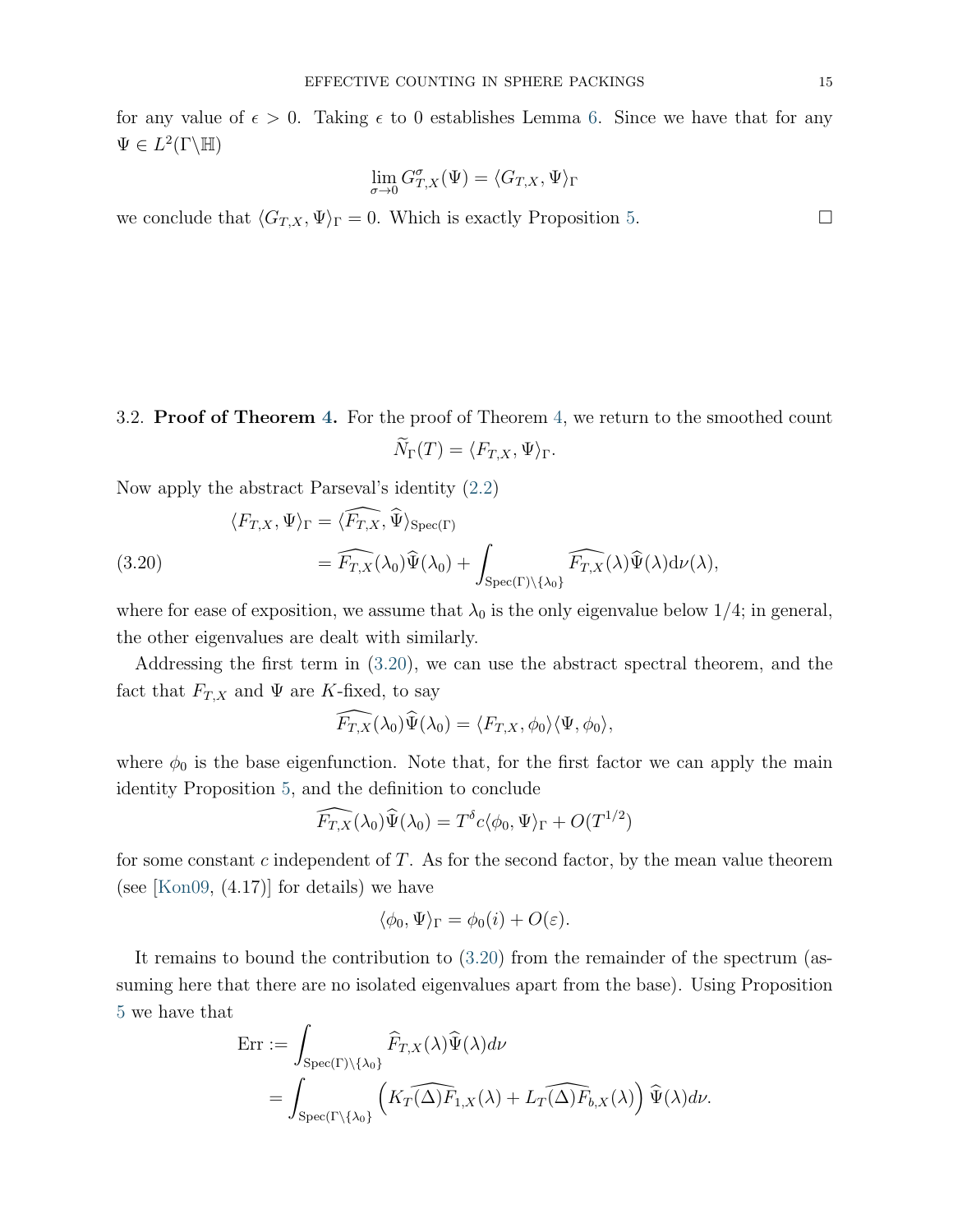By the abstract spectral theorem and [\(3.17\)](#page-13-1) we have  $\widehat{K_T(\Delta)F_{1,X}}(\lambda) \ll T^{1/2}\log T\widehat{F_{1,X}}(\lambda)$ . Thus, by Cauchy-Schwarz, positivity, and Parseval's identity

$$
\int_{\operatorname{Spec}(\Gamma)\backslash\{\lambda_0\}} K_T(\lambda)\widehat{F_{1,X}}(\lambda)\widehat{\Psi}(\lambda)d\nu \ll T^{1/2}\log T \int_{\operatorname{Spec}(\Gamma)\backslash\{\lambda_0\}} \widehat{F_{1,X}}(\lambda)\widehat{\Psi}(\lambda)d\nu
$$
\n
$$
\ll T^{1/2}\log T \left(\int_{\operatorname{Spec}(\Gamma)\backslash\{\lambda_0\}} \left|\widehat{F_{1,X}}(\lambda)\right|^2 d\nu\right)^{1/2} \left(\int_{\operatorname{Spec}(\Gamma)\backslash\{\lambda_0\}} \left|\widehat{\Psi}(\lambda)\right|^2 d\nu\right)^{1/2}
$$
\n
$$
\ll T^{1/2}\log T \|F_{1,X}\|_{\Gamma}\|\Psi\|_{\Gamma},
$$

Since  $\Psi$  is an  $\varepsilon$ -approximation to the identity, and since the term involving  $L_T$  can be treated similarly, we thus conclude

$$
\text{Err} \ll \frac{1}{\varepsilon} T^{1/2} \log T.
$$

<span id="page-15-0"></span>This completes the proof of Theorem [4.](#page-8-0)

## 4. Kleinian Sphere Packings

Turning now to the sphere packing setting, let  $P$  be a fixed bounded Kleinian sphere packing. Given a sphere  $S \in \mathcal{P}$  let  $b(S)$  denote the bend of S. Then our aim is to establish the asymptotic, [\(1.4\)](#page-2-1) for

$$
N_{\mathcal{P}}(T) := \# \{ S \in \mathcal{P} : b(S) < T \}.
$$

4.1. Preliminaries on Inverse Coordinate Systems and the Symmetry Group. We now give a model of hyperbolic space, and develop an inversive coordinate system for the spheres on the ideal boundary of such; see, e.g., [\[KK21,](#page-36-0) §3.1] for background. To begin, we fix a real quadratic form  $Q$  of signature  $(n + 1, 1)$ . For concreteness, we can change variables over R to the "standard" example of  $Q = -x_0x_{n+1} + x_1^2 + \cdots + x_n^2$  which has half-Hessian

<span id="page-15-1"></span>(4.1) 
$$
Q = \begin{pmatrix} 0 & 0 & -\frac{1}{2} \\ 0 & I_n & 0 \\ -\frac{1}{2} & 0 & 0 \end{pmatrix}.
$$

Then the quadratic space  $(V = \mathbb{R}^{n+1,1}, Q)$  with product  $v \star w = v \cdot Q \cdot w^t$  contains the cone  $V_0 := \{v : Q(v) = 0\}$ , the one-sheeted hyperboloid  $V_1 = \{v : Q(v) = 1\}$ , and the two-sheeted hyperboloid  $V_{-1} := \{v : Q(v) = -1\}$ ; fix either component of the latter for our model of  $\mathbb{H}^{n+1}$ . The group  $O_Q(\mathbb{R})$  acts on  $V_{-1}$ , and its subgroup  $G = O_Q^{\circ}(\mathbb{R})$ , that is, the connected component of the identity, fixes the components.

There is a 1-1 correspondence between vectors  $v \in V_1$  and (oriented) spheres in  $\partial \mathbb{H}^{n+1}$ , obtained as follows. Given such a v, the orthogonal space  $v^{\perp} := \{w \in V : v \star w = 0\}$ intersects the fixed component of  $V_{-1}$  at a hyperplane  $\cong \mathbb{H}^n$ , and the ideal boundary of the latter is the desired sphere.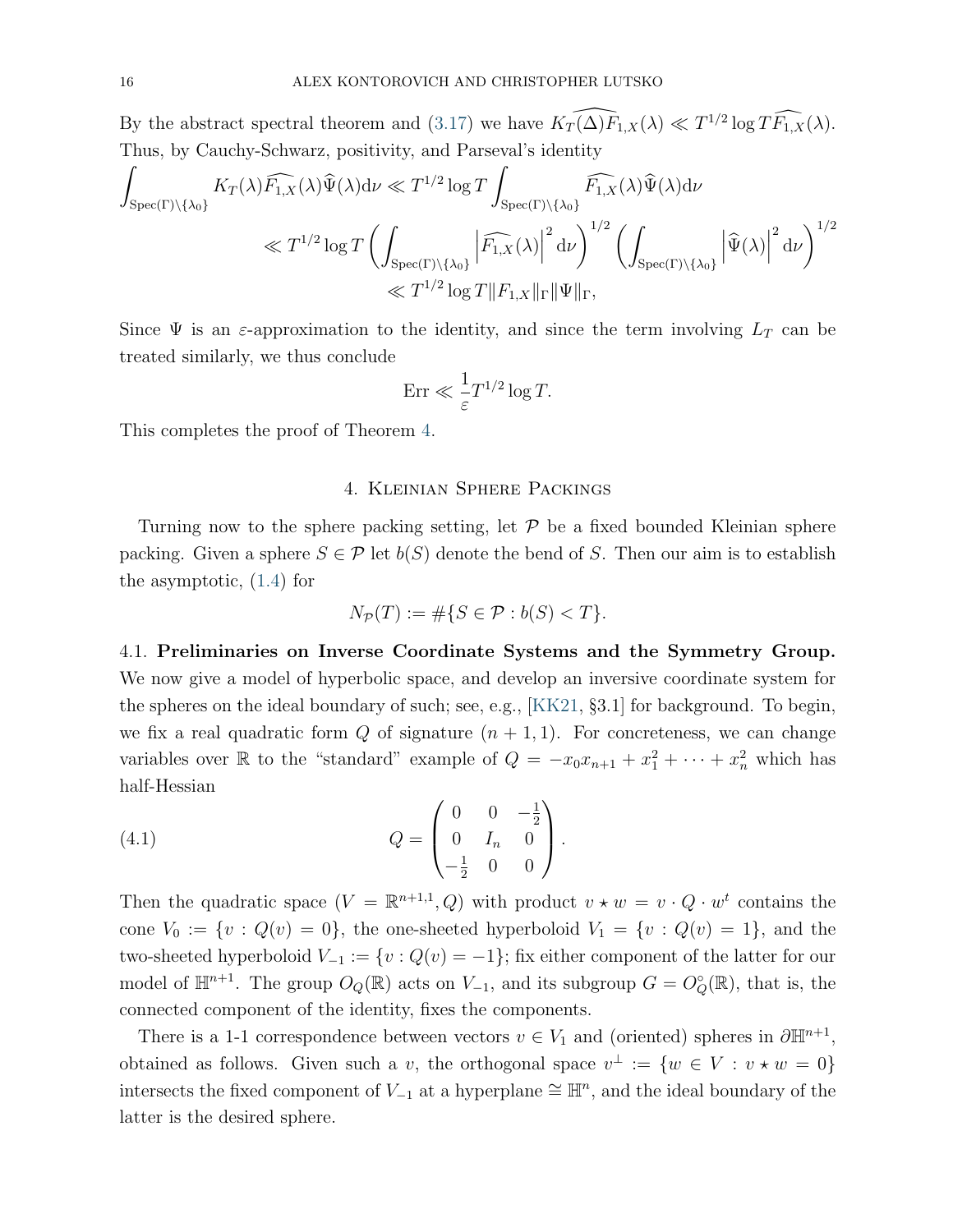

FIGURE 3. In the above figure, we display (half of) the quadratic space  $V$ , and its components  $V_0$ ,  $V_1$  and  $V_{-1}$ .

This geometric correspondence is made algebraic after a choice of (inversive) coordinates on  $V_1$  as follows. Let  $V^* := \{v^* : V \to \mathbb{R}, \text{ linear}\}\$  be the dual space to V, and  $Q^*$  the dual form, so that  $v^* \star w^* = v \star w$ . Fix a non-zero null covector  $b^* \in V^*$ , that is,  $Q^*(b^*) = 0$ . Also fix a null covector  $\hat{b}^*$ , with  $b^* \star \hat{b}^* = -2$ . For the case of the standard form in [\(4.1\)](#page-15-1), one can make the choice  $b^* = (0, \ldots, 0, -2)$  and  $\hat{b}^* = (-2, 0, \ldots, 0)$ . Then one picks an orthonormal system,  $bx_1^*, \ldots, bx_n^*$ , for the orthogonal complement to the span of  $b^*$  and  $\hat{b}^*$ . Then the sphere corresponding to the vector  $v \in V_1$  has bend (that is, inversive radius)  $(4.2)$  b  $^*(v)$ ,

<span id="page-16-0"></span>and center  $\frac{1}{b^*(v)}(bx_1^*(v),\ldots,bx_n^*(v))$ . When  $b^*(v)=0$ , the sphere is a plane (which has no "center"), so the expression  $(bx_1^*(v),...,bx_n^*(v))$  is a unit normal to the plane. The "cobend" of a sphere is defined as the bend of the image of the sphere on inversion through the unit sphere at the origin. The co-bend of the sphere corresponding to v is given by  $\hat{b}^*(v)$ . Therefore the tuple  $(b^*(v), bx_1^*(v), \ldots, bx_n^*(v), \hat{b}^*(v))$  gives a complete inversive coordinate system on  $V_1$ . It is sometimes convenient to isolate the 'bend-center', comprising the coordinates not including the first and last; so we define:

<span id="page-16-1"></span>(4.3) 
$$
bz^*(v) := (bx_1^*(v), \dots, bx_n^*(v)).
$$

A Kleinian sphere packing decomposes into finitely many Γ-orbits (by the Structure Theorem [\[KK21,](#page-36-0) Theorem 22]), which in the above coordinate system corresponds simply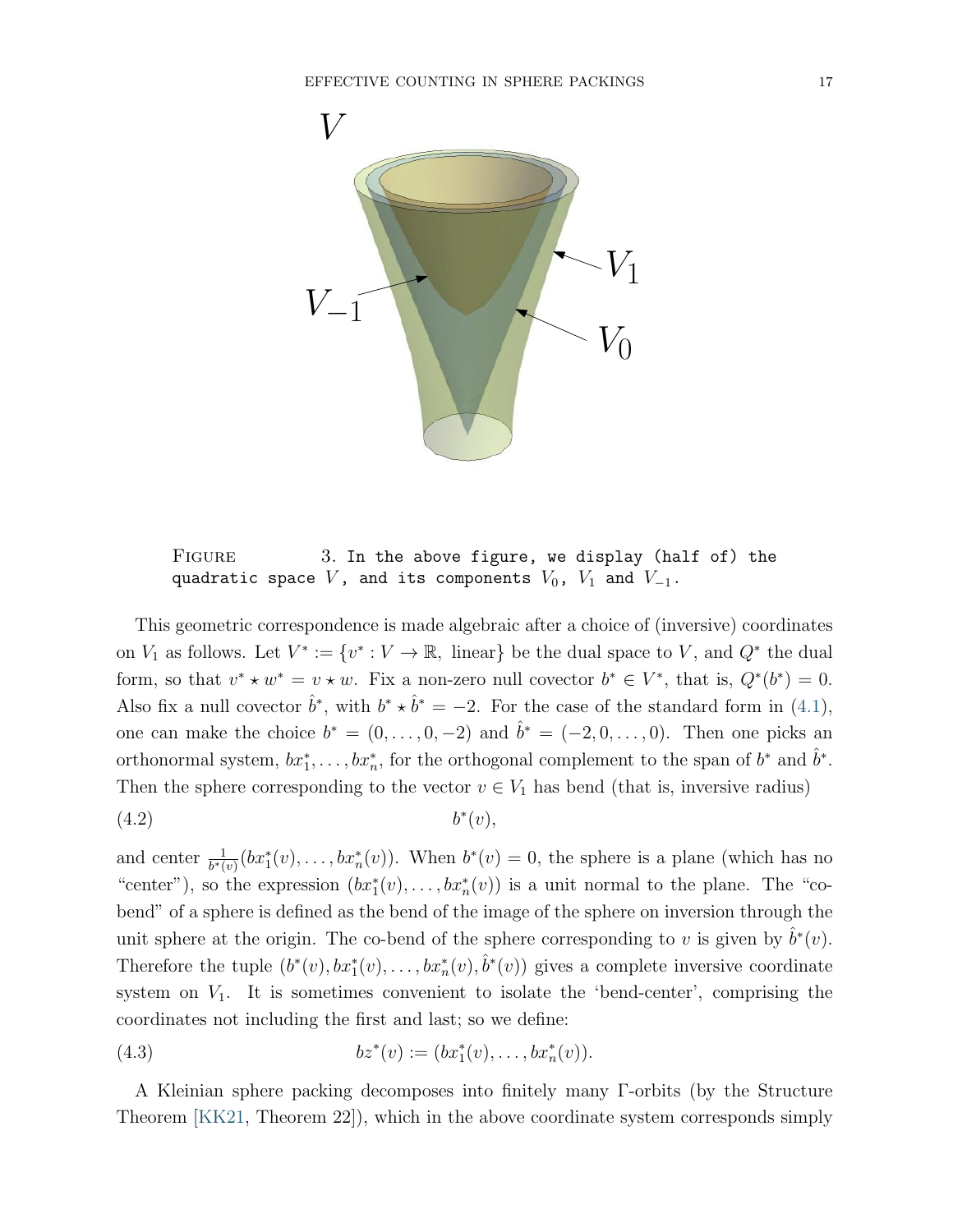

FIGURE 4. Here we display a vector  $v \in V_1$ , its orthogonal space  $v^\perp$  and the intersection this orthogonal space with  $V_{-1}$  which corresponds to an ideal sphere.

to orbits  $v_0 \cdot \Gamma$ , with  $v_0 \in V_1$ , and the bends of such are measured by  $b^*(v)$ , for  $v \in v_0 \cdot \Gamma$ . We count the whole packing by counting one orbit at a time.

<span id="page-17-0"></span>4.2. Decomposition of G. Fix  $v_0$  as above. Let  $\chi_T(g) = \mathbb{1}\lbrace b^*(v_0 g) < T \rbrace$  denote the indicator function of the vector  $v_0g$  having bend at most T, where  $g \in G$ . This function is left-invariant under  $H := \text{Stab}_G(v_0) = \{g \in G : v_0g = v_0\}$ , and also right-invariant under  $L := \text{Stab}_{b^*} = \{ g \in G : b^*(vg) = b^*(v), \text{ for all } v \in V \}.$ 

It will be useful to decompose  $G = O^{\circ}_{Q}(\mathbb{R})$  (for Q given by [\(4.1\)](#page-15-1)) and its Lie algebra  $\mathfrak{g} := Lie(G)$  as follows. First we decompose  $\mathfrak{g}$  as:

$$
\mathfrak{g}=\mathfrak{h}\oplus\bar{\mathfrak{u}}\oplus\mathfrak{u}\oplus\mathfrak{m}_1.
$$

Here  $\mathfrak{h} = Lie(H)$ , and with

$$
M:=\begin{pmatrix} 1 & 0 & 0 \\ 0 & O(n) & 0 \\ 0 & 0 & 1 \end{pmatrix},
$$

we have that  $M \cap H \cong O(n-1)$ . Then set  $\mathfrak{m} := Lie(M)$  and  $\mathfrak{m}_1 := \mathfrak{m} \oplus Lie(M \cap H)$ . (Note that  $\mathfrak{h} \cap \mathfrak{m}$ ) is trivial when  $G \cong O(3, 1)$ .) Set  $M_1 := \exp \mathfrak{m}_1 < G$ . The one-parameter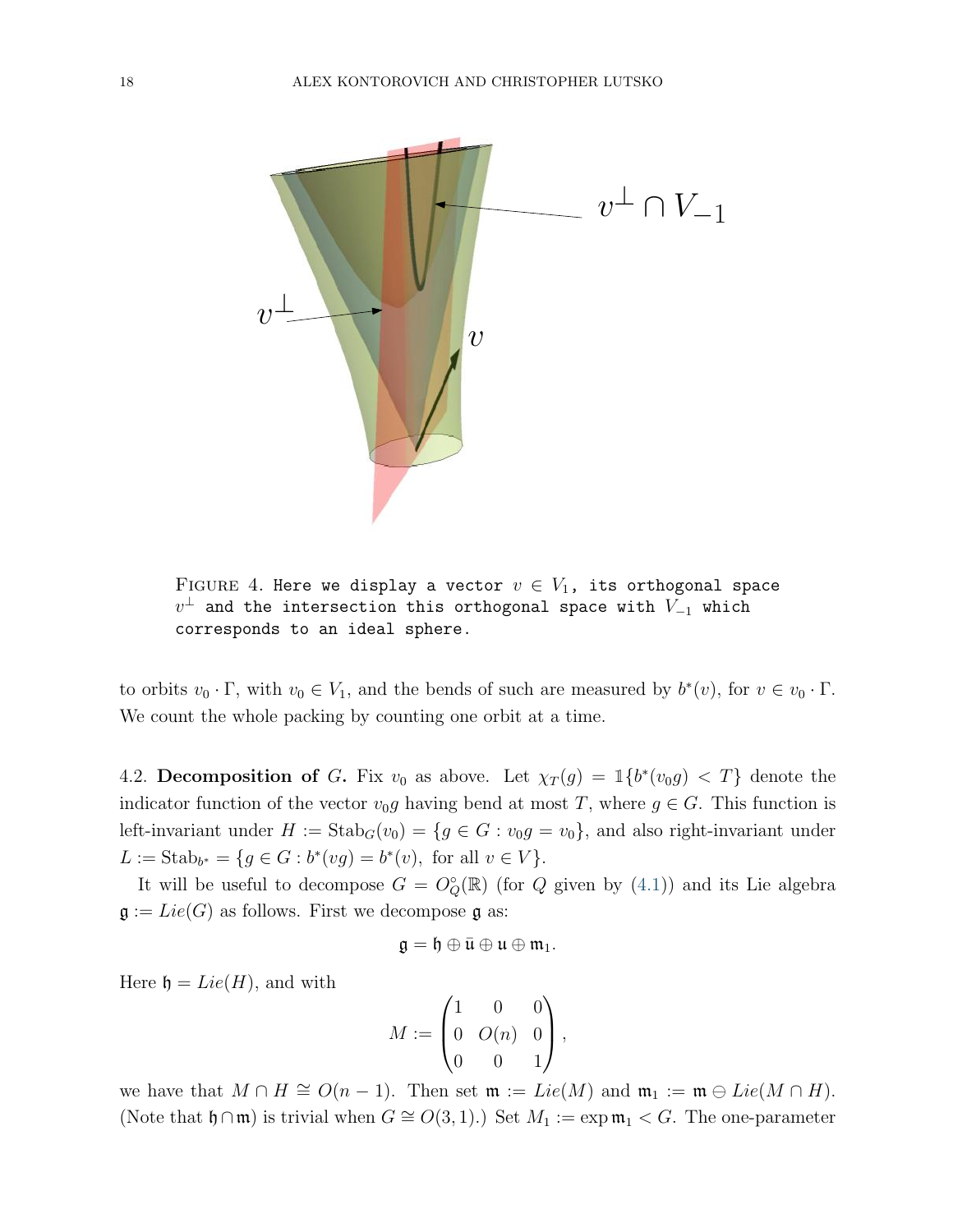Lie algebras  $\mu$  and  $\bar{\mu}$  are given by:

$$
\mathfrak{u} = \left\{ \begin{pmatrix} 0 & 0_{n-1} & w & 0 \\ 0 & 0 & 0 & 0_{n-1} \\ 0 & 0 & 0 & 2w \\ 0 & 0 & 0 & 0 \end{pmatrix} : w \in \mathbb{R} \right\},\
$$

and

$$
\bar{\mathfrak{u}} = \left\{ \begin{pmatrix} 0 & 0 & 0 & 0 \\ 0_{n-1} & 0 & 0 & 0 \\ y & 0 & 0 & 0 \\ 0 & 0_{n-1} & y/2 & 0 \end{pmatrix} : y \in \mathbb{R} \right\},\
$$

which exponentiate to the groups

$$
U := \left\{ u(w) := \begin{pmatrix} 1 & 0_{n-1} & w & w^2 \\ 0 & I_{n-1} & 0 & 0_{n-1} \\ 0 & 0 & 1 & 2w \\ 0 & 0 & 0 & 1 \end{pmatrix} : w \in \mathbb{R} \right\},\
$$

and

$$
\overline{U} := \left\{ \overline{u}(y) := \begin{pmatrix} 1 & 0 & 0 & 0 \\ 0_{n-1} & I_{n-1} & 0 & 0 \\ y & 0 & 1 & 0 \\ y^2/4 & 0_{n-1} & y/2 & 1 \end{pmatrix} : y \in \mathbb{R} \right\},\
$$

respectively.

This gives the corresponding decomposition:

$$
H \times \overline{U} \times U \times M_1 \to G : (h, \overline{u}, u, m_1) \mapsto h\overline{u}um_1.
$$

Geometrically this decomposition is in fact very natural. H is the stabilizer of  $v_0$ , corresponding to the sphere whose orbit we are considering. The action of  $\overline{U}$  changes the bend of the sphere, while  $UM_1$  changes the co-bend by moving the center via a polar coordinate description of the plane (U as the radial coordinate and  $M_1 \cong O(n)/O(n-1)$  giving a rotation).

Let  $d := \dim(\mathfrak{g}) = (n+1)(n+2)/2$ . Let  $k := \dim(\mathfrak{h}) = n(n+1)/2$ , and let  $\ell :=$ dim( $m_1$ ) = n – 1. Hence  $d = k + \ell + 2$ .

#### <span id="page-18-0"></span>4.3. An Explicit Basis.

Before proceeding, it will help our calculations to fix a basis for  $\mathfrak h$  and  $\mathfrak m_1$ . To ease notation, we will describe a basis in a special case when  $n = 4$ , so  $d = 15$ ,  $k = 10$  and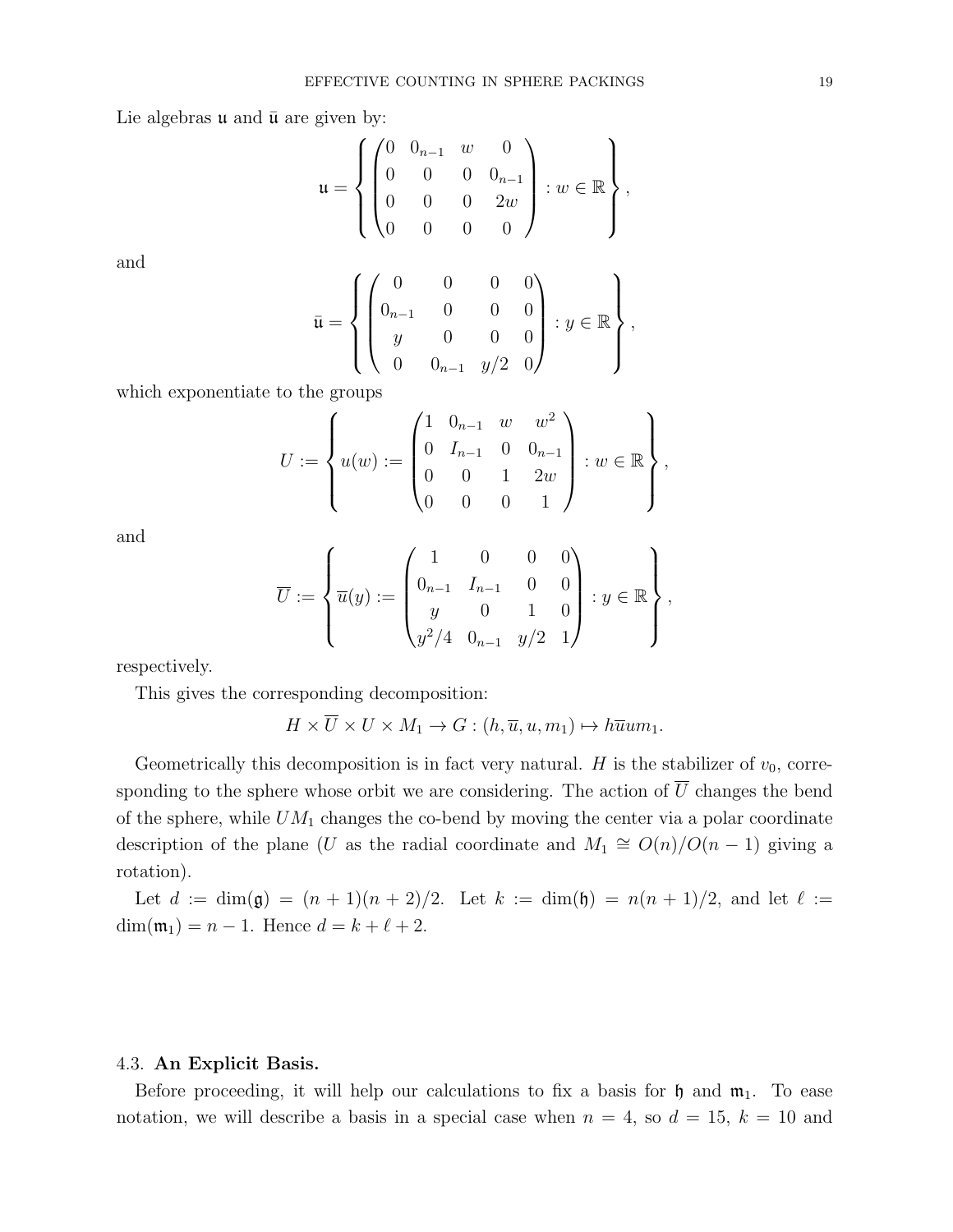$\ell = 3$ ; the general case will be clear by analogy. Take:

$$
X_1 := \begin{pmatrix} 0 & 0 & 0 & 0 & 0 & 0 \\ 0 & 0 & 0 & 1 & 0 & 0 \\ 0 & 0 & 0 & 1 & 0 & 0 \\ 0 & 0 & 0 & 0 & 0 & 0 \\ 0 & 0 & 0 & 0 & 0 & 0 \\ 0 & 0 & 0 & 0 & 0 & 0 \\ 0 & 0 & 0 & 0 & 0 & 0 \\ 0 & 0 & 0 & 0 & 0 & 0 \\ 0 & 0 & 0 & 0 & 0 & 0 \\ 0 & 0 & 0 & 0 & 0 & 0 \\ 0 & 0 & 0 & 0 & 0 & 0 \\ 0 & 0 & 0 & 0 & 0 & 0 \\ 0 & 0 & 0 & 0 & 0 & 0 \\ 0 & 0 & 0 & 0 & 0 & 0 \\ 0 & 0 & 0 & 0 & 0 & 0 \\ 0 & 0 & 0 & 0 & 0 & 0 \\ 0 & 0 & 0 & 0 & 0 & 0 \\ 0 & 0 & 0 & 0 & 0 & 0 \\ 0 & 0 & 0 & 0 & 0 & 0 \\ 0 & 0 & 0 & 0 & 0 & 0 \\ 0 & 0 & 0 & 0 & 0 & 0 \\ 0 & 0 & 0 & 0 & 0 & 0 \\ 0 & 0 & 0 & 0 & 0 & 0 \\ 0 & 0 & 0 & 0 & 0 & 0 \\ 0 & 0 & 0 & 0 & 0 & 0 \\ 0 & 0 & 0 & 0 & 0 & 0 \\ 0 & 0 & 0 & 0 & 0 & 0 \\ 0 & 0 & 0 & 0 & 0 & 0 \\ 0 & 0 & 0 & 0 & 0 & 0 \\ 0 & 0 & 0 & 0 & 0 & 0 \\ 0 & 0 & 0 & 0 & 0 & 0 \\ 0 & 0 & 0 & 0 & 0 & 0 \\ 0 & 0 & 0 & 0 & 0 & 0 \\ 0 & 0 & 0 & 0 & 0 & 0 \\ 0 & 0 & 0 & 0 & 0 & 0 \\ 0 & 0 & 0 & 0 & 0 & 0 \\ 0 & 0 & 0 & 0 & 0 & 0 \\ 0 & 0 & 0 & 0 & 0 & 0 \\ 0 & 0 & 0 & 0 & 0 & 0 \\ 0 & 0 & 0 & 0 & 0 & 0 \\ 0 & 0 & 0 & 0 & 0 & 0 \\ 0 & 0 & 0 & 0
$$

To move back to group elements we denote

$$
h_j(x_j) := \exp(x_j X_j) \in H \quad \text{for } j \le k,
$$
  
\n
$$
\overline{u}(y) := \exp(yX_{k+1}) \in \overline{U},
$$
  
\n
$$
u(w) := \exp(wX_{k+2}) \in U,
$$
  
\n
$$
m_j(\varphi_j) := \exp(\varphi_j X_{j+k+2}) \in M_1 \quad \text{for } 1 \le j \le \ell.
$$

<span id="page-19-1"></span>It will also be convenient to record the following components of  $H$ :

(4.4) 
$$
H_M := \prod_{X_j \in \mathfrak{h} \cap \mathfrak{m}} \exp(x_j X_j), H_+ := \prod_{X_j \text{ "Upper Triangular"} } \exp(x_j X_j),
$$

$$
H_- := \prod_{X_j \text{ "Lower Triangular"} } \exp(x_j X_j), \text{ and } H_A := \prod_{X_j \text{ "Diagonal"} } \exp(x_j X_j).
$$

<span id="page-19-0"></span>4.4. Calculating the Haar Measure. Given that decomposition of the Lie algebra, we now derive an explicit form of the Haar measure in our chosen coordinate system. Let

$$
\mathbf{z} := (x_1, \ldots, x_k, y, w, \varphi_1, \ldots, \varphi_\ell)
$$

denote a set of coordinates and let

$$
\mathcal{J}: \mathbb{R}^d \to G: \mathbf{z} \mapsto h_1(x_1)h_2(x_2) \dots h_k(x_k)\overline{u}(y)u(w)m_1(\varphi_1) \dots m_\ell(\varphi_\ell)
$$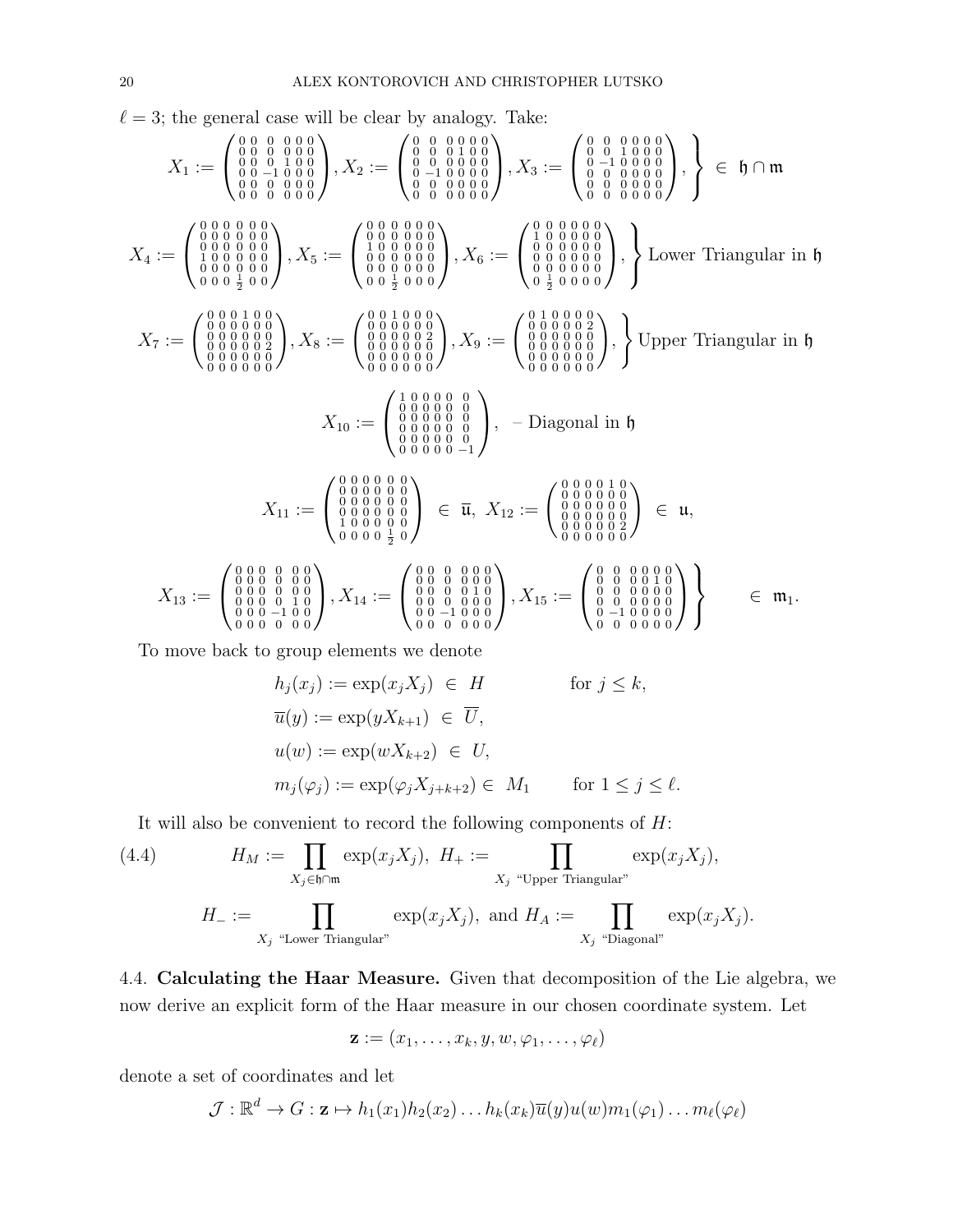map our coordinate space to  $G$ . Then, in these new coordinates we have the following decomposition of the Haar measure

<span id="page-20-1"></span>**Theorem 8.** [Haar Measure Structure Theorem] Let  $\rho(z)$  denote the density of the Haar measure in z coordinates. Then

<span id="page-20-0"></span>(4.5) 
$$
\rho(\mathbf{z}) = \rho_H(x_1, \dots x_k) \rho_{\overline{U}U}(y, w) \rho_{M_1}(\varphi_1, \dots, \varphi_\ell),
$$

where  $\rho_H$  and  $\rho_{M_1}$  are (respectively) the densities for the Haar measure on H and  $M_1$ . Moreover we have that  $\rho_{\overline{U}U} = |1 + w y|^{n-1}$ .

*Proof.* Given a linear differential operator on **z** we can represent it as

$$
T_{\mathbf{z}} = \eta_1 \partial_{x_1} + \cdots + \eta_k \partial_{x_k} + \eta_{k+1} \partial_y + \eta_{k+2} \partial_w + \eta_{k+3} \partial_{\varphi_1} + \cdots + \eta_d \partial_{\varphi_\ell}.
$$

Now using the correspondence between elements of the Lie algebra and linear differential operators we write

$$
T_{\mathbf{z}} = \eta_1 X_1 + \eta_2 X_2 + \cdots + \eta_d X_d.
$$

To first order, we can write the differential  $T_{\mathbf{z}}$  acting on an element of g as

$$
h_1(I + \eta_1 X_1) \cdots h_k(I + \eta_k X_k) \overline{u}(I + \eta_{k+1} X_{k+1}) u(I + \eta_{k+2} X_{k+2}) m_1(I + \eta_{k+3}) \cdots m_\ell (I + \eta_d)
$$
  
=  $h_1 \cdots h_k \overline{n} n m_1 \cdots m_\ell \{I + \text{ad}((h_2 \cdots h_k \overline{u} u m_1 \cdots m_\ell)^{-1}, \eta_1 X_1)$   
+  $\text{ad}((h_3 \cdots h_k \overline{u} u m_1 \cdots m_\ell)^{-1}, \eta_2 X_2) + \cdots + \text{ad}(m_\ell^{-1}, \eta_{d-1} X_{d-1}) + \eta_d X_d \}.$ 

Giving us the differential operator

$$
D(\mathcal{J}): \eta_1 \partial_{x_1} + \cdots + \eta_k \partial_{x_k} + \eta_{k+1} \partial_y + \eta_{k+2} \partial_w + \eta_{k+3} \partial_{\varphi_1} + \cdots + \eta_d \partial_{\varphi_\ell}
$$
  
\n
$$
\mapsto \eta_1 \operatorname{ad}((h_2 \cdots h_k \overline{n} n m_1 \cdots m_\ell)^{-1}, X_1) + \eta_2 \operatorname{ad}((h_3 \cdots h_k \overline{n} n m_1 \cdots m_\ell)^{-1}, X_2) + \cdots
$$
  
\n
$$
+ \eta_{k+\ell+1} \operatorname{ad}(m_\ell^{-1}, X_{d-1}) + \eta_d X_d.
$$

Hence, if we want to apply the differential operator  $X_j$  on the right to an element g, then we simply solve for  $\eta_i$  on the right hand side of this map. Then the left hand side tells us the action on the coordinates. Let us denote the vector of such  $\eta_i$ 's by  $(\eta_{j1}, \eta_{j2}, \dots, \eta_{jd})$ . Thus

$$
X_j = \eta_{j1} \operatorname{ad}((h_2 \cdots h_k \overline{n} n m_1 \cdots m_\ell)^{-1}, X_1) + \eta_{j2} \operatorname{ad}((h_3 \cdots h_k \overline{n} n m_1 \cdots m_\ell)^{-1}, X_2) + \cdots + \eta_{j(d-1)} \operatorname{ad}(m_\ell^{-1}, X_{d-1}) + \eta_{jd} X_d,
$$

for every  $j = 1, \ldots, d$ .

Now to calculate the Haar measure, we proceed by the following methodology: define the right multiplication operator  $R_A(z) := \mathcal{J}^{-1}(\mathcal{J}(z) \cdot A)$  and its Jacobian:

$$
\left[R'_A(\mathbf{z})\right]_{jk} := \frac{\partial^j R_A(\mathbf{z})}{d\mathbf{z}_k}.
$$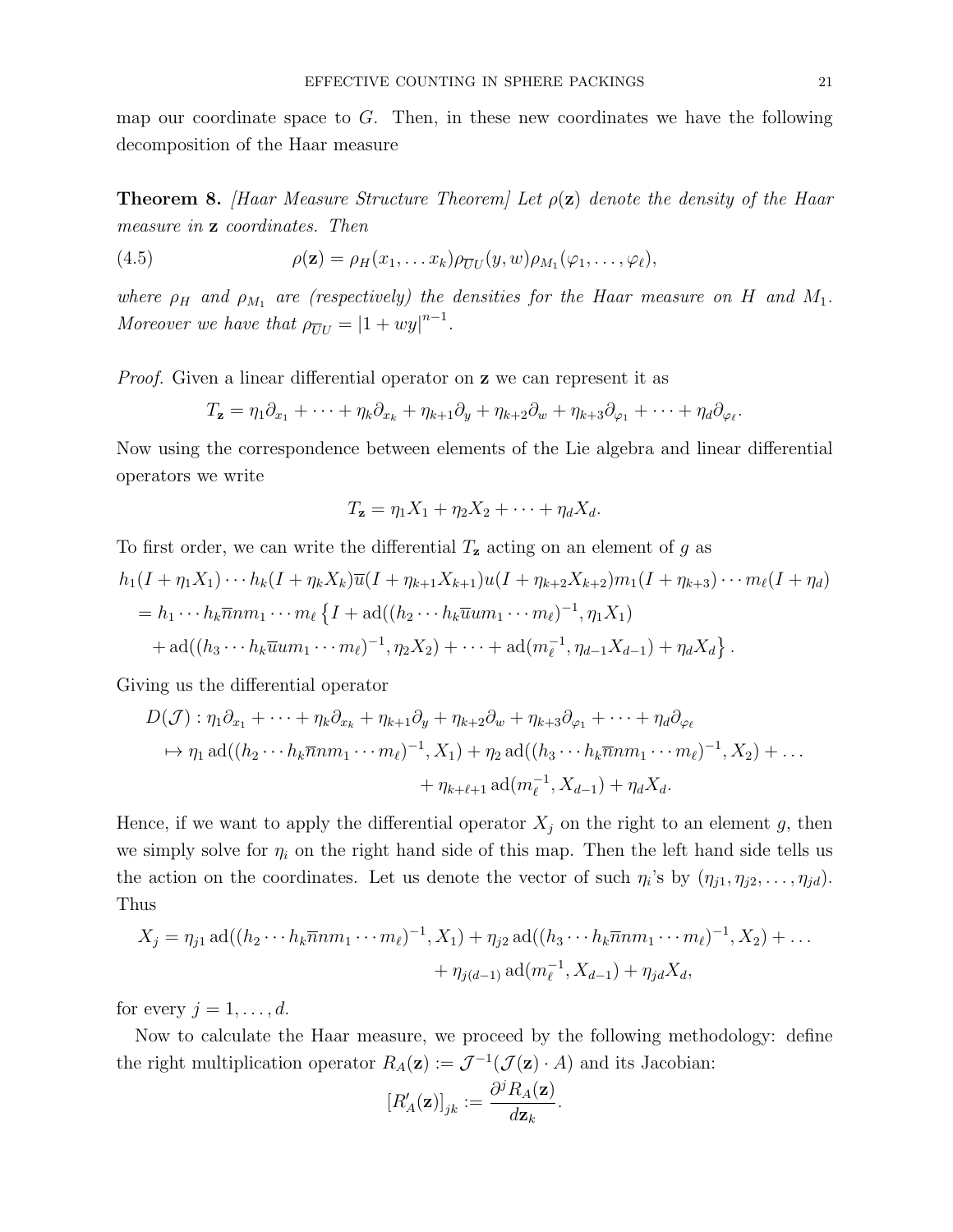Then our goal is to find  $\rho(\mathbf{z})$  such that:

<span id="page-21-0"></span>(4.6) 
$$
\int f(\mathcal{J}(\mathbf{z})) \rho(\mathbf{z}) d\mathbf{z} = \int f(\mathcal{J}(R_A(\mathbf{z}))) \rho(\mathbf{z}) d\mathbf{z}.
$$

Changing variables  $y = R_{A^{-1}}(z)$ , on the left hand side gives:

$$
\int f(\mathcal{J}(\mathbf{z})) \rho(\mathbf{z}) d\mathbf{z} = \int f(\mathcal{J}(R_A(\mathbf{y}))) \rho(R_A(\mathbf{y})) |\det R'_A(\mathbf{y})| d\mathbf{y}
$$

which is equal to the right hand side of  $(4.6)$ . Hence we want to find  $\rho$  such that:

$$
\rho(R_A(\mathbf{y})) = \frac{\rho(\mathbf{y})}{|\det R'_A(\mathbf{y})|}
$$

for all choices of y and  $A \in G$ . In particular, we may choose  $y = 0$ , and  $A = \mathcal{J}(z)$ , which gives

(4.7) 
$$
\rho(\mathbf{z}) = \frac{1}{\left| \det R'_{\mathcal{J}(\mathbf{z})}(0) \right|}.
$$

Note that since the Haar measure is only unique up to a constant, we set  $\rho(0) = 1$  without loss of generality. Using our decomposition of the Lie algebra we can write:

$$
[R'_{\mathcal{J}(\mathbf{z})}(0)]_{ij} = \left[\frac{\partial}{\partial_{t_i}} \mathcal{J}(\mathbf{z}) e^{\sum_{i=1}^d t_i X_i} \Big|_{\mathbf{t}=0}\right]_j
$$

Now we can linearize the exponential and then find the corresponding coordinate description of the differential operator as we did above. The above argument implies

$$
\rho(\mathbf{z})^{-1} = \det |[R'_{\mathcal{J}(\mathbf{z})}(0)]_{ij}| = \det |\eta_{ij}|.
$$

Now to simplify matters, we express each adjoint as a linear combination of elements in the basis:

$$
ad((h_2 \cdots h_k \overline{u} u m_1 \cdots m_\ell)^{-1}, X_1) = \sum_{i=1}^d \mu_{1i} X_i
$$

$$
ad((h_3 \cdots h_k \overline{u} u m_1 \cdots m_\ell)^{-1}, X_2) = \sum_{i=1}^d \mu_{2i} X_i
$$

$$
\cdots
$$

$$
X_d = \sum_{i=1}^d \mu_{di} X_i.
$$

Thus, to calculate the Haar measure, by linearity of the adjoint operator, we need to find a  $d \times d$  matrix  $\eta$  such that

 $\overline{i=1}$ 

$$
\eta\mu\mathbf{X}=\mathbf{X}
$$

where  $\mathbf{X} := (X_1, X_2, \dots, X_d)^T$ . Hence, since the determinant is multiplicative, we have that  $\rho(\mathbf{z}) = \det[\mu].$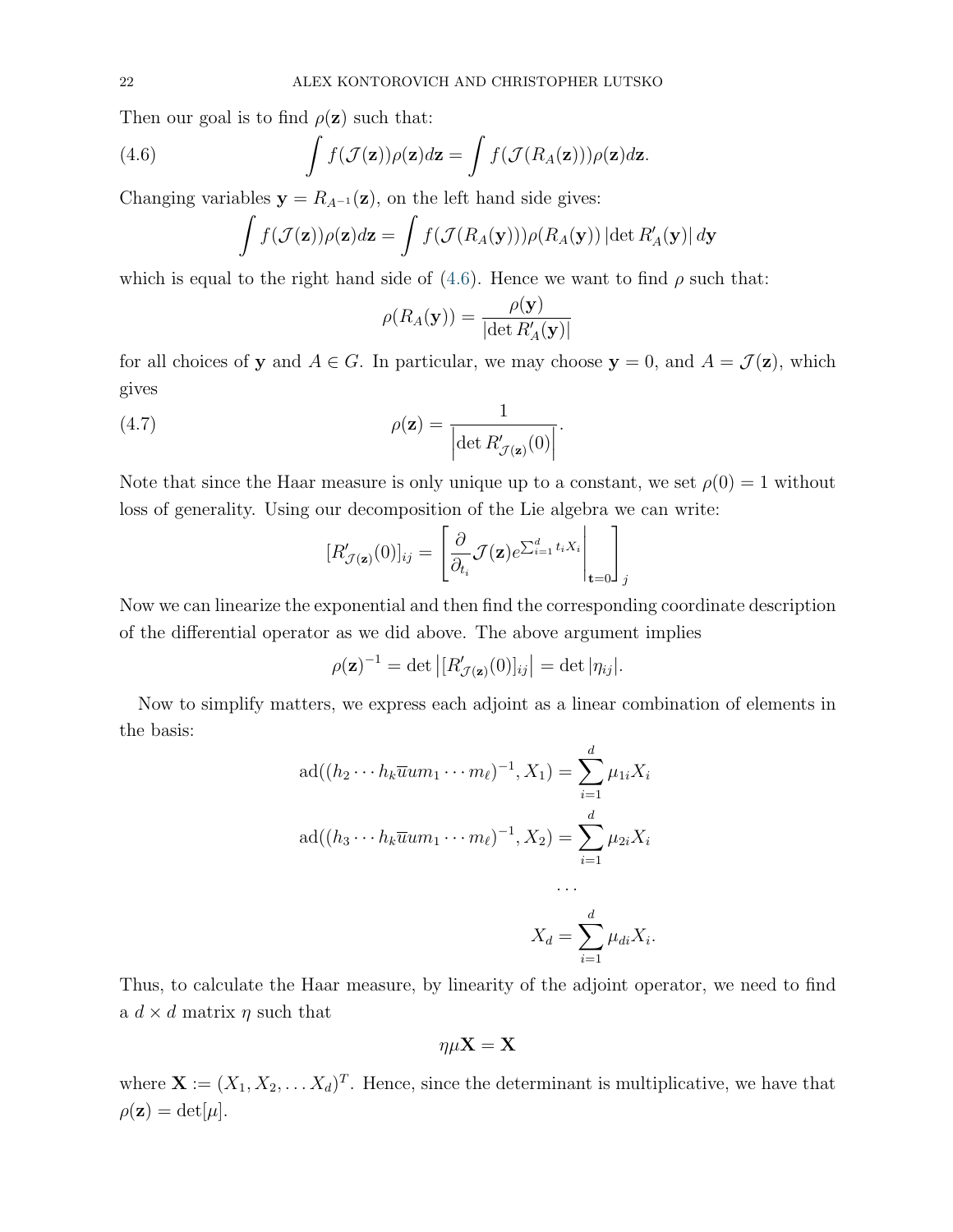Now suppose we wanted to calculate the Haar measure of  $H$ , then we can write

$$
ad((h_2 \cdots h_k)^{-1}, X_1) = \sum_{i=1}^d \nu_{1i} X_i
$$
  
 
$$
ad((h_3 \cdots h_k)^{-1}, X_2) = \sum_{i=1}^d \nu_{2i} X_i
$$

$$
ad(h_k^{-1}, X_{k-1}) = \sum_{i=1}^d \nu_{(k-1)i} X_i
$$

$$
X_k = \sum_{i=1}^d \nu_{ki} X_i.
$$

. . .

For completeness write  $\nu_{ji} = \delta_{i,j}$  for  $j > k$ . Then the above argument implies that one can write the Haar measure on H as  $\rho_H(z) = \det[\nu]$ .

Now the key observation is to write

$$
ad((\overline{u}um_1 \cdots m_\ell)^{-1}, X_1) = \sum_{i=1}^d c_{1i}X_i
$$
  
...  

$$
ad((\overline{u}um_1 \cdots m_\ell)^{-1}, X_k) = \sum_{i=1}^d c_{ki}X_i
$$
  

$$
ad((um_1 \cdots m_\ell)^{-1}, X_{k+1}) = \sum_{i=1}^d c_{(k+1)i}X_i
$$
  
...  

$$
X_d = \sum_{i=1}^d c_{di}X_i.
$$

By linearity of the adjoint operator we have that  $\mu = \nu c$ , and hence  $\det(\mu) = \det(\nu) \det(c)$ . Or rather,  $\rho(\mathbf{z}) = \rho_H(x_1, \ldots, x_k) f(w, y, \varphi_1, \ldots, \varphi_\ell)$  for some function f.

Moreover, since the Haar measure is unimodular, and since  $M_1$  is a group, we can apply the same argument to  $M_1$  on the right, and show that  $\rho$  satisfies the product structure from  $(4.5)$ .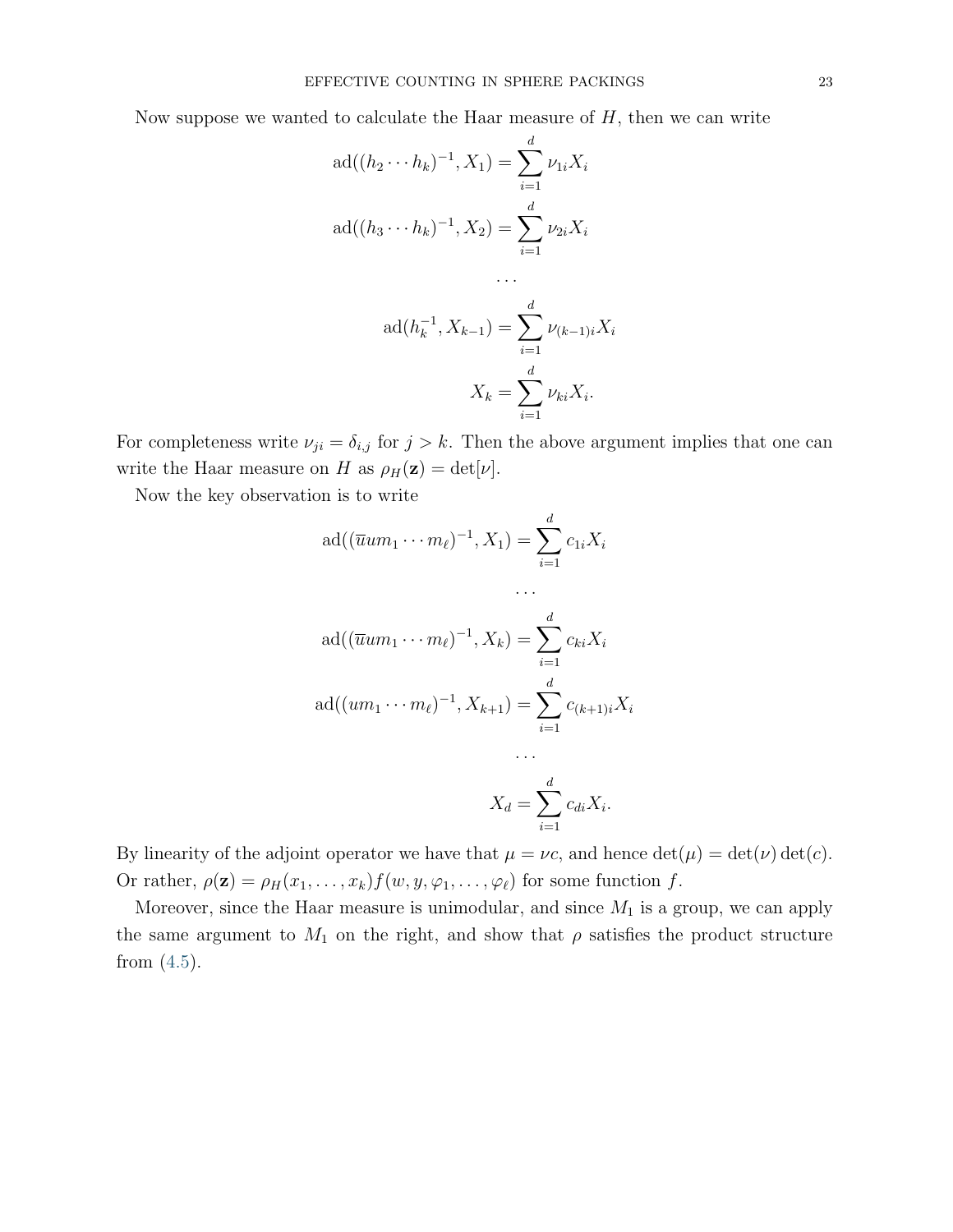Finally, thanks to this product structure, we can take  $m_1, \ldots, m_l$  equal to the identity when calculating  $\rho_{\overline{U}U}$ . Thus, let

<span id="page-23-1"></span>(4.8)  
\n
$$
ad((\overline{u}u)^{-1}, X_j) = \sum_{i=1}^d d_{ji}X_i, \quad \text{for } j = 1, ..., k
$$
\n
$$
ad((u)^{-1}, X_{k+1}) = \sum_{i=1}^d d_{(k+1)i}X_i
$$
\n
$$
X_j = \sum_{i=1}^d d_{ji}X_i, \quad \text{for } j = k+2, ..., d.
$$

Hence it remains to find  $\det(d)$ .

No matter the dimension, our basis elements are each one of seven types (in  $\mathfrak{m} \cap \mathfrak{h}$ , lower triangular in h, upper triangular in h, diagonal, in  $\overline{u}$ , in  $u$ , or in  $m_1$ ). Depending on the type of  $X_i$ , we can calculate  $d_{ij}$  explicitly independent of dimension via an inductive argument. From which it follows that the d matrix has the following form:

<span id="page-23-2"></span>(4.9) 
$$
d = \begin{pmatrix} I_{(n-1)(n-2)/2} & 0 & 0 & 0 & 0 \ 0 & I_{n-1} & \frac{w^2}{2}I_{n-1} & 0 & wI_{n-1} \\ 0 & \frac{y^2}{2}I_{n-1} & \frac{1}{4}(2+wy)^2I_{n-1} & 0 & \frac{1}{2}w(2+wy)I_{n-1} \\ 0 & 0 & 0 & B & 0 \\ 0 & 0 & 0 & 0 & I_{n-1} \end{pmatrix}
$$

where B is the  $3 \times 3$  matrix given by

$$
B := \begin{pmatrix} 1 + wy & -w & \frac{1}{2}(2 + wy) \\ -y & 1 & -\frac{y^2}{2} \\ 0 & 0 & 1. \end{pmatrix}
$$

Hence, one can determine explicitly thanks to a block matrix decomposition that  $det(d)$  $|1 + wy|^{n-1}$ . This completes the proof.

<span id="page-23-0"></span>4.5. Calculating the Casimir Operator. As in §[2,](#page-5-0) given our basis,  $X_1, X_2, \ldots, X_d$ , for the Lie algebra in §[4.3,](#page-18-0) there is a corresponding dual basis  $X_1^*, X_2^*, \ldots X_d^*$  with respect to the Killing form. Then the Casimir operator can be written as the following second order differential operator:

(4.10) 
$$
\mathcal{C} := \sum_{i=1}^{k+2+\ell} X_i X_i^*.
$$

Using the above argument, in z coordinates, we can express  $X_i = \sum_{j=1}^d \eta_{ij} \partial_j$ . Likewise, we can express  $X_i^* = \sum_{j=1}^d \eta_{ij}^* \partial_j$ .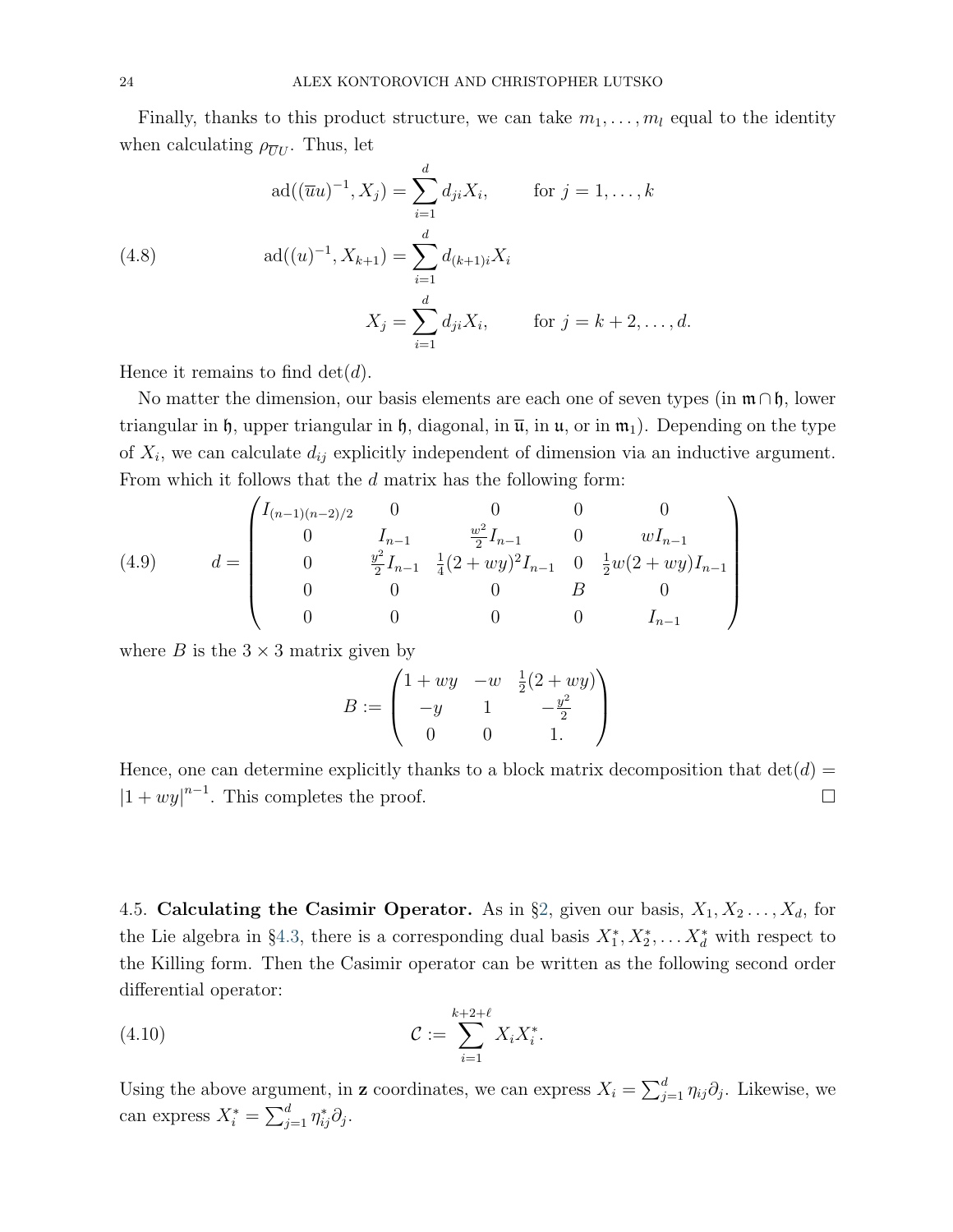Now define  $\mu^*$  analogously to how we defined  $\mu$ , that is

$$
ad((h_2 \cdots h_k \overline{u} u m_1 \cdots m_\ell)^{-1}, X_1) = \sum_{i=1}^d \mu_{1i}^* X_i^*
$$
  

$$
ad((h_3 \cdots h_k \overline{u} u m_1 \cdots m_\ell)^{-1}, X_2) = \sum_{i=1}^d \mu_{2i}^* X_i^*
$$
  
...

$$
X_d = \sum_{i=1}^d \mu_{di} X_i^*.
$$

We then have that  $\eta^* \cdot \mu^* \mathbf{X}^* = \mathbf{X}^*$ , and hence  $\eta^* = (\mu^*)^{-1}$ . Thus, if we define  $\underline{\partial} :=$  $(\partial_{x_1}, \ldots, \partial_{n_d})^T$ , then as a differential operator

$$
\mathcal{C} = (\mu^{-1} \underline{\partial}) \cdot ((\mu^*)^{-1} \underline{\partial}).
$$

The Casimir operator in all d variables is, of course, rather unwieldy. However, fortunately we shall only need the Casimir operator to act on left  $H$ -invariant, and right  $M_1$ -invariant functions. Hence, if we write  $\mu^* = \nu^* c^*$ , with  $\nu^*$  and  $c^*$  defined analogously to as above, then when acting on such functions, we have

$$
\mathcal{C} = \left( c^{-1} \underline{\partial} \right) \cdot \left( (c^*)^{-1} \underline{\partial} \right).
$$

Using this decomposition, we can explicitly calculate the Casimir operator in **z** coordinates, when acting on left  $H$ -invariant and right  $M_1$ -invariant function.

<span id="page-24-1"></span>**Theorem 9.** [Structure Theorem for the Casimir Operator] Let  $f : H \ G/M_1 \to \mathbb{C}$ . Then in the **z**-coordinate system, f is only a function of  $(y, w)$ , that is, the  $\overline{U}$  and U variables, and the Casimir operator acting on f has the following form:

<span id="page-24-0"></span>(4.11) 
$$
\mathcal{C}f(y,w) = \frac{1}{2}\left(y^2\partial_y^2 + (n+1)y\partial_y + 2\partial_{yw} + \frac{(n-1)w\partial_w}{1+yw}\right)f(y,w).
$$

*Proof.* By definition of  $c^*$  we have

$$
Y_j := \text{ad}((\overline{u}um_1 \cdots m_\ell)^{-1}, X_j) = \sum_{i=1}^d c_{ki}^* X_i^*
$$
 for  $i = 1, ..., k$ 

and

$$
Y_{k+1} := \text{ad}((um_1 \cdots m_\ell)^{-1}, X_{k+1}) = \sum_{i=1}^d c^*_{(k+1)i} X_i^*
$$

$$
Y_d := X_d = \sum_{i=1}^d c_{di} X_i^*.
$$

. . .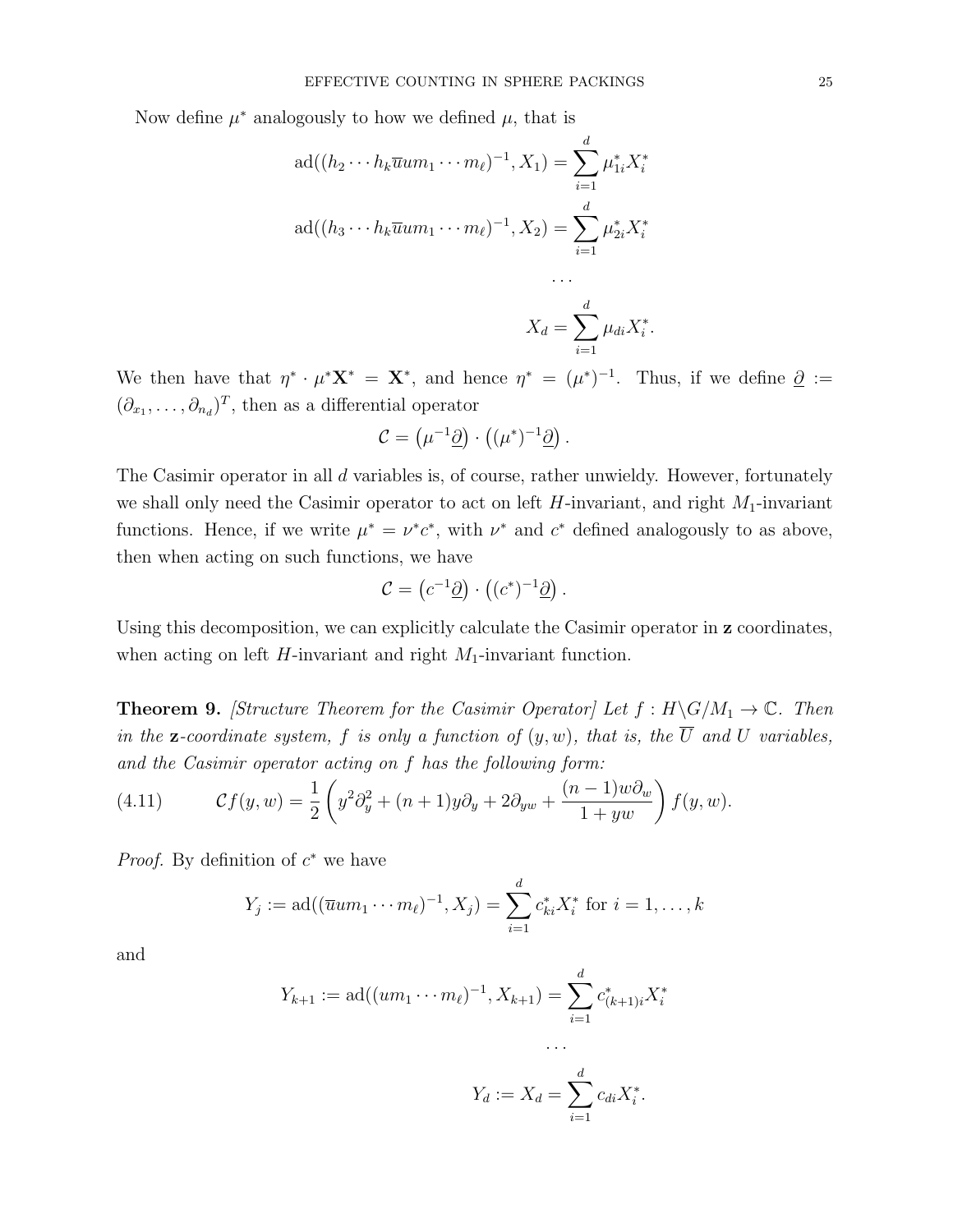Thus,  $(c^*)^{-1}\mathbf{Y} = \mathbf{X}$ . Since our function depends only on w and y, we are only interested in the  $(k+1)$ <sup>th</sup> and  $(k+2)$ <sup>th</sup> columns of  $(c^*)^{-1}$ . We can explicitly calculate  $Y_i$  depending on which type of basis vector is  $X_i$ , then we can explicitly solve for  $(c^*)_{ij}^{-1}$ . Using an inductive argument we then have that  $(c^*)^{-1}\partial$  has the following explicit form: Let (4.12)

<span id="page-25-2"></span>
$$
v_M := (\sin(\varphi_1), \cos(\varphi_1) \sin(\varphi_2), \cos(\varphi_1) \cos(\varphi_2) \sin(\varphi_3), \dots, \cos(\varphi_1) \cdots \cos(\varphi_{\ell-1}) \sin(\varphi_{\ell}))^T
$$

then we have (in fact, we only need the fourth and fifth row of the below)

<span id="page-25-1"></span>(4.13) 
$$
(c^*)^{-1}\underline{\partial} = \frac{1}{2} \begin{pmatrix} 0_{(n-1)n/2} & & \\ & -v_M \partial_w & \\ & \frac{1}{2}v_M(w^2 \partial_w - 2(1 + wy)\partial_y) & \\ & (y\partial_y - w\partial_w) & \\ & \cos(\varphi_1) \dots \cos(\varphi_\ell) \partial_w & \\ \frac{1}{2} \cos(\varphi_1) \dots \cos(\varphi_\ell) (-w^2 \partial_w + 2(1 + wy)\partial_y) & \\ & 0_{n-2} & \end{pmatrix}.
$$

Let  $(A_1, \ldots, A_d) := (c^*)^{-1} \cdot \underline{\partial}$ , then our aim is to evaluate

$$
\mathcal{C} = \sum_{j=1}^d \sum_{i=1}^d (c^{-1})_{ji} \partial_i A_j.
$$

However, since we are considering the Casimir acting on right  $M_1$  invariant functions, we may set the last  $\ell$  coordinates equal to 0, that is

$$
\mathcal{C}f(y,w) = \left(\sum_{j=1}^d \sum_{i=1}^d \left[ (c^{-1})_{ji} \right]_{\varphi=0} \left[ \partial_i A_j \right]_{\varphi=0} \right) f(y,w),
$$

however  $[(c^{-1})_{ji}]_{\varphi=0} = (d^{-1})_{ji}$  where d is the matrix of coefficients defined in [\(4.8\)](#page-23-1).

Since the d matrix is explicitly described in [\(4.9\)](#page-23-2), and the vector  $(A_1, \ldots, A_d)$  is given explicitly in [\(4.13\)](#page-25-1), then [\(4.11\)](#page-24-0) can be found through direct computation.  $\Box$ 

#### 5. COUNTING

<span id="page-25-0"></span>We turn now to the proof of Theorem [1.](#page-1-1) For simplicity, we assume the packing is bounded; similar methods apply for counting in regions. We also assume that the packing is the orbit of a single sphere  $S_1$  under the action of a symmetry group Γ; in general, the counting problem reduces to a finite sum of such [\[KK21,](#page-36-0) Theorem 22]. Let the sphere  $S_1$ be represented in the inversive coordinate system described in §[4](#page-15-0) by the vector  $v_1 \in V$ . We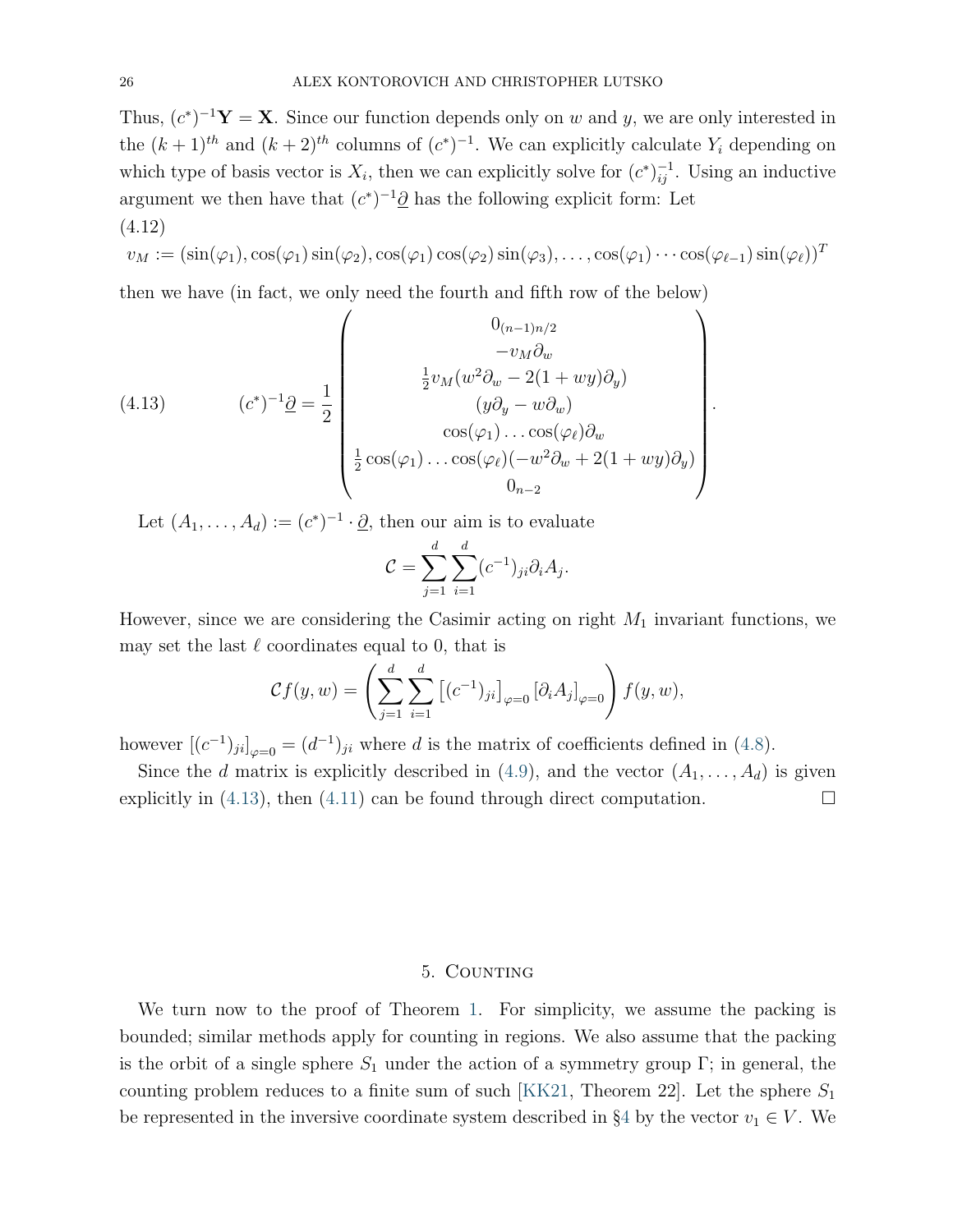begin in the same way as we did in the  $SL_2(\mathbb{R})$  case, writing the count as

$$
N_{\mathcal{P}}(T) := \#\{S \in \mathcal{P} \mid b(S) < T\}
$$
\n
$$
= \#\{v \in v_1 \cdot \Gamma \mid b^*(v) < T\}
$$
\n
$$
= \sum_{\gamma \in \Gamma_1 \backslash \Gamma} \chi_T(\gamma),
$$

where  $b^*$  is the "bend" covector (as in [\(4.2\)](#page-16-0)),  $\Gamma_1 := \text{Stab}_{v_1}(\Gamma)$ , and for  $g \in G$ 

(5.1) 
$$
\chi_T(g) := \begin{cases} 1 & \text{if } b^*(v_1 \cdot g) < T, \\ 0 & \text{else.} \end{cases}
$$

We observe that  $\chi_T$  is a function on  $H\backslash G/UM_1$ , where H is the stabalizer of  $v_1$  (so that  $\Gamma_1 = \Gamma \cap H$ ).

Now we automorphize  $\chi_T$ , that is define

$$
F_T(g) := \sum_{\gamma \in \Gamma_1 \backslash \Gamma} \chi_T(\gamma g).
$$

Hence  $F_T$  is left Γ-invariant and  $N_P(T) = F_T(e)$ . Again, rather than trying to evaluate the discontinuous function  $F_T$  at the origin, consider its inner product with a smooth approximation of the identity. However, we want to restrict as few directions of our smooth approximation as possible, to optimize the resulting error terms. To this end, fix an  $\varepsilon > 0$ , and let

(5.2) 
$$
\psi = \psi_{\varepsilon} \in L^2(\Gamma_1 \backslash G/M_1)
$$

be given as follows. Let  $\mathcal F$  be a fundamental domain described in **z**-coordinates, of  $\Gamma_1 \backslash G/M_1$ . Then on F we let  $\psi$  be of the form  $\psi(\mathbf{z}) = \psi_1(x_1) \cdots \psi_k(x_k) \psi_U(y) \psi_{\overline{U}}(w)$ , with all components nonnegative and unit total mass,

$$
\int_{\Gamma_1 \backslash G/M_1} \psi dg = 1,
$$

and satisfying the following conditions.

For the  $n + 1$  variables in the components  $H_+$ ,  $H_A$  (in the notation of [\(4.4\)](#page-19-1)) and U, we restrict the coefficients to  $\varepsilon$ -balls around 0. The other variables are restricted only to compact regions of bounded size around 0. We can choose such a  $\psi$  have  $L^2$  mass bounded by:

$$
\|\psi\|_{L^2(\Gamma_1\backslash G/M_1)} \ll \varepsilon^{-(n+1)/2}.
$$

Now define the function  $w_T = w_{T,\varepsilon} : \Gamma_1 \backslash G \to [0,1]$  by

(5.3) 
$$
w_T(g) := \int_{\Gamma_1 \backslash G} \chi_T(h) \psi_{\varepsilon}(gh) dh.
$$

Our main counting theorem (Theorem [1\)](#page-1-1) will follow from the following smooth effective count.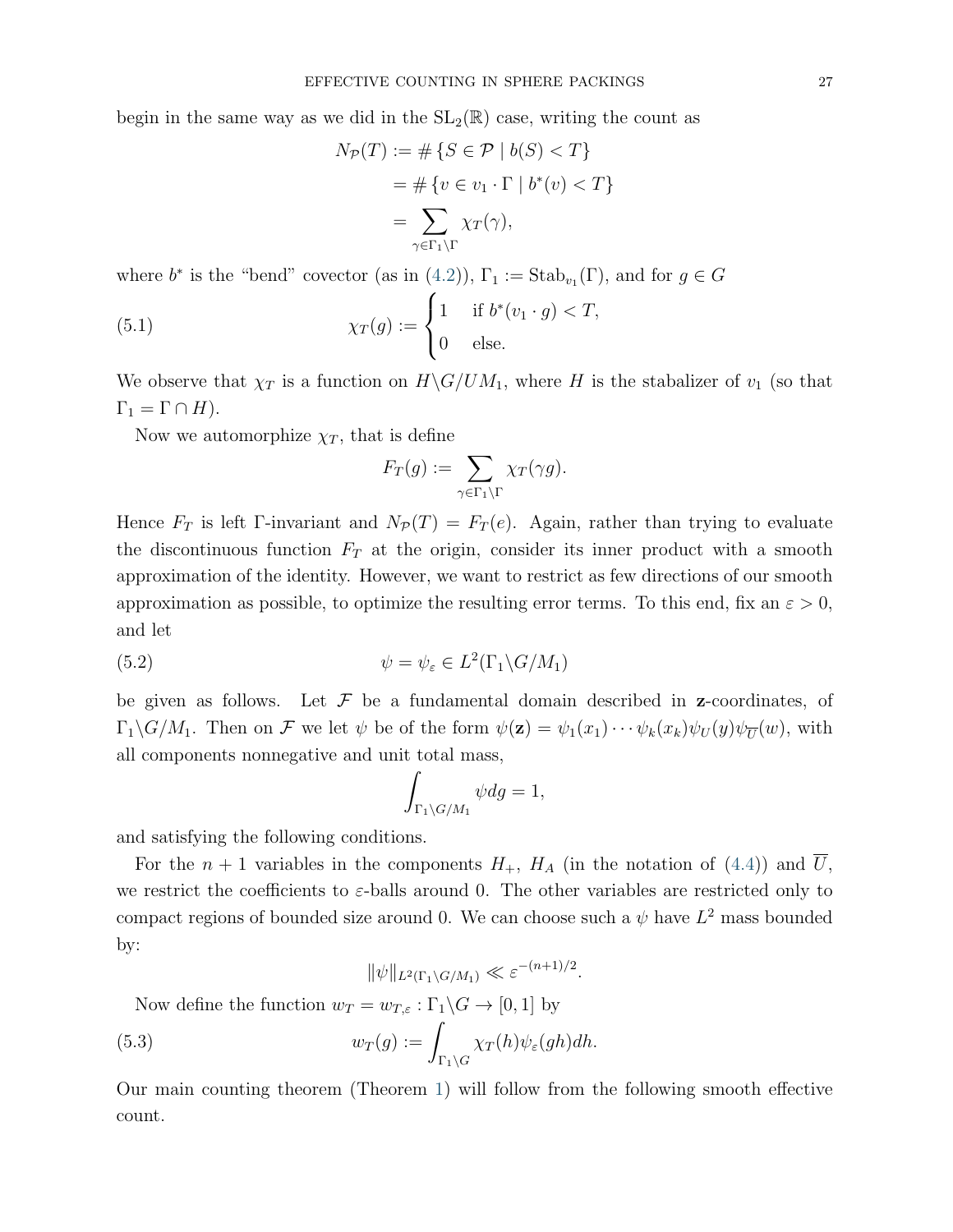<span id="page-27-0"></span>**Theorem 10.** Let the Laplace eigenvalues of  $\Gamma\backslash\mathbb{H}^{n+1}$  be as in [\(1.1\)](#page-1-2). Then there exist constants  $c_{\Gamma,\varepsilon}^i$  for  $i=0,1,\ldots,k$ , with  $c_{\Gamma,\varepsilon}^0>0$ , such that

(5.4)

$$
\widetilde{N}_{\Gamma,\varepsilon}(T) := \sum_{\gamma \in \Gamma_1 \backslash \Gamma} w_T(\gamma) = c_{\Gamma,\varepsilon}^0 T^{\delta} + c_{\Gamma,\varepsilon}^1 T^{s_1} + \dots + c_{\Gamma,\varepsilon}^k T^{s_k} + O\left(\frac{1}{\varepsilon^{(n+1)/2}} T^{n/2} \log(T)\right)
$$

where the implied constant depends only on  $\Gamma$ . Moreover  $c_{\Gamma,\varepsilon}^0 = c_{\Gamma}^0(1+O(\varepsilon))$ , and for  $i \geq 1$ (if any exist), we have that  $c_{\Gamma,\varepsilon}^i \ll \varepsilon^{-(n+1)/2}$ .

Remark. Note that this smoothed counting theorem is optimal in that the error goes all the way to the tempered spectrum.

5.1. Proof of Theorem [1.](#page-1-1) An explicit calculation shows that the inversive coordinates of a sphere which has been transformed by  $q$  are

$$
(y, -(1+wy)vMT, (1+wy)cos(φ1) \cdots cos(φl), w(2+wy))
$$

where  $v_M$  is the vector defined in [\(4.12\)](#page-25-2). Thus the 'bend radius' (i.e the distance of the center of the sphere to the origin multiplied by the bend) is  $(1 + wy)$ . Since this distance is necessarily bounded from above (since the packing is bounded) and since  $y$  is bounded from below (because it controls the bend, and the packing has a largest sphere), we know that  $w$  is bounded from above. In particular we have

<span id="page-27-1"></span>**Lemma 11.** Let  $\gamma \in \Gamma_1 \backslash \Gamma$  then  $|w_{\gamma}|$  is bounded.

Now, assuming Theorem [10](#page-27-0) we present the proof of Theorem [1.](#page-1-1)

Proof of Theorem [1.](#page-1-1) Consider

$$
w_T(\gamma) = \int_{\Gamma_1 \backslash G} \chi_T(g) \psi_{\varepsilon}(\gamma^{-1}g) dg
$$
  
= 
$$
\int_{\Gamma_1 \backslash G} \chi_T(\gamma g) \psi_{\varepsilon}(g) dg.
$$

We write  $\gamma = \mathcal{J}(x_{1,\gamma},\ldots,x_{k,\gamma},y_{\gamma},w_{\gamma},\varphi_{1,\gamma},\ldots,\varphi_{\ell,\gamma})$  and note that  $\chi_T$  is left H-invariant and right  $UM_1$  invariant. Hence

$$
\chi_T(\gamma g) = \chi_T(\overline{u}(y_\gamma)u(w_\gamma)m_1(\boldsymbol{\varphi}_{\gamma})h(\mathbf{x})\overline{n}(y)).
$$

now we can write h as a product of one dimensional components of H from  $(4.4)$  (here, it is convenient to change the order of the decomposition). That is, write

$$
h(\mathbf{x}) = h_{+}(\mathbf{x}_{+})h_{A}(\mathbf{x}_{A})h_{-}(\mathbf{x}_{-})h_{M}(\mathbf{x}_{M}).
$$

Since  $\psi$  restricts the **x**<sub>−</sub> and **x**<sub>A</sub> coordinates to balls of radius  $\varepsilon$ , we can apply adjoints to move those factors to the left of  $\bar{u}(y_\gamma)$  and the other factors will be perturbed by an  $\varepsilon$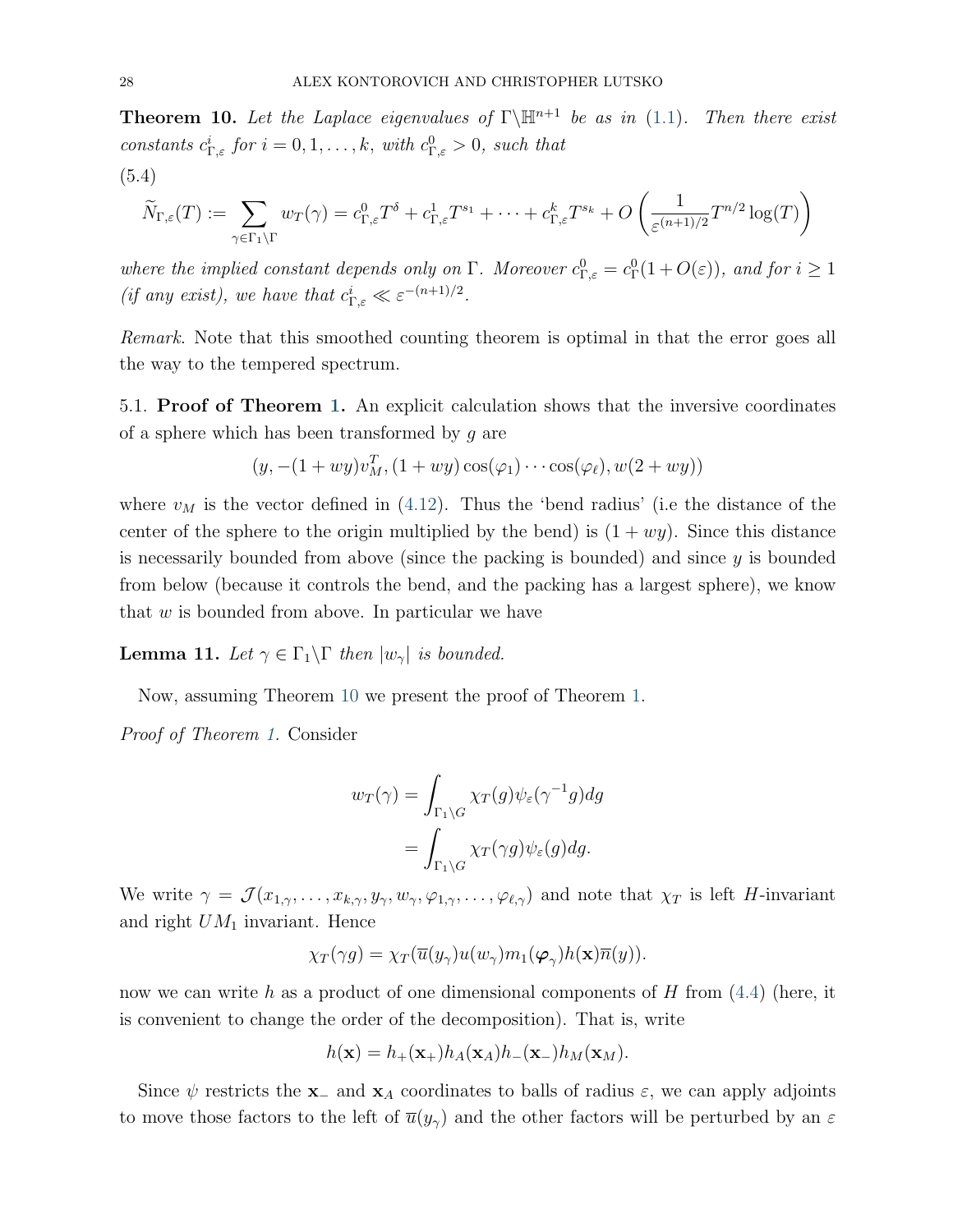$$
\chi_T(\gamma g) = \chi_T(\overline{u}(y_\gamma + O(\varepsilon))u(w_\gamma + O(\varepsilon))m_1(\varphi_\gamma + O(\varepsilon))h_+(\mathbf{x}_+ + O(\varepsilon))h_M(\mathbf{x}_M + O(\varepsilon))
$$
  
=  $\chi_T(\overline{u}(y_\gamma + O(\varepsilon))),$ 

where the second line follows from right- $M$  invariance, and right- $H_+$  invariance.

Thus,

$$
\chi_T(\gamma g) = \begin{cases} 1 & \text{if } y_\gamma < \frac{T}{1 + c\varepsilon} \\ 0 & \text{if } y_\gamma > \frac{T}{1 - c\varepsilon} \end{cases}
$$

for some absolute constant c.

Hence, since  $N_{\Gamma,\varepsilon}(T) = \sum_{\Gamma_1\backslash\Gamma} w_T(\gamma)$ , then our count satisfies:

<span id="page-28-1"></span>(5.5) 
$$
\widetilde{N}_{\Gamma,\varepsilon}(T(1-c\varepsilon)) \leq N^{\mathcal{P}}(T) \leq \widetilde{N}_{\Gamma,\varepsilon}(T(1+c\varepsilon))
$$

Now, assuming there are no other eigenvalues, we apply Theorem [10](#page-27-0) to find:

$$
\widetilde{N}_{\Gamma,\varepsilon}(T(1\pm\varepsilon))=c^0(1+O(\varepsilon))T^{\delta}+O(\frac{1}{\varepsilon^{(n+1)/2}}T^{n/2}\log(T)).
$$

Then choosing  $\varepsilon = T^{\frac{2}{n+3}(n/2-\delta)} \log(T)^{2/(n+3)}$  optimizes this inequality. Thus  $\widetilde{N}_{\Gamma,\varepsilon}(T(1\pm\varepsilon)) = c^0T^{\delta} + O(T^{\frac{2}{n+3}(n/2-\delta)+\delta}\log(T)^{\frac{2}{n+3}}).$ 

The general case follows similarly.

5.2. Inserting the Casimir Operator. Once again the smooth count is the inner product of  $F_T$  with an  $L^2$  function. Consider the inner product of  $F_T$  with a general  $\Psi \in$  $L^2(\Gamma \backslash G/M_1)$ . That is, given a function  $\psi$  on  $\Gamma_1 \backslash G/M_1$  we automorphize it

$$
\Psi(z):=\sum_{\gamma\in\Gamma_1\backslash\Gamma}\psi(\gamma g).
$$

Let

$$
K_T(s) := \frac{T^s b^{n-s} - T^{n-s} b^s}{b^{n-s} - b^s}, \qquad L_T(s) := \frac{T^{n-s} - T^s}{b^{n-s} - b^s},
$$

while for  $s = n/2 + it$  we have

<span id="page-28-0"></span>(5.6) 
$$
K_T(s) := T^{n/2} \frac{\sin(t \log T / \log b)}{\sin(t \log b)}, \qquad L_T(s) := \left(\frac{T}{b}\right)^{n/2} \frac{\sin(t \log T)}{\sin(t \log b)}.
$$

Again, by choosing an appropriate choice of b one can ensure that

<span id="page-28-2"></span>(5.7) 
$$
K_T(s), L_T(s) \ll \begin{cases} T^s & \text{if } s \in (n/2, n], \\ T^{n/2} \log T & \text{if } s = n/2 + it. \end{cases}
$$

In the  $SL_2(\mathbb{R})$  case, we decomposed the real direction, since Γ\H was not compact in the real direction. Analogously in the current setting, we have the group decomposition

$$
\qquad \qquad \Box
$$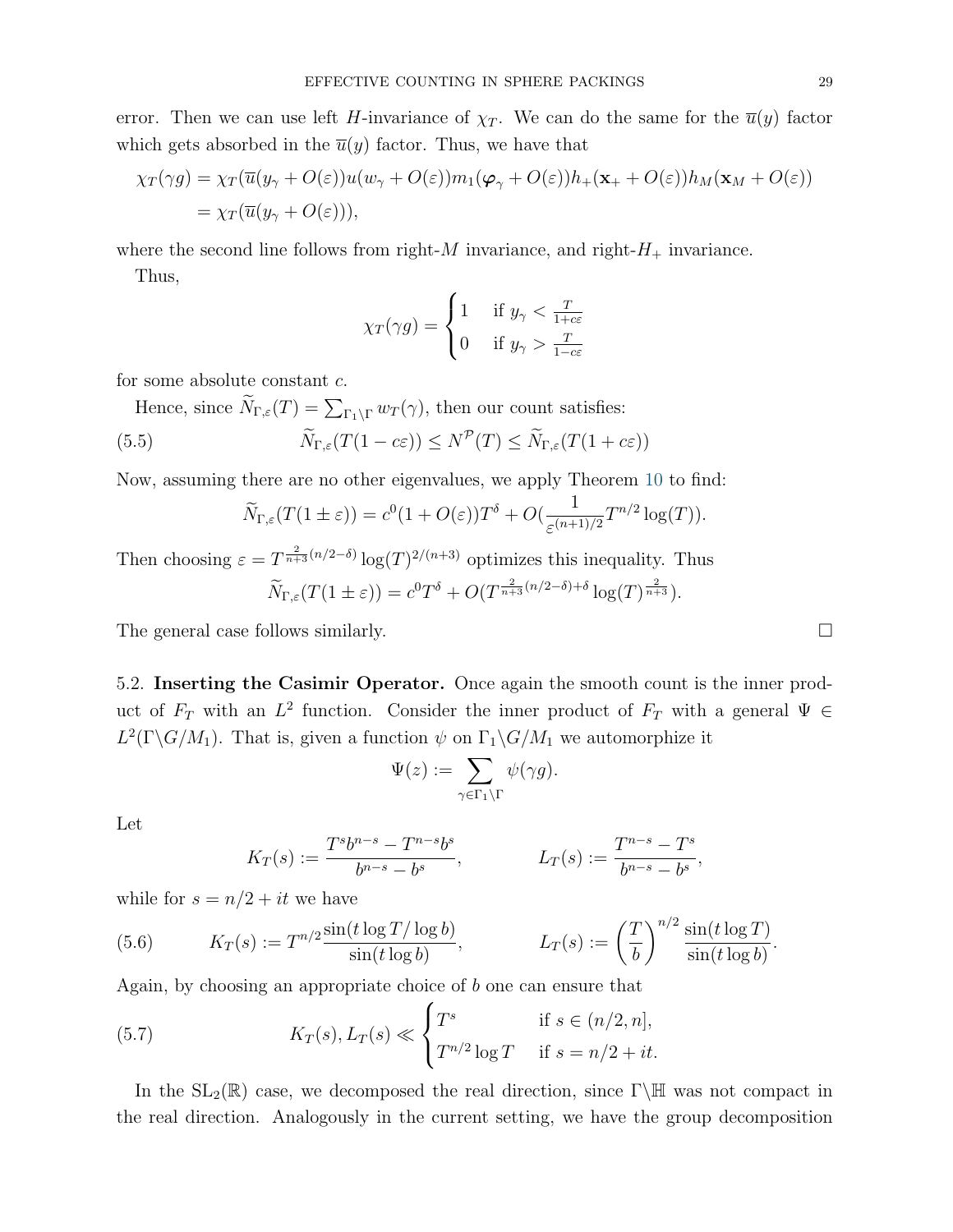$(\Gamma_1 \backslash H)$ UUM<sub>1</sub>. Since  $(\Gamma_1 \backslash H)$  has finite H-Haar measure, and M<sub>1</sub> is compact, and we have imposed a cut-off in the  $\overline{U}$ -direction, we are again faced with a one dimensional noncompact direction, the U-direction. To that end, since  $\infty$  lies outside the limit set, from Lemma [11](#page-27-1) it follows that there exists an  $X$  large enough, such that

$$
N_{\mathcal{P}} = F_{T,X}(e)
$$

where

$$
F_{T,X}(g) := \sum_{\Gamma_1 \backslash \Gamma} \chi_T(\gamma g) \widetilde{\chi}_X(\gamma g), \quad \text{and}
$$

$$
\widetilde{\chi}_X(g) := \begin{cases} 1 & \text{if } |bz^*(v_1 \cdot g)| < X, \\ 0 & \text{otherwise.} \end{cases}
$$

where  $bz^*$  denotes the bend center, as in [\(4.3\)](#page-16-1). Thus, note that  $\widetilde{\chi}_X$  is also left  $\Gamma_1$  invariant, and right  $M_1$  invariant (since it depends only on the distance to the origin of the center, not the polar coordinate angles).

Moreover, a calculation shows that, in the **z**-coordinates,  $\widetilde{\chi}_X$  can be written as:

$$
\widetilde{\chi}_X(g) := \begin{cases} 1 & \text{if } \frac{1}{y} - X < w < \frac{1}{y} + X, \\ 0 & \text{otherwise.} \end{cases}
$$

The Difference Operator: Again, we will prove an identity in terms of  $K_T$  and  $L_T$ for  $F_{T,X}$ . To that end, consider the difference operator

$$
G_{T,X} := F_{T,X} - K_T(\mathcal{C})F_{1,X} - L_T(\mathcal{C})F_{b,X}.
$$

By self-adjointness of C, for any  $\Psi \in L^2(\Gamma \backslash G/M_1)$  we have

$$
G_{T,X}(\Psi) := \langle G_{T,X}, \Psi \rangle_{\Gamma \backslash G}
$$
  
= 
$$
\int_{\Gamma \backslash G} [F_{T,X}(g)\Psi(g) - F_{1,X}(g)(K_T(\mathcal{C})\Psi)(g) - F_{b,X}(g)(L_T(\mathcal{C})\Psi)(g)] dg,
$$

which we can unfold to

<span id="page-29-0"></span>(5.8) 
$$
G_{T,X}(\Psi) = \int_{\Gamma_1 \backslash G} \widetilde{\chi}_X(g) \left( \chi_T(g) \Psi(g) - \chi_1(g) (K_T(\mathcal{C}) \Psi)(g) - \chi_b(g) (L_T(\mathcal{C}) \Psi)(g) \right) dg.
$$

It is more convenient to work using  $z$ -coordinates describing the group  $G$ . Now fix a fundamental domain for  $\Gamma_1 \backslash G/M_1$ , this fundamental domain can be written in coordinates as  $\mathcal{F} := P_{\Gamma_1} \times [0, \infty) \times \mathbb{R} \times [-\pi, \pi]^{n-1}$ , where  $P_{\Gamma_1}$  is a (finite H-volume) fundamental domain for the action of  $\Gamma_1$  on H. Given a function  $f: G \to \mathbb{C}$  we abuse notation and write  $f(\mathbf{z}) = f(g_{\mathbf{z}})$ , thus if we let  $\rho$  denote density of the Haar measure, we can write [\(5.8\)](#page-29-0) as:

$$
G_{T,X}(\Psi) = \int_{\mathcal{F}} \widetilde{\chi}_X(y,w) \left( \chi_T(y) \Psi(\mathbf{z}) - \chi_1(y) (K_T(\mathcal{C})\Psi)(\mathbf{z}) - \chi_b(y) (L_T(\mathcal{C})\Psi)(\mathbf{z}) \right) \rho(\mathbf{z}) d\mathbf{z}.
$$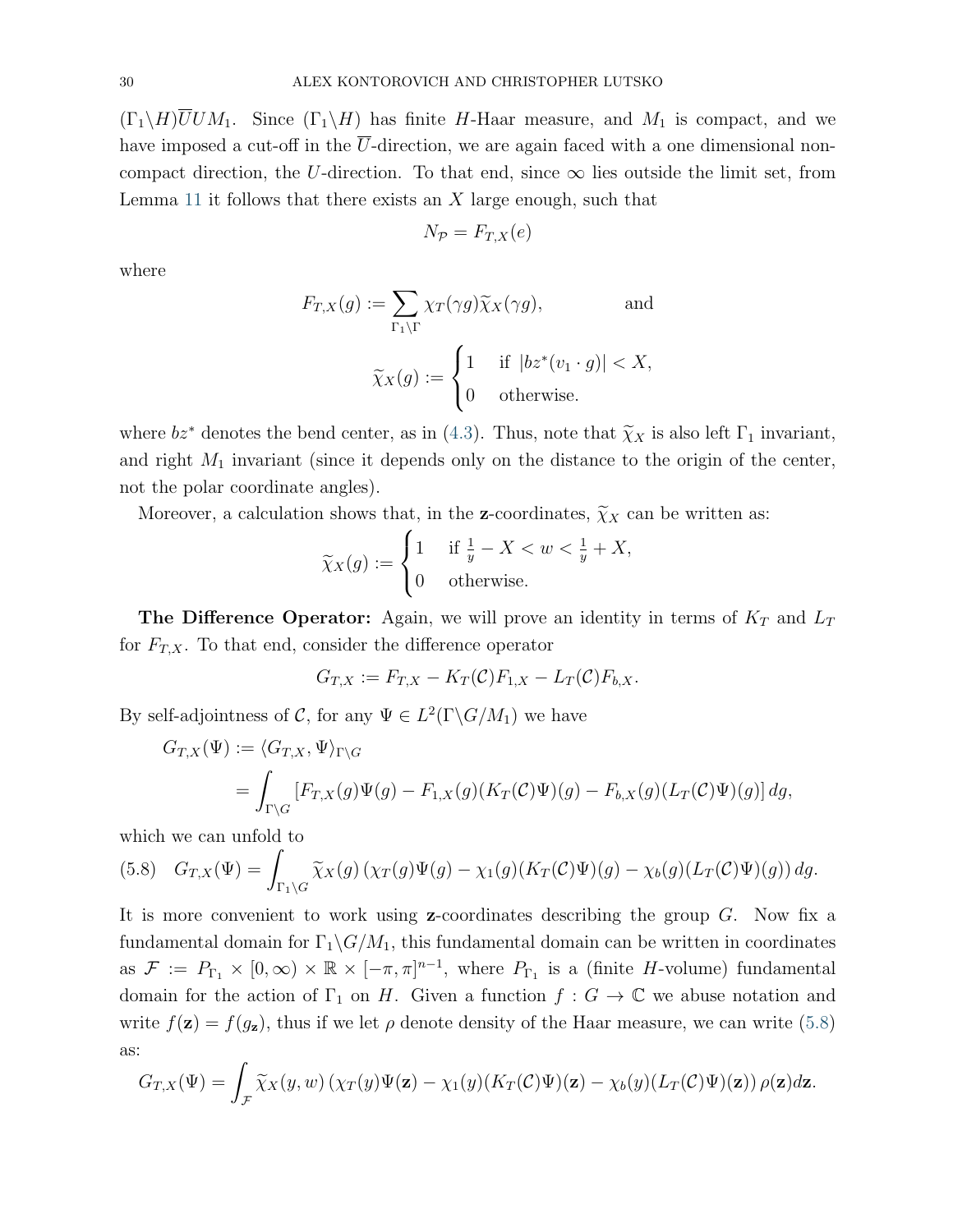Note that by definition  $\chi_T(z)$  is a function of y and  $\tilde{\chi}_X(z)$  is a function of w (and y), for clarity we ignore the dependence on the other variables.

Let 
$$
\mathcal{F}_X := P_{\Gamma_1} \times [0, \infty) \times \mathcal{I}_X \times [-\pi, \pi)^{n-1}
$$
 where  $\mathcal{I}_X := [1/y - X, 1/y + X)$ , now write  
\n
$$
G_{T,X}(\Psi) = \int_{\mathcal{F}_X} (\chi_T(y)\Psi(\mathbf{z}) - \chi_1(y)(K_T(\mathcal{C})\Psi)(\mathbf{z}) - \chi_b(y)(L_T(\mathcal{C})\Psi)(\mathbf{z})) \rho(\mathbf{z}) d\mathbf{z}.
$$

By showing that  $G_{T,X}(\Psi) = 0$  for any choice of  $\Psi$  we will prove the following proposition

<span id="page-30-0"></span>**Proposition 12.** For  $\Gamma$  and  $F_{T,X}$  as above we have that

(5.9) 
$$
F_{T,X} = K_T(\mathcal{C})F_{1,X} + L_T(\mathcal{C})F_{b,X}
$$

where  $K_T$  and  $L_T$  are the differential operators defined in [\(5.6\)](#page-28-0).

Once again our goal is to work on the fundamental domain of a group (rather than working with discontinuous cut-offs). Thus we will perform the same smoothing as we did in the  $SL_2(\mathbb{R})$  case.

**Smoothing**  $\chi_T$ : Let  $\sigma > 0$  and let

$$
\chi_{1,\sigma}(\mathbf{z}) := \begin{cases} 1 & \text{if } y < 1, \\ 0 & \text{if } y > (1 + \sigma), \end{cases}
$$

and let  $\chi_{1,\sigma}$  interpolate smoothly for all values in between. Now let  $\chi_{T,\sigma}(\mathbf{z}) := \chi_{1,\sigma}(Ty)$ . Let

$$
G_{T,X}^{\sigma}(\Psi) := \int_{\mathcal{F}_X} (\chi_{T,\sigma}(y)\Psi(\mathbf{z}) - \chi_{1,\sigma}(y)(K_T(\mathcal{C})\Psi)(\mathbf{z}) - \chi_{b,\sigma}(y)(L_T(\mathcal{C})\Psi)(\mathbf{z})) \rho(\mathbf{z}) d\mathbf{z}.
$$

Now by construction

$$
\int_{\mathcal{F}_X} |\chi_{t,\sigma}(y) - \chi_t(y)|^2 \, \rho(\mathbf{z}) d\mathbf{z} \ll_{t,X} \sigma
$$

Thus by Cauchy-Schwarz we have that  $\lim_{\sigma\to 0} G_{T,X}^{\sigma}(\Psi) = G_{T,X}(\Psi)$ . Now our goal is to show that for any fixed  $\varepsilon > 0$  we have  $G_{T,X}^{\sigma}(\Psi) < \epsilon$ .

Periodizing and Smoothing Ψ: Let

$$
\mathcal{I}_{X,\eta} := \left[\frac{1}{y} - X + \eta, \frac{1}{y} + X - \eta\right].
$$

Let  $\widetilde{\Psi}: G/M_1 \to \mathbb{R}$  denote a function which agrees with  $\Psi$  on

$$
P_{\Gamma_1} \times [0, \infty) \times \mathcal{I}_{X, \eta}
$$

for some  $\eta > 0$  to be chosen later. When  $x_2 \notin \mathcal{I}_{X,\eta}$  we impose the condition  $\Psi(1/2y-X) =$  $\Psi(1/2y) = \Psi(1/2y + X)$  for any value of the other variables, and interpolate smoothly in between.

Using the same Cauchy-Schwarz argument as we employed in the  $SL_2(\mathbb{R})$  case, we can choose  $\eta$  such that the  $L^2(P_{\Gamma_1} \times [0, 2T] \times \mathcal{I}_X \times [-\pi, \pi)^{n-1})$  cost of moving from  $\Psi$  to  $\tilde{\Psi}$  is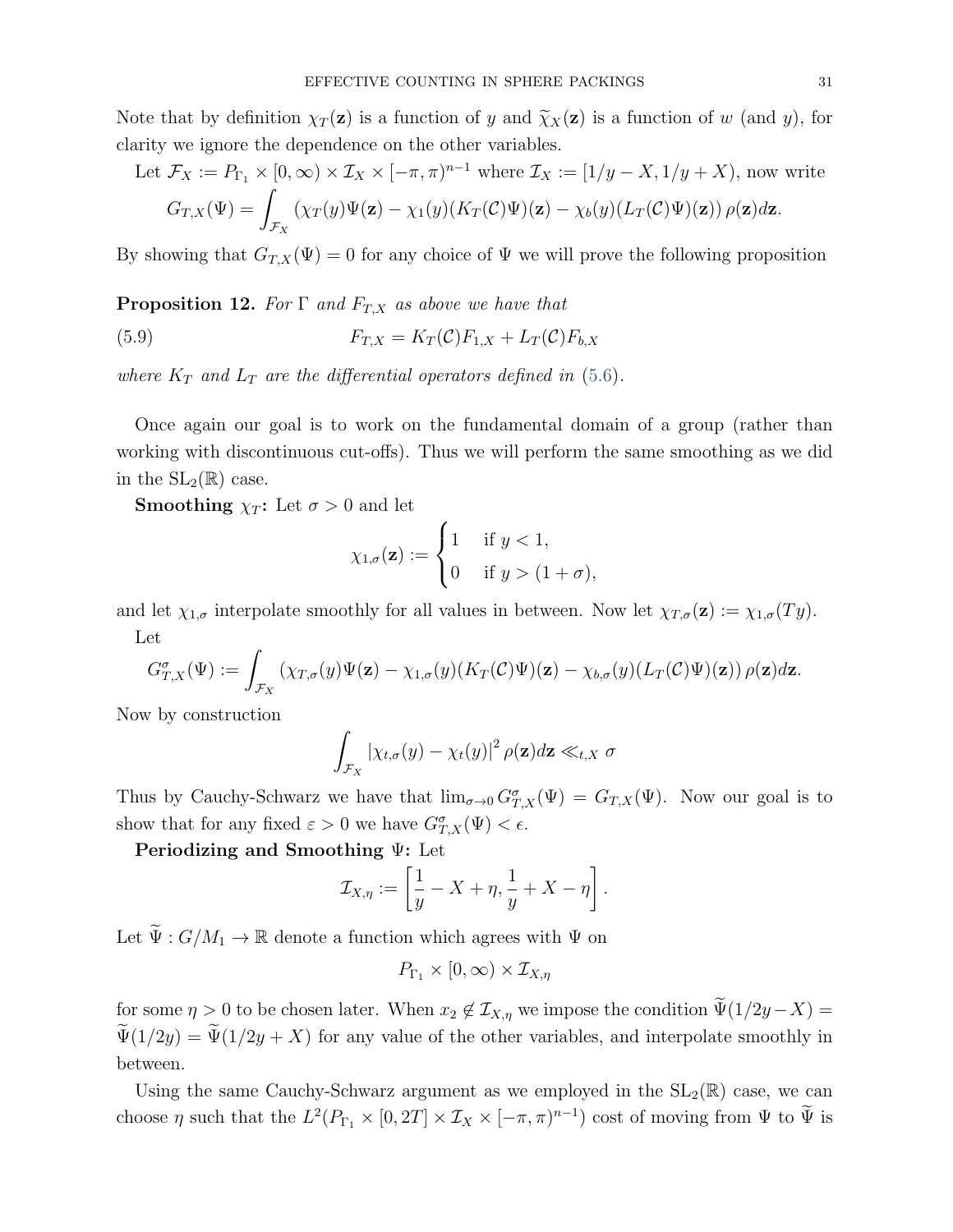<span id="page-31-0"></span>less than  $\varepsilon$ . Thus, Proposition [12](#page-30-0) follows if we can prove that

$$
(5.10) \t G_{T,X,\sigma}(\Psi) = 0.
$$

Working on  $\mathcal{F}_X$ : Let

$$
g_{T,X}^{\sigma}(\mathbf{z}) := \widetilde{\chi}_X(\mathbf{z}) (\chi_{T,\sigma}(\mathbf{z}) - K_T(\mathcal{C}) \chi_{1,\sigma}(\mathbf{z}) - L_T(\mathcal{C}) \chi_{b,\sigma}(\mathbf{z})).
$$

Then [\(5.10\)](#page-31-0) follows from the following lemma.

<span id="page-31-2"></span>**Lemma 13.** For any  $\psi \in L^2(\mathcal{F}_X)$  be independent of  $\varphi \in [-\pi, \pi)^{n-1}$  and any  $\lambda \geq 0$  we have

<span id="page-31-1"></span>(5.11) 
$$
\langle g_{T,X}^{\sigma}, \psi \rangle_{\mathcal{F}_X} \ll_{\lambda, T, \sigma, X} ||(\mathcal{C} - \lambda)\psi||_{\mathcal{F}_X}
$$

where C denotes the Casimir operator on  $L^2(\mathcal{F}_X)$  (i.e the Casimir operator in **z**-coordinates).

To prove [\(5.11\)](#page-31-1), let  $\psi$  be an arbitrary function in  $L^2(\mathcal{F}_X)$ , which is  $\varphi$  invariant. Now consider

$$
\int_{\mathcal{F}_X} \chi_{T,\sigma}(y)\psi(\mathbf{z})\rho(\mathbf{z})d\mathbf{z} = \int_0^{2T} \chi_{T,\sigma}(y) \int_{1/y-X}^{1/y+X} \int_{[-\pi,\pi)^{n-1}} \int_{P_{\Gamma_1}} \psi(\mathbf{z})\rho(\mathbf{z})d\mathbf{x}d\varphi dwdy.
$$

For convenience, let us change variables  $w \mapsto w - 1/y$ , thus, the above integral becomes

$$
\int_{\mathcal{F}_X} \chi_{T,\sigma}(y)\psi(\mathbf{z})\rho(\mathbf{z})d\mathbf{z} = \int_0^{2T} \chi_{T,\sigma}(y) \int_{-X}^X \int_{[-\pi,\pi)^{n-1}} \int_{P_{\Gamma_1}} \psi(\mathbf{z})\widetilde{\rho}(\mathbf{z})d\mathbf{x}d\varphi dwdy,
$$

where  $\tilde{\rho}(z)$  is the modified Haar measure density after changing variables. Let

$$
f(y) := \int_X^{-X} \int_{P_{\Gamma_1}} \int_{[-\pi,\pi)^{n-1}} \psi(\mathbf{z}) \widetilde{\rho}(\mathbf{z}) d\mathbf{x} d\boldsymbol{\varphi} d\boldsymbol{w},
$$

and

(5.12) 
$$
h(y) := \int_{-X}^{X} \int_{P_{\Gamma_1}} \int_{[-\pi,\pi)^{n-1}} \widetilde{\rho}(\mathbf{z}) (\mathcal{C} - \lambda) \psi(\mathbf{z}) d\mathbf{x} d\boldsymbol{\varphi} d\boldsymbol{w}.
$$

Since, as shown in Theorem [8,](#page-20-1) the density of the Haar measure decomposes into a product of densities depending on  $x$ , one depending on  $\varphi$  and one depending on w and z, we can use this fact to show

$$
\int_{P_{\Gamma_1}} C\psi(\mathbf{x}, y, w)\rho_H(\mathbf{x})d\mathbf{x} = C \int_{P_{\Gamma_1}} \psi(\mathbf{x}, y, w)\rho_H(\mathbf{x})d\mathbf{x}.
$$

This follows from periodicity on the boundary of  $\mathcal{F}_X$ .

Recall that the (modified) Haar measure, in **z** coordinates is given by  $|wy|^{n-1} \rho_H \rho_{M_1}$ . If  $n$  is odd, then the absolute value plays no role. However if  $n$  is even, we need to consider the discontinuity at 0. Because of this, we henceforth assume the harder case, when  $n$  is even, the other case is similar but we have fewer boundary terms.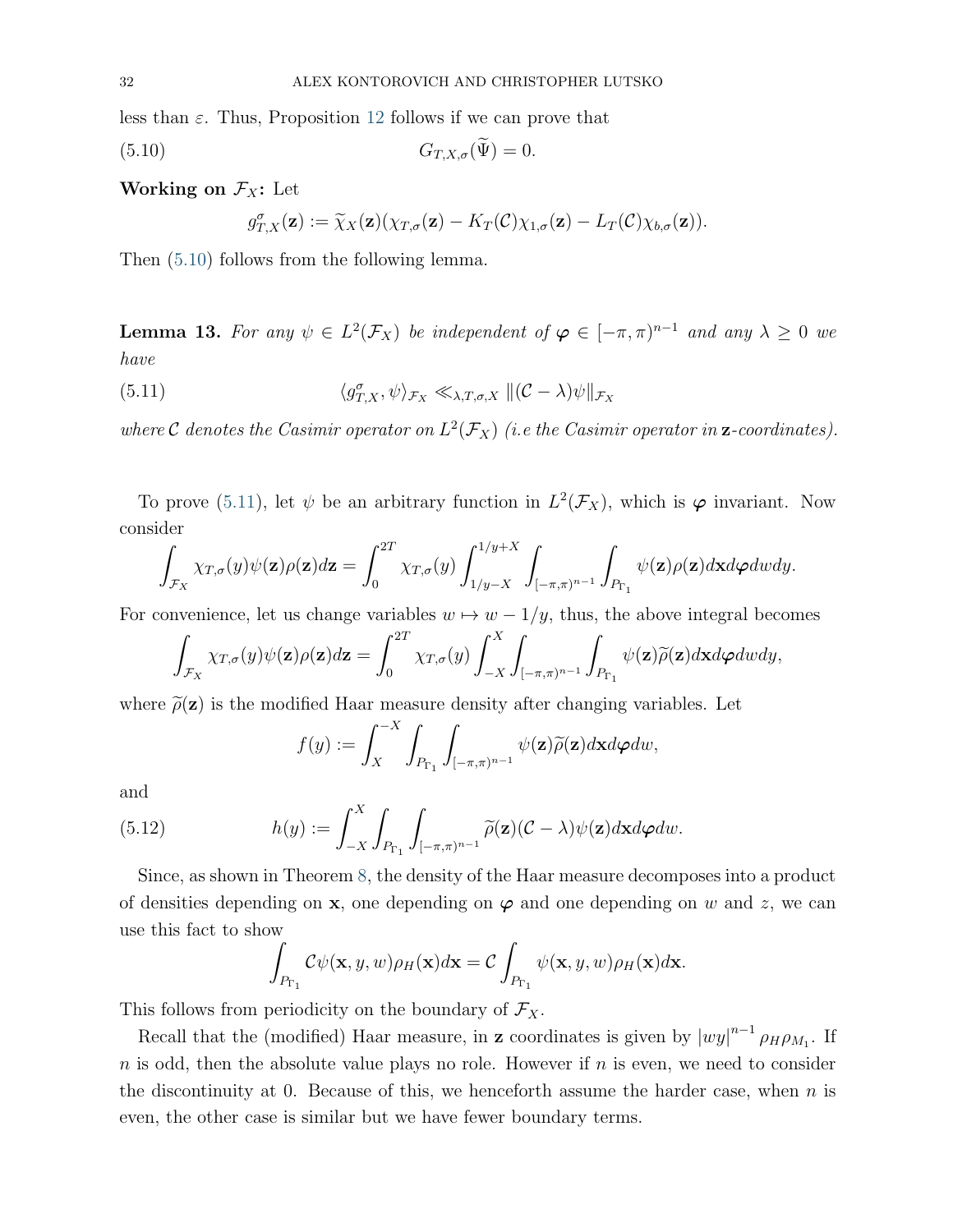<span id="page-32-0"></span>Using the Structure Theorem for the Casimir operator (Theorem [9\)](#page-24-1) (5.13)

$$
2\int_{\mathcal{F}_X} \widetilde{\rho}(\mathbf{z})(\mathcal{C}\psi)(\mathbf{z})d\mathbf{z}
$$
  
=  $-\int_0^X (wy)^{n-1} \left(y^2\partial_y^2 + (n+1)y\partial_y + 2\partial_{yw} + \frac{(n-1)(w+\frac{1}{y})\partial_w}{yw}\right)\widetilde{\psi}(y, w)dw$   
+  $\int_{-X}^0 (wy)^{n-1} \left(y^2\partial_y^2 + (n+1)y\partial_y + 2\partial_{yw} + \frac{(n-1)(w+\frac{1}{y})\partial_w}{yw}\right)\widetilde{\psi}(y, w)dw.$ 

Now we use integration by parts to handle the two derivatives in  $w$ 

$$
\int_0^X (wy)^{n-1} \left( 2\partial_{yw} + \frac{(n-1)(w+1/y)\partial_w}{yw} \right) \widetilde{\psi}(y, w) dw
$$
  
=  $\left[ (wy)^{n-1} \left( 2\partial_y + \frac{(n-1)(w+1/y)}{yw} \right) \widetilde{\psi}(y, w) \right]_0^X$   

$$
\int_0^X \left( 2(n-1)y(wy)^{n-2}\partial_y + (n-1)(wy)^{n-2} + (n-1)(n-2)(wy)^{n-3}(wy+1) \right) \widetilde{\psi}(y, w) dw
$$

Thanks to our assumptions on  $\widetilde{\psi}$ , when added together, we have some cancellation coming from all the terms involving  $\partial_w$ . Namely

$$
- \int_0^X (wy)^{n-1} \left( 2\partial_{yw} + \frac{(n-1)(w+1/y)\partial_w}{yw} \right) \widetilde{\psi}(y, w) dw
$$
  
+ 
$$
\int_{-X}^0 (wy)^{n-1} \left( 2\partial_{yw} + \frac{(n-1)(w+1/y)\partial_w}{yw} \right) \widetilde{\psi}(y, w) dw
$$
  
= 
$$
\int_0^X (n-1) \left( 2y(wy)^{n-2}\partial_y + (wy)^{n-2} + (n-2)(wy)^{n-3}(wy+1) \right) \widetilde{\psi}(y, w) dw
$$
  
- 
$$
\int_{-X}^0 (n-1) \left( 2y(wy)^{n-2}\partial_y + (wy)^{n-2} + (n-2)(wy)^{n-3}(wy+1) \right) \widetilde{\psi}(y, w) dw.
$$

Returning to [\(5.13\)](#page-32-0) we consider only the term from  $[0, 0 + X)$ , we thus have

$$
I := \int_0^X (wy)^{n-1} \left( y^2 \partial_y^2 + (n+1)y \partial_y + 2\partial_{yw} + \frac{(n-1)(w+1/y)\partial_w}{yw} \right) \widetilde{\psi}(y, w) dw
$$
  
= 
$$
\int_0^X \left\{ (wy)^{n-1} \left( y^2 \partial_y^2 + (n+1)y \partial_y \right) - 2(n-1)y (wy)^{n-2} \partial_y \right\}
$$
  

$$
- (n-1)(wy)^{n-2} - (n-1)(n-2)(wy)^{n-3}(wy+1) \left\{ \widetilde{\psi}(y, w) dw \right\}
$$

Now we can use the product rule to pull the derivatives in  $y$  to the front of the integral. Let

$$
\widetilde{f}:=\int_0^X (wy)^{n-1}\widetilde{\psi}(y,w)dw.
$$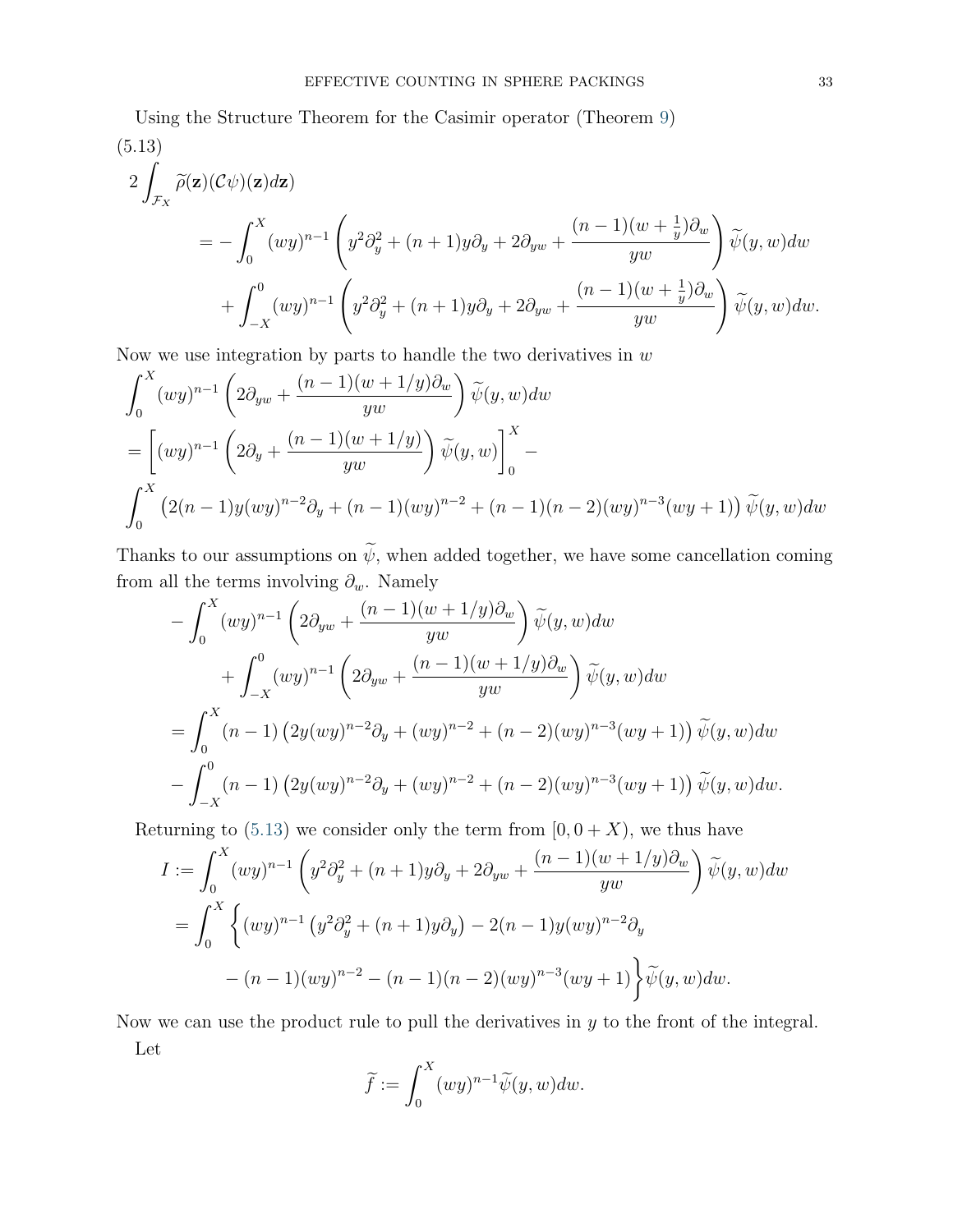Then we have that

$$
y^{2} \partial_{yy} \widetilde{f} = w^{2} y^{2} (n-1)(n-2)(wy)^{n-3} + 2(w+1/y) y^{2} (n-1)(wy)^{n-2} \partial_{y} + y^{2} (wy)^{n-1} \partial_{yy}.
$$

Rearranging and inserting into  $I$  gives

$$
I = y^2 \partial_{yy} \widetilde{f} + \int \left[ (wy)^{n-1} (n+1) y \partial_y - 2(n-1) y (wy)^{n-2} \partial_y \right. - (n-1) (wy)^{n-2} - (n-1)(n-2) (wy+1) (wy)^{n-3} - (wy+1)^2 (n-1)(n-2) (wy)^{n-3} - 2y (wy+1)(n-1) (wy)^{n-2} \partial_y \left[ \widetilde{\psi} dw \right].
$$

Now we can collect together some of the like terms

$$
I = y^{2} \partial_{yy} \widetilde{f}
$$
  
-  $\int \left[ (n-3)y (wy)^{n-1} \partial_{y} + (n-1)(wy)^{n-1} + (n-1)(n-3)(wy+1)(wy)^{n-2} \right] \widetilde{\psi} dw.$ 

Again, rearranging the product rule implies that we can write

$$
I = y^2 \partial_{yy} \widetilde{f} - (n-3)y \partial_y \widetilde{f} - (n-1)\widetilde{f}.
$$

Putting together the two integrals, we conclude that

<span id="page-33-0"></span>(5.14) 
$$
-y^2 \partial_{yy} f + (n-3)y \partial_y f + (n-1)f = h(y).
$$

If we write  $\lambda = s(n - s)$ , then

$$
-y^2 \partial_{yy} f + (n-3)y \partial_y f + (n-1)f = \lambda f.
$$

has solutions

$$
f(y) = \frac{y^s}{y}
$$
, and  $f(y) = \frac{y^{n-s}}{y}$ 

As a consequence of [\(5.14\)](#page-33-0), using the method of variation of parameters (we omit the proof which is the same as the  $SL_2(\mathbb{R})$ -case (see [\(3.15\)](#page-12-3)), we have the following corollary

<span id="page-33-1"></span>**Theorem 14.** For any  $s > 0$ , with  $s \neq n/2$ , there exist constants  $c_1$  and  $c_2$  such that:

(5.15) 
$$
f(y) = c_1 \frac{y^s}{y} + c_2 \frac{y^{n-s}}{y} + \frac{y^s}{y} u(y) + \frac{y^{n-s}}{y} v(y)
$$

where

$$
u(y) := \int_{y}^{T} \frac{t^{2-s}}{2s - n} h(t) dt, \qquad v(y) := \int_{y}^{T} \frac{t^{s - n + 2}}{n - 2s} h(t) dt,
$$

If  $s = n/2$ , then

(5.16) 
$$
f(y) = c_1 \frac{y^{n/2}}{y} + c_2 \frac{y^{n/2}}{y} \log y + u(y) + v(y) \log y,
$$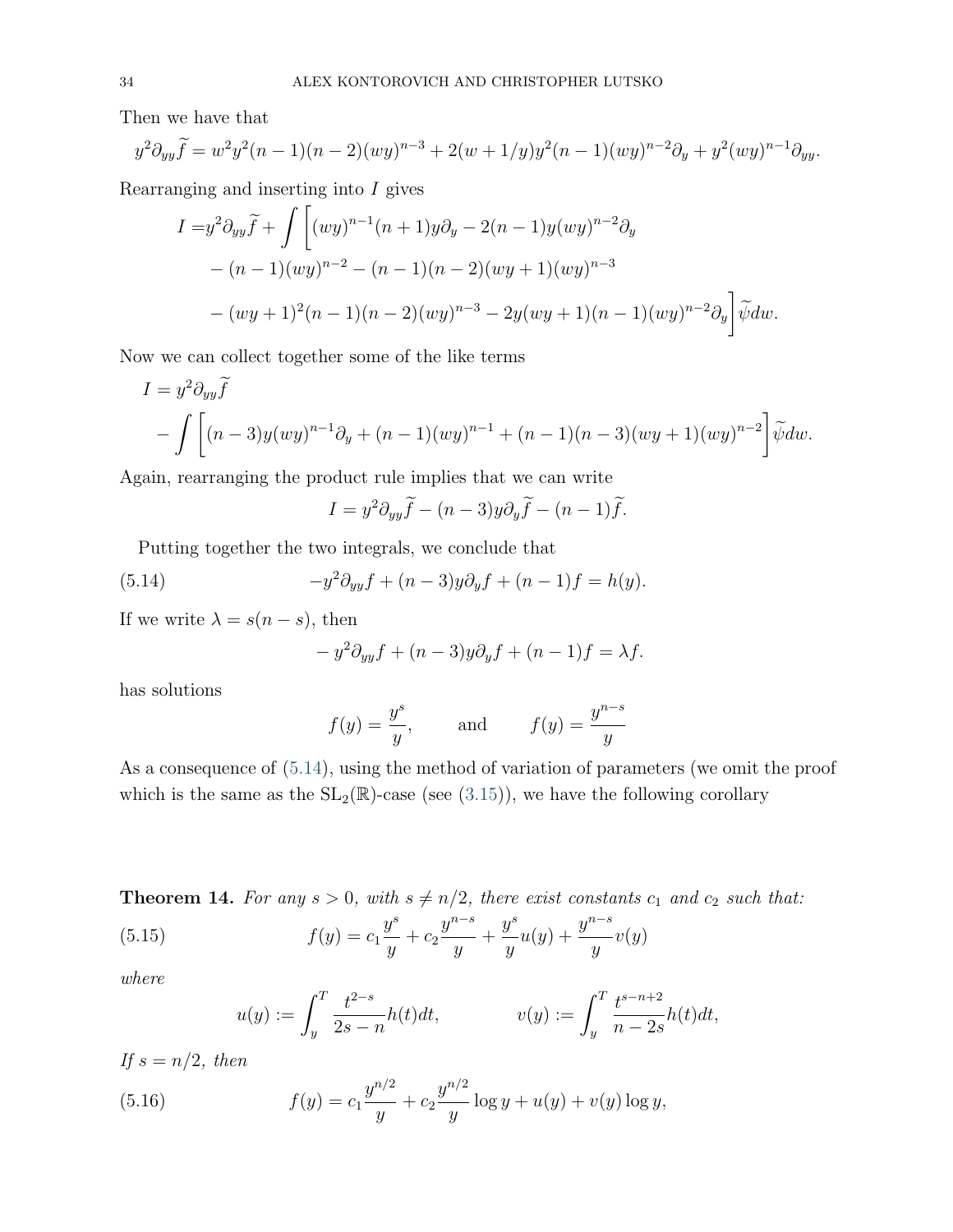where the inhomogeneous terms are given by

$$
u(y) := \int_{y}^{T} \frac{-t^{2-n/2} \log(t)h(t)}{(n-2) \log(t) + 1} dt, \qquad v(y) := \int_{y}^{T} \frac{t^{2-n/2}h(t)}{(n-2) \log(t) + 1} dt.
$$

With Theorem [14](#page-33-1) at hand, we may prove Lemma [13.](#page-31-2)

*Proof of Lemma [13.](#page-31-2)* We will prove the bound for the term depending on u as the same proof applies for the term depending on  $v$ . Thus, consider

$$
\int_0^T \frac{y^s}{y} u(y) dy = \int_0^T y^{s-1} \int_y^T \frac{t^{2-s}}{2s - n} h(t) dt dy.
$$

Integrating by parts, and applying the fundamental theorem of calculus then gives

$$
\int_0^T \frac{y^s}{y} u(y) dy = c [y^s u(y)]_{y=0}^T - c' \int_0^T y^2 h(y) dy.
$$

Now note that  $u(T) = 0$ , thus:

$$
\int_0^T \frac{y^s}{y} u(y) dy = \left( \lim_{y \to 0} y^s \int_y^T \frac{t^{2-s}}{2s - n} h(t) dt \right) - c' \int_0^T y^2 h(y) dy.
$$

Recall  $h(y) := \int_{-X}^{X} \int_{P_{\Gamma_1}} \int_{[-\pi,\pi)^{n-1}} \rho(\mathbf{z}) (\mathcal{C} - \lambda) \psi(\mathbf{z}) d\mathbf{x} d\boldsymbol{\varphi} d\boldsymbol{w}$ , thus the first term behaves like  $\lim_{y\to 0} y^3 = 0$ . Thus

$$
\int_0^T \frac{y^s}{y} u(y) dy \ll \int_0^T \int_{-X}^X \int_{P_{\Gamma_1}} \int_{[-\pi,\pi)^{n-1}} y^2 \rho(\mathbf{z}) (\mathcal{C} - \lambda) \psi(\mathbf{z}) d\mathbf{x} d\varphi dw dy.
$$

Applying Cauchy-Schwarz:

$$
\int_0^T \frac{y^s}{y} u(y) dy \ll \left( \int_0^T \int_{-X}^X \int_{P_{\Gamma_1}} \int_{[-\pi,\pi)^{n-1}} \rho(\mathbf{z}) \left| (C - \lambda) \psi(\mathbf{z}) \right|^2 d\mathbf{x} d\varphi dw dy \right)^{1/2} \cdot \left( \int_0^T \int_{-X}^X \int_{P_{\Gamma_1}} \int_{[-\pi,\pi)^{n-1}} y^4 \rho(\mathbf{z}) d\mathbf{x} d\varphi dw dy \right)^{1/2} \ll_{T,X,\lambda} \|(C - \lambda) \psi(\mathbf{z})\|_{\mathcal{F}_X}.
$$

Note that, here, it is crucial that we imposed the cut-off in the  $w$ -direction. This ensures that the second factor on the right hand side is finite. The proof for the v-term is identical.

 $\Box$ 

Thus, working our way back up, with the same argument as in the  $SL_2(\mathbb{R})$  setting, we conclude the proof of Proposition [12.](#page-30-0)

5.3. **Proof of Theorem [10.](#page-27-0)** As for the  $SL_2(\mathbb{R})$  case, we now return to the smooth count with  $U$ -cutoff:

$$
\widetilde{N}_{\Gamma}(T) = \langle F_{T,X}, \Psi \rangle_{\Gamma}.
$$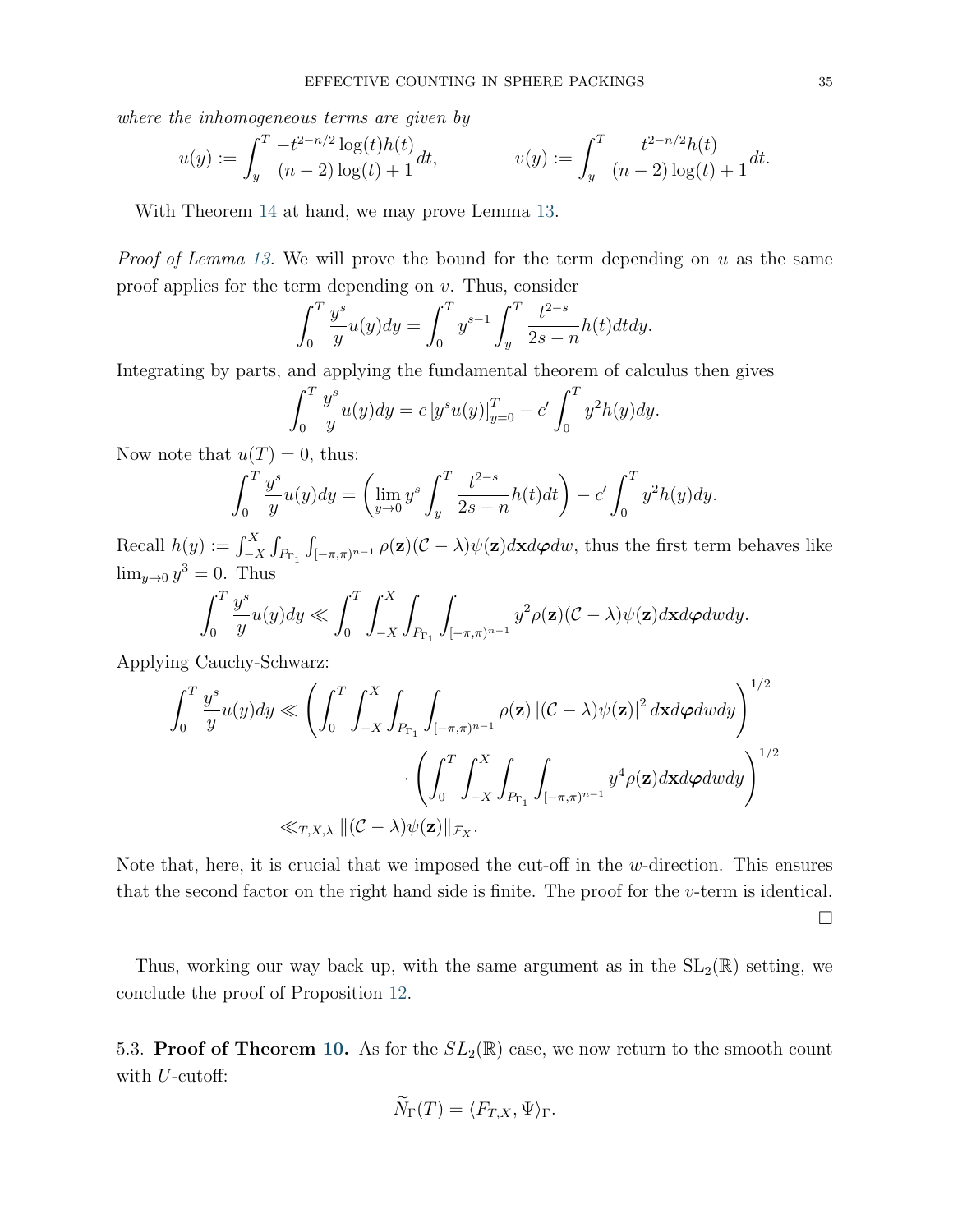Now apply the abstract Parseval's identity [\(2.2\)](#page-6-0)

(5.17) 
$$
\langle F_{T,X}, \Psi \rangle_{\Gamma} = \langle \widehat{F_{T,X}}, \widehat{\Psi} \rangle_{\text{Spec}(\Gamma)}
$$

$$
= \widehat{F_{T,X}}(\lambda_0) \widehat{\Psi}(\lambda_0) + \int_{\text{Spec}(\Gamma) \backslash {\{\lambda_0\}}} \widehat{F_{T,X}}(\lambda) \widehat{\Psi}(\lambda) d\nu(\lambda).
$$

As with the  $SL_2(\mathbb{R})$  case, we can apply spectral methods to extract the T and  $\varepsilon$ -dependence. Applying the abstract spectral theorem gives

$$
\widehat{F_{T,X}}(\lambda_0)\widehat{\Psi}(\lambda_0)=\langle\text{Proj}_{\mathcal{H}_0}(F_{T,X}),\text{Proj}_{\mathcal{H}_0}(\Psi)\rangle.
$$

Then by linearity and our main identity Proposition [12](#page-30-0) we conclude

$$
\begin{split} \widehat{F_{T,X}}(\lambda_0)\widehat{\Psi_{\varepsilon}}(\lambda_0) &= K_T(\lambda_0)\langle \text{Proj}_{\mathcal{H}_0}(F_{1,X}), \text{Proj}_{\mathcal{H}_0}(\Psi_{\varepsilon}) \rangle + L_T(\lambda_0)\langle \text{Proj}_{\mathcal{H}_0}(F_{b,X}), \text{Proj}_{\mathcal{H}_0}(\Psi_{\varepsilon}) \rangle \\ &= T^{\delta} \langle H, \text{Proj}_{\mathcal{H}_0}(\Psi_{\varepsilon}) \rangle + O(T^{n/2}), \end{split}
$$

where  $H := c_1 \operatorname{Proj}_{\mathcal{H}_0}(F_{1,X}) + c_b \operatorname{Proj}_{\mathcal{H}_0}(F_{b,X})$  for some constants  $c_1, c_b$ .

The problem remains to determine the  $\varepsilon$  dependence of the projection operator  $\text{Proj}_{\mathcal{H}_0}(\Psi_{\varepsilon})$ . In general, this projection can be realized in a number of ways, either as a Burger-Roblintype measure of  $\Psi_{\varepsilon}$  (see [\[MO15,](#page-37-5) p. 861]), or using representation-theoretic decompositions as in [\[BKS10,](#page-36-8) [Vin12\]](#page-37-3). We will give a soft argument that avoids either.

We know from [\(5.5\)](#page-28-1) that

$$
N^{\mathcal{P}}\left(\frac{T}{1+c\varepsilon}\right) \leq \widetilde{N}_{\Gamma,\varepsilon}(T) \leq N^{\mathcal{P}}\left(\frac{T}{1-c\varepsilon}\right),
$$

for any value of  $\varepsilon$  and any value of T. However we also know a priori (e.g., using [\[Kim15\]](#page-36-3)) that

$$
N^{\mathcal{P}}\left(\frac{T}{1\pm c\varepsilon}\right) = c_{\mathcal{P}}\left(\frac{T}{1\pm c\varepsilon}\right)^{\delta} (1+o(1)),
$$

as  $T \to \infty$ . Dividing by  $T^{\delta}$  then gives

$$
c_{\mathcal{P}}\left(\frac{1}{1+c\varepsilon}\right)^{\delta} - o(1) \leq \langle H, \text{Proj}_{\mathcal{H}_0}(\Psi_{\varepsilon}) \rangle \leq c_{\mathcal{P}}\left(\frac{1}{1-c\varepsilon}\right)^{\delta} + o(1).
$$

Now send  $T \to \infty$  and Taylor expand  $\frac{1}{(1 \pm c \varepsilon)^{\delta}}$  in  $\varepsilon$ , giving:

$$
\langle H, \text{Proj}_{\mathcal{H}_0}(\Psi_{\varepsilon}) \rangle = C + O(\varepsilon).
$$

Hence

(5.18) 
$$
\widehat{F_{T,X}}(\lambda_0)\widehat{\Psi_{\varepsilon}}(\lambda_0) = T^{\delta}c(1 + O(\varepsilon)) + O(T^{n/2})
$$

for some constant c independent of  $\varepsilon$ . (Note that this positivity argument does not apply to the other eigenvalues. Hence with sharp cutoffs, as in Theorem [1,](#page-1-1) we do not extract lower order terms.)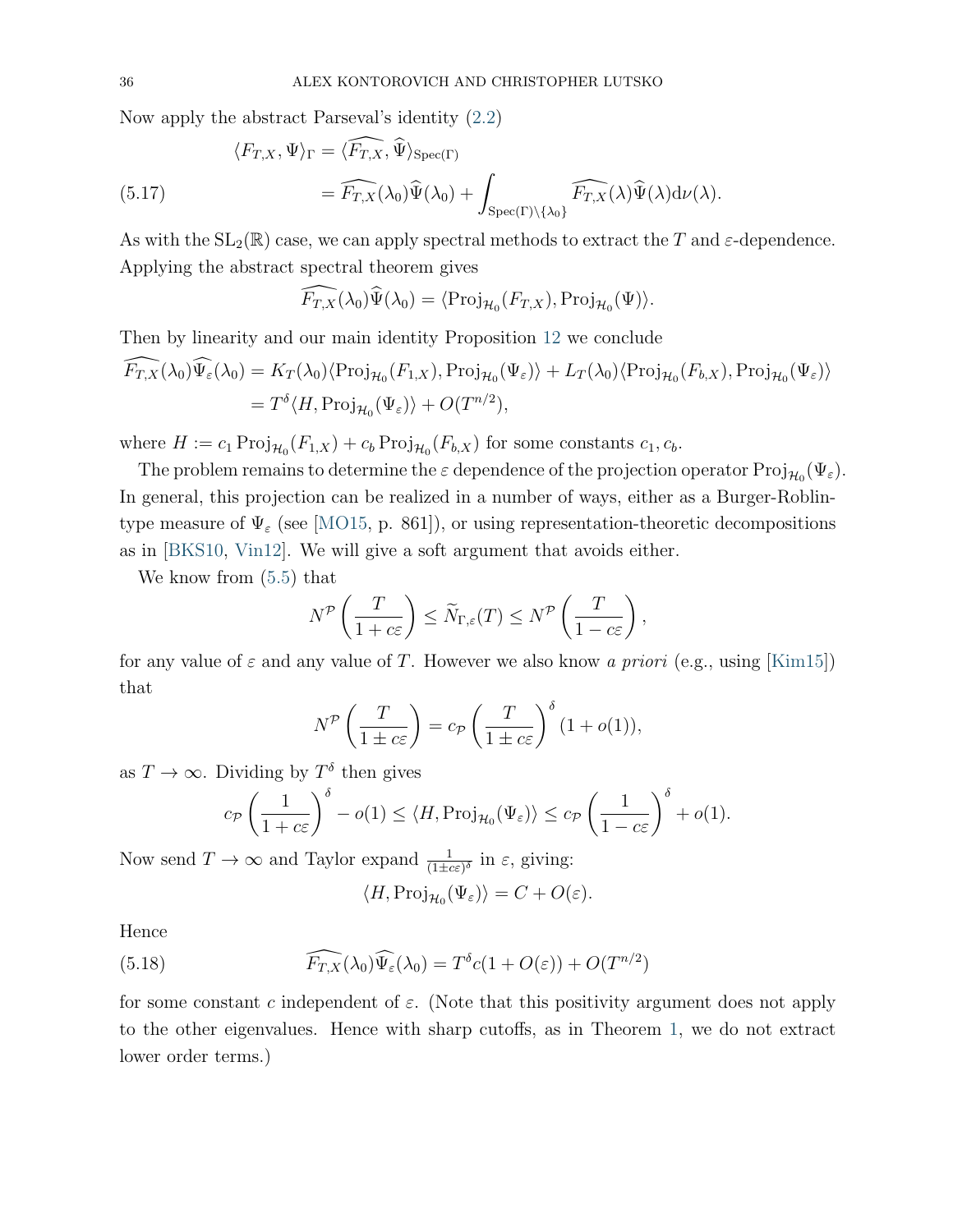Turning now to the remainder, after extracting the main term corresponding to  $\lambda_0$  we are left with

$$
\begin{split} \text{Err} &:= \int_{\text{Spec}(\Gamma)\backslash\{\lambda_0\}} \widehat{F_{T,X}}(\lambda)\widehat{\Psi}(\lambda)d\nu \\ & = \int_{\text{Spec}(\Gamma)\backslash\{\lambda_0\}} \left( K_T(\lambda)\widehat{F_{1,X}}(\lambda) + L_T(\lambda)\widehat{F_{b,X}}(\lambda) \right) \widehat{\Psi}(\lambda)d\nu. \end{split}
$$

Assume for simplicity that there are no other discrete eigenvalues above the base. Now apply the abstract spectral theorem and the bounds from [\(5.7\)](#page-28-2) to conclude that

$$
\int_{\mathrm{Spec}(\Gamma)\backslash\{\lambda_0\}} K_T(\lambda)\widehat{F_{1,X}}(\lambda)\widehat{\Psi}(\lambda)d\nu \ll T^{n/2}\log T \int_{\mathrm{Spec}(\Gamma)\backslash\{\lambda_0\}} \widehat{F_{1,X}}(\lambda)\widehat{\Psi}(\lambda)d\nu.
$$

Now apply Cauchy-Schwarz and Parseval to get

$$
\ll T^{n/2} \log T \left( \int_{\operatorname{Spec}(\Gamma) \backslash \{\lambda_0\}} \widehat{F_{1,X}}(\lambda)^2 d\nu \right)^{1/2} \left( \int_{\operatorname{Spec}(\Gamma) \backslash \{\lambda_0\}} \widehat{\Psi}(\lambda)^2 d\nu \right)^{1/2}
$$
  

$$
\leq T^{n/2} \log T \left( \int_{\operatorname{Spec}(\Gamma)} \widehat{F_{1,X}}(\lambda)^2 d\nu \right)^{1/2} \left( \int_{\operatorname{Spec}(\Gamma)} \widehat{\Psi}(\lambda)^2 d\nu \right)^{1/2}
$$
  

$$
= T^{n/2} \log T \|F_{1,X}\|_{\Gamma} \|\Psi\|_{\Gamma}.
$$

Finally, note that since  $\psi_{\varepsilon}$  is normalized to have unit  $L^1$ -mass, we have that  $\|\Psi\|_{\Gamma} \ll$  $\varepsilon^{-(n+1)/2}$ . In the case of other eigenvalues, we replace the bound  $T^{n/2} \log T$  above with  $T^{s_1}$ . This completes the proof of Theorem [10.](#page-27-0)

#### **REFERENCES**

- <span id="page-36-8"></span>[BKS10] J. Bourgain, A. Kontorovich, and P. Sarnak. Sector estimates for hyperbolic isometries. Geometric and Functional Analysis, 20(5):1175–1200, Nov 2010.
- <span id="page-36-4"></span><span id="page-36-1"></span>[Boy73] D. Boyd. The residual set dimension of the Apollonian packing. Mathematika, 20:170–174, 1973.
- [EO21] S. Edwards and H. Oh. Spectral gap and exponential mixing on geometrically finite hyperbolic manifolds. Duke Math. J., 170(15):3417–3458, 2021.
- <span id="page-36-3"></span>[Kim15] I. Kim. Counting, mixing and equidistribution of horospheres in geometrically finite rank one locally symmetric manifolds. J. Reine Angew. Math., 704:85–133, 2015.
- <span id="page-36-0"></span>[KK21] M. Kapovich and A. Kontorovich. On superintegral kleinian sphere packings, bugs, and arithmetic groups. arXiv:2104.13838 [math.NT], 2021.
- <span id="page-36-6"></span>[KN19] A. Kontorovich and K. Nakamura. Geometry and arithmetic of crystallographic sphere packings. Proc. Natl. Acad. Sci. USA, 116(2):436–441, 2019.
- <span id="page-36-7"></span>[Kna01] A. Knapp. Representation theory of semisimple groups. Princeton Landmarks in Mathematics. Princeton University Press, Princeton, NJ, 2001. An overview based on examples, Reprint of the 1986 original.
- <span id="page-36-2"></span>[KO11] A. Kontorovich and H. Oh. Apollonian circle packings and closed horospheres on hyperbolic 3-manifolds. J. Amer. Math. Soc., 24(3):603–648, 2011. With an appendix by Oh and Nimish Shah.
- <span id="page-36-5"></span>[KO12] A. Kontorovich and H. Oh. Almost prime Pythagorean triples in thin orbits. Journal fur die Reine und Angewandte Mathematik, 667:89–131, 2012.